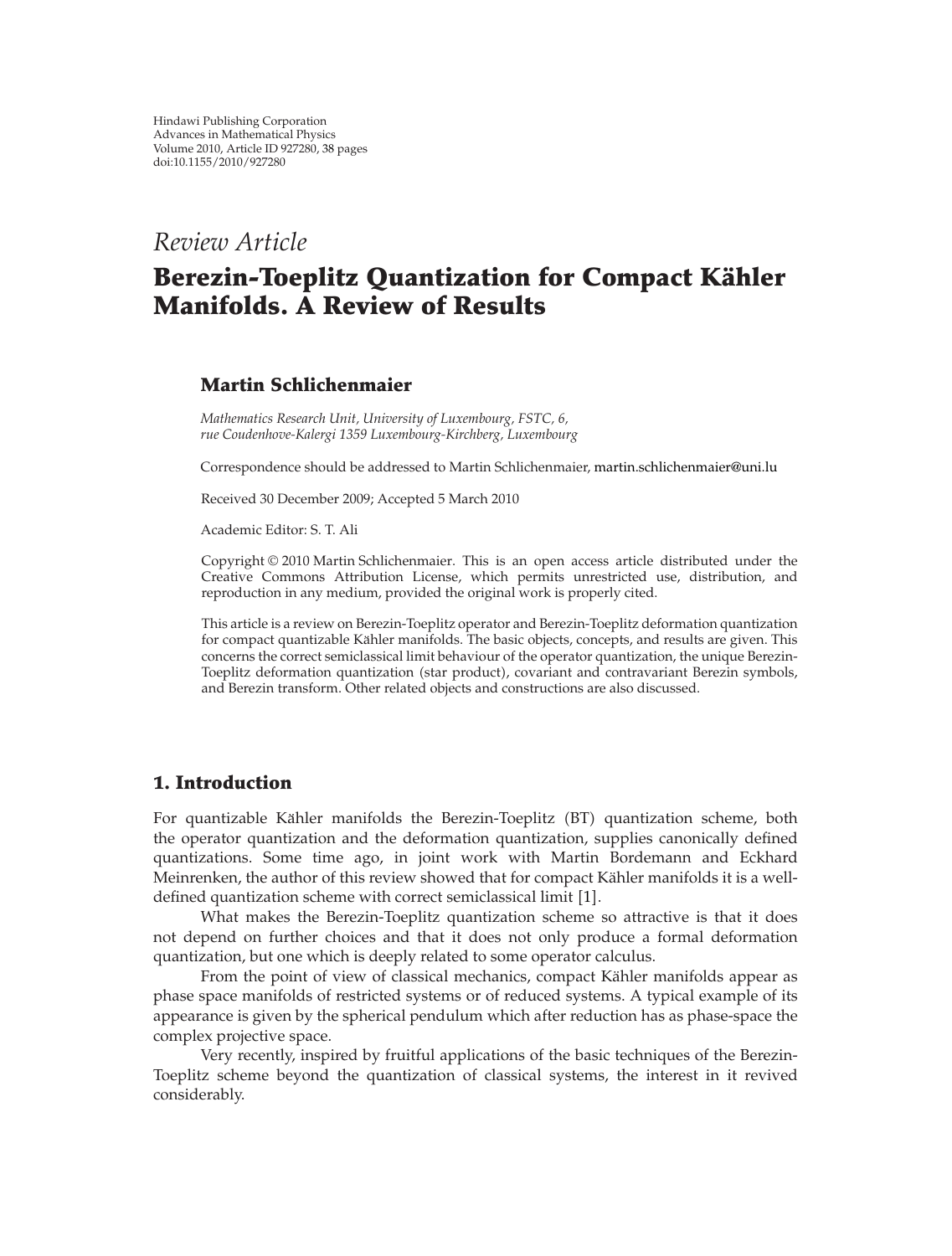For example, these techniques show up in a noncommutative geometry. More precisely, they appear in the approach to noncommutative geometry using fuzzy manifolds. The quantum spaces of the BT quantization of level *m*, defined in Section 3 further down, are finite-dimensional, and the quantum operator of level *m* constitutes finite-dimensional noncommutative matrix algebras. This is the arena of noncommutative fuzzy manifolds and gauge theories over them. The classical limit, the commutative manifold, is obtained as limit *m* → ∞. The name *fuzzy sphere* was coined by Madore [2] for a certain quantized version of the Riemann sphere. It turned out to be a quite productive direction in the noncommutative geometry approach to quantum field theory. It is impossible to give a rather complete list of people working in this approach. The following is a rather erratic and random choice of  $[3-10]$ .

Another appearance of Berezin-Toeplitz quantization techniques as basic ingredients is in the pioneering work of Jørgen Andersen on the mapping class group (MCG) of surfaces in the context of Topological Quantum Field Theory (TQFT). Beside other results, he was able to prove the asymptotic faithfulness of the mapping group action on the space of covariantly constant sections of the Verlinde bundle with respect to the Axelrod-Witten-de la Pietra and Witten connection  $[11, 12]$ ; see also  $[13]$ . Furthermore, he showed that the MCG does not have Kazhdan's property *T*. Roughly speaking, a group which has *property T* says that the identity representation is isolated in the space of all unitary representations of the group  $[14]$ . In these applications, the manifolds to be quantized are the moduli spaces of certain flat connections on Riemann surfaces or, equivalently, the moduli space of stable algebraic vector bundles over smooth projective curves. Here further exciting research is going on, in particular, in the realm of TQFT and the construction of modular functors [15–17].

In general, quite often moduli spaces come with a Kähler structure which is quantizable. Hence, it is not surprising that the Berezin-Toeplitz quantization scheme is of importance in moduli space problems. Noncommutative deformations and a quantization being a noncommutative deformation, yield also information about the commutative situation. These aspects clearly need further investigations.

There are a lot of other applications on which work has already been done, recently started, or can be expected. As the Berezin-Toeplitz scheme has become a basic tool, this seems the right time to collect the techniques and results in such a review. We deliberately concentrate on the case of compact Kähler manifolds. In particular, we stress the methods and results valid for all of them. Due to "space-time" limitations, we will not deal with the noncompact situation. In this situation, case by case studies of the examples or class of examples are needed. See Section 3.7 for references to some of them. Also we have to skip presenting recent attempts to deal with special singular situations, like orbifolds, but see at least  $[18–20]$ .

Of course, there are other reviews presenting similar quantization schemes. A very incomplete list is the following [21–25].

This review is self-contained in the following sense. I try to explain all notions and concepts needed to understand the results and theorems only assuming some background in modern geometry and analysis. And as such it should be accessible for a newcomer to the field (both for mathematicians as for physicists) and help him to enter these interesting research directions. It is not self-contained in the strict sense as it does supply only those proofs or sketches of proofs which are either not available elsewhere or are essential for the understanding of the statements and concepts. The review does not require a background in quantum physics as only mathematical aspects of quantizations are touched on.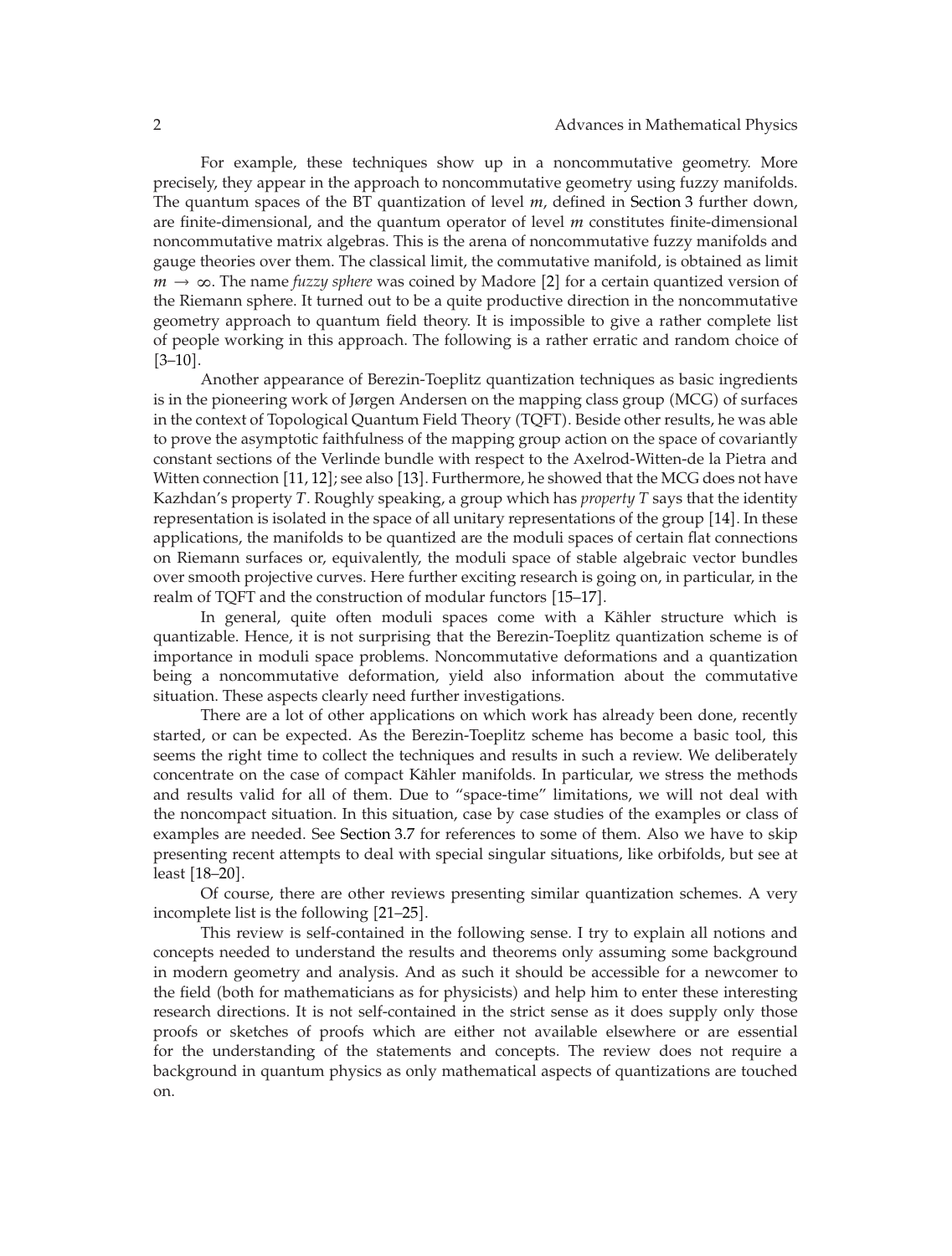# **2. The Set-Up of Geometric Quantization**

In the following, I will recall the principal set-up of geometric quantization which is usually done for symplectic manifolds in the case when the manifold is a Kähler manifold.

### *2.1. Kahler Manifolds ¨*

We will only consider phase-space manifolds which carry the structure of a Kähler manifold  $(M, \omega)$ . Recall that in this case *M* is a complex manifold and  $\omega$ , the Kähler form, is a nondegenerate closed positive (1,1)-form.

If the complex dimension of  $M$  is  $n$ , then the Kähler form  $\omega$  can be written with respect to local holomorphic coordinates  $\{z_i\}_{i=1,\dots,n}$  as

$$
\omega = i \sum_{i,j=1}^{n} g_{ij}(z) dz_i \wedge d\overline{z}_j, \qquad (2.1)
$$

with local functions  $g_{ij}(z)$  such that the matrix  $(g_{ij}(z))_{i,j=1,...,n}$  is hermitian and positive definite.

Later on we will assume that  $M$  is a compact Kähler manifold.

### *2.2. Poisson Algebra*

Denote by  $C^{\infty}(M)$  the algebra of complex-valued (arbitrary often) differentiable functions with the point-wise multiplication as an associative product. A symplectic form on a differentiable manifold is a closed nondegenerate 2-form. In particular, we can consider our Kähler form  $\omega$  as a symplectic form.

For symplectic manifolds, we can introduce on  $C^{\infty}(M)$  a Lie algebra structure, the Poisson bracket *Poisson bracket*  $\{\cdot,\cdot\}$ , in the following way. First we a assign to every  $f \in$ *C*<sup>∞</sup>(*M*) its *Hamiltonian vector field*  $X_f$ , and then to every pair of functions *f* and *g* the *Poisson bracket* {·*,* ·} via

$$
\omega(X_f, \cdot) = df(\cdot), \qquad \{f, g\} := \omega(X_f, X_g). \tag{2.2}
$$

One verifies that this defines a Lie algebra structures and that furthermore, we have the Leibniz rule

$$
\{fg, h\} = f\{g, h\} + \{f, h\}g, \quad \forall f, g, h \in C^{\infty}(M). \tag{2.3}
$$

Such a compatible structure is called a *Poisson algebra*.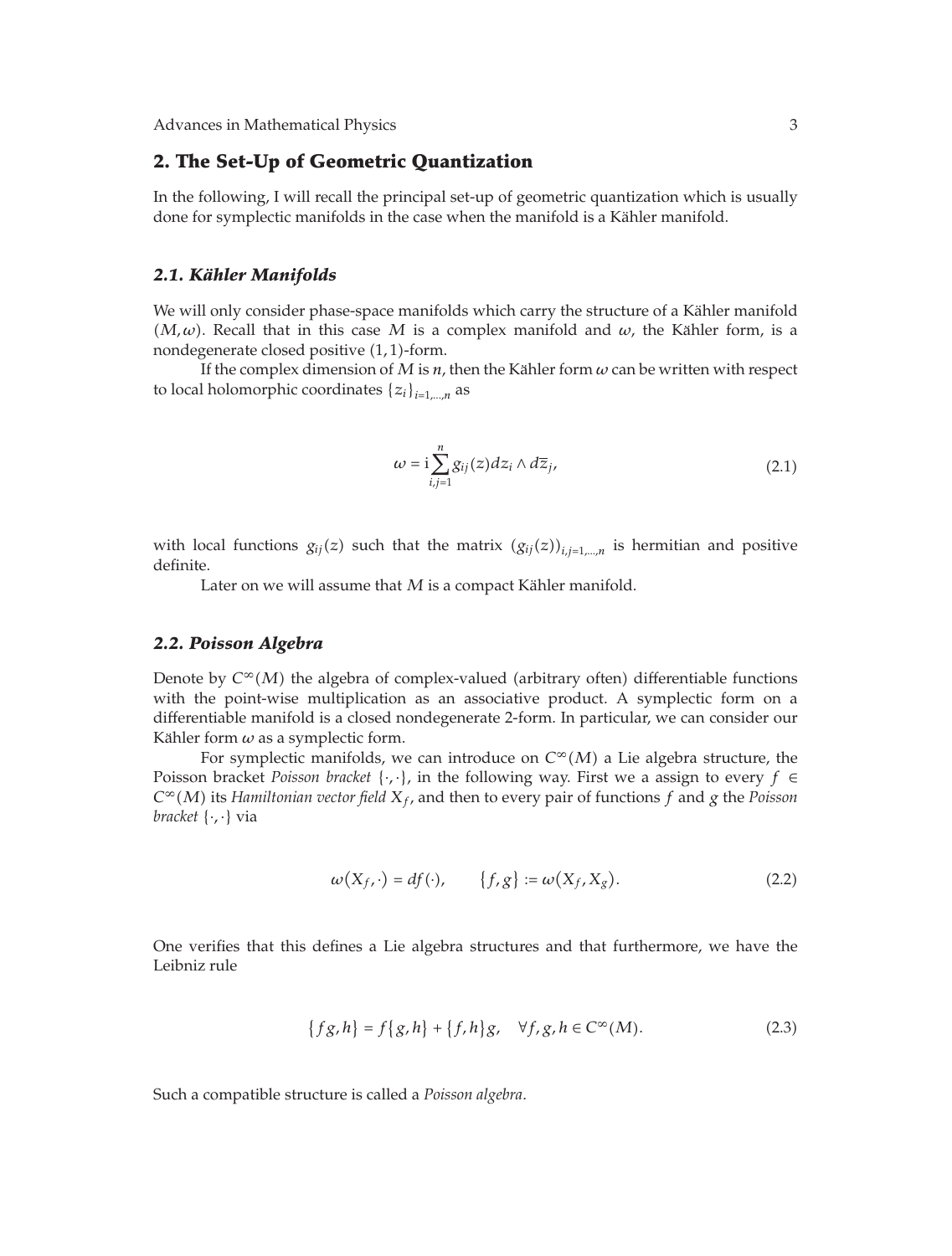### *2.3. Quantum Line Bundles*

A *quantum line bundle* for a given symplectic manifold  $(M, \omega)$  is a triple  $(L, h, \nabla)$ , where L is a complex line bundle, *h* a Hermitian metric on *L*, and ∇ a connection compatible with the metric *h* such that the (pre)quantum condition

$$
curv_{L,\nabla}(X,Y) := \nabla_X \nabla_Y - \nabla_Y \nabla_X - \nabla_{[X,Y]} = -i \omega(X,Y),
$$
  
resp., 
$$
curv_{L,\nabla} = -i \omega
$$
 (2.4)

is fulfilled. A symplectic manifold is called *quantizable* if there exists a quantum line bundle.

In the situation of Kähler manifolds, we require for a quantum line bundle to be holomorphic and that the connection is compatible both with the metric *h* and the complex structure of the bundle. In fact, by this requirement ∇ will be uniquely fixed. If we choose local holomorphic coordinates on the manifold and a local holomorphic frame of the bundle, the metric *<sup>h</sup>* will be represented by a function *<sup>h</sup>*. In this case, the curvature in the bundle can be given by *∂∂* log *<sup>h</sup>* and the quantum condition reads as

$$
i\partial\partial\log\hat{h} = \omega.
$$
 (2.5)

## *2.4. Example: The Riemann Sphere*

The Riemann sphere is the complex projective line  $\mathbb{P}^1(\mathbb{C}) = \mathbb{C} \cup \{\infty\} \cong S^2$ . With respect to the quasiglobal coordinate *z*, the form can be given as

$$
\omega = \frac{i}{\left(1 + z\overline{z}\right)^2} dz \wedge d\overline{z}.\tag{2.6}
$$

For the Poisson bracket, one obtains

$$
\{f,g\} = \mathbf{i}(1+z\overline{z})^2 \left(\frac{\partial f}{\partial \overline{z}} \cdot \frac{\partial g}{\partial z} - \frac{\partial f}{\partial z} \frac{\partial g}{\partial \overline{z}}\right). \tag{2.7}
$$

Recall that the points in  $\mathbb{P}^1(\mathbb{C})$  correspond to lines in  $\mathbb{C}^2$  passing through the origin. If we assign to every point in  $\mathbb{P}^1(\mathbb{C})$  the line it represents, we obtain a holomorphic line bundle, called the tautological line bundle. The hyper plane section bundle is dual to the tautological bundle. It turns out that it is a quantum line bundle. Hence  $\mathbb{P}^1(\mathbb{C})$  is quantizable.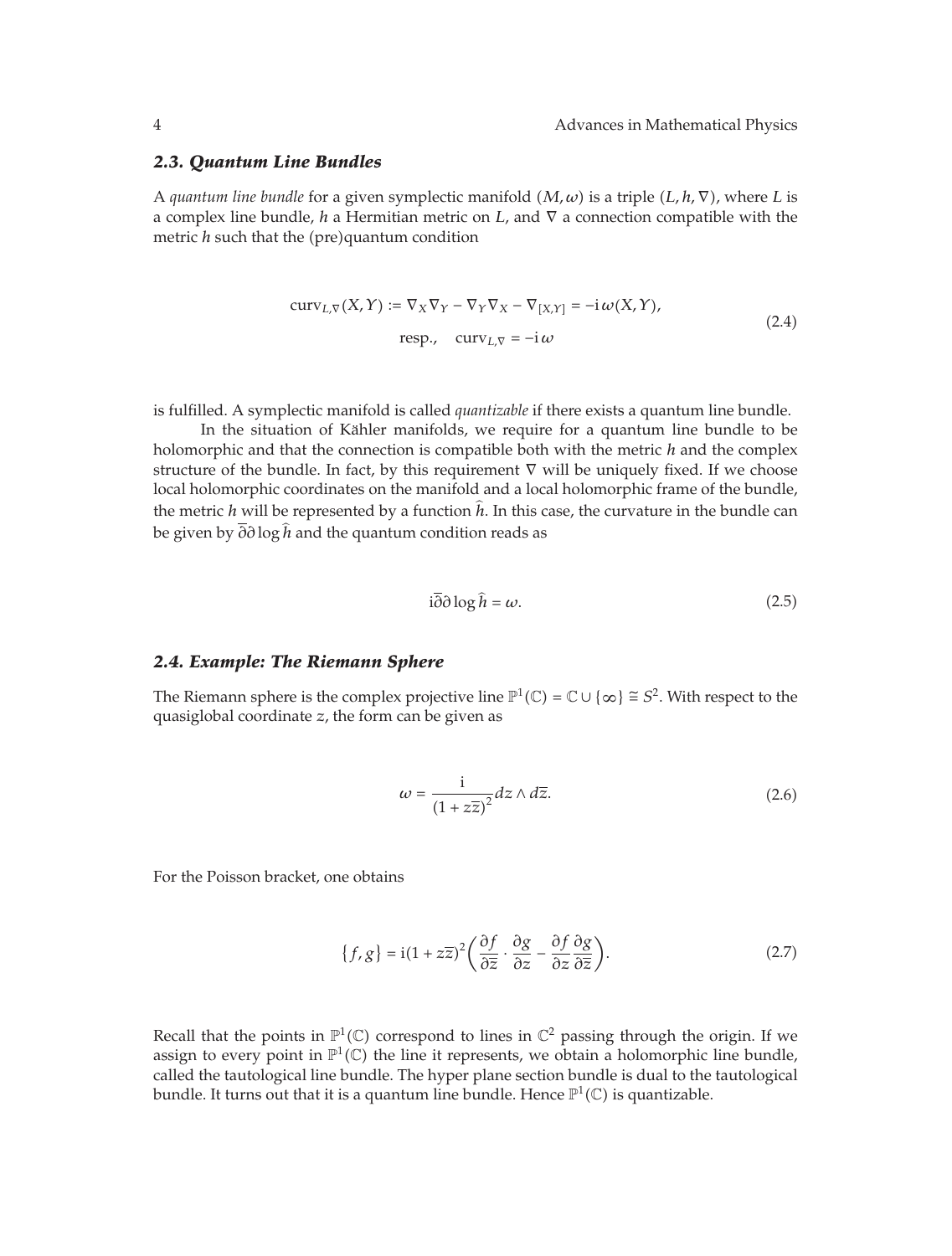# *2.5. Example: The Complex Projective Space*

Next we consider the *n*-dimensional complex projective space  $\mathbb{P}^n(\mathbb{C})$ . The example above can be extended to the projective space of any dimension. The Kähler form is given by the Fubini-Study form

$$
\omega_{\rm FS} := i \frac{\left(1+|w|^2\right) \sum_{i=1}^n dw_i \wedge d\overline{w}_i - \sum_{i,j=1}^n \overline{w}_i w_j dw_i \wedge d\overline{w}_j}{\left(1+|w|^2\right)^2}.
$$
\n(2.8)

The coordinates  $w_j$ ,  $j = 1, ..., n$ , are affine coordinates  $w_j = z_j/z_0$  on the affine chart  $U_0 :=$  $\{(z_0 : z_1 : \cdots : z_n) \mid z_0 \neq 0\}$ . Again,  $\mathbb{P}^n(\mathbb{C})$  is quantizable with the hyper plane section bundle as a quantum line bundle.

### *2.6. Example: The Torus*

The (complex-) one-dimensional torus can be given as  $M = \mathbb{C}/\Gamma_{\tau}$ , where  $\Gamma_{\tau} := \{n + m\tau \mid \tau \in \mathbb{C}\}$  $n, m \in \mathbb{Z}$  is a lattice with Im  $\tau > 0$ . As Kähler form, we take

$$
\omega = \frac{\mathrm{i}\,\pi}{\mathrm{Im}\,\tau} dz \wedge d\overline{z},\tag{2.9}
$$

with respect to the coordinate *z* on the covering space C. Clearly this form is invariant under the lattice Γ*<sup>τ</sup>* and hence well defined on *M*. For the Poisson bracket, one obtains

$$
\{f,g\} = \mathbf{i}\frac{\operatorname{Im}\tau}{\pi} \left(\frac{\partial f}{\partial \overline{z}} \cdot \frac{\partial g}{\partial z} - \frac{\partial f}{\partial z} \frac{\partial g}{\partial \overline{z}}\right).
$$
 (2.10)

The corresponding quantum line bundle is the theta line bundle of degree 1, that is, the bundle whose global sections are scalar multiples of the Riemann theta function.

### *2.7. Example: The Unit Disc and Riemann Surfaces*

The unit disc

$$
\mathfrak{D} := \{ z \in \mathbb{C} \mid |z| < 1 \} \tag{2.11}
$$

is a noncompact Kähler manifold. The Kähler form is given by

$$
\omega = \frac{2i}{\left(1 - z\overline{z}\right)^2} dz \wedge d\overline{z}.\tag{2.12}
$$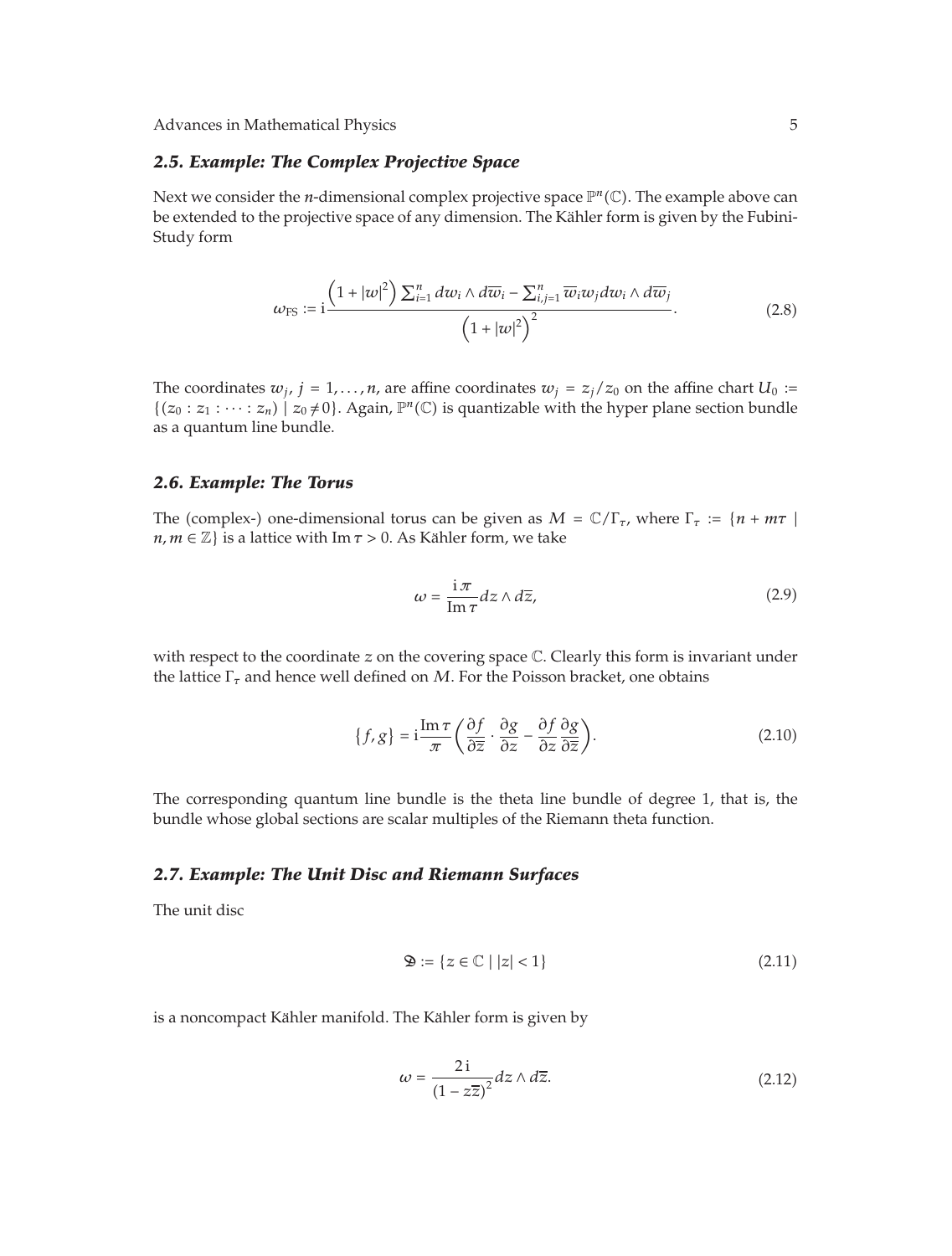Every compact Riemann surface *M* of genus  $g \ge 2$  can be given as the quotient of the unit disc under the fractional linear transformations of a Fuchsian subgroup of  $SU(1,1)$ . If  $R =$  $((a/b)$   $(b/a))$  with  $|a|^2 - |b|^2 = 1$  (as an element of *SU*(1, 1)), then the action is

$$
z \longmapsto R(z) := \frac{az + b}{\overline{bz} + \overline{a}}.\tag{2.13}
$$

The Kähler form (2.12) is invariant under the fractional linear transformations. Hence it defines a Kähler form on M. The quantum bundle is the canonical bundle, that is, the bundle whose local sections are the holomorphic differentials. Its global sections can be identified with the automorphic forms of weight 2 with respect to the Fuchsian group.

## *2.8. Consequences of Quantizability*

The above examples might create the wrong impression that every Kähler manifold is quantizable. This is not the case. For example, only those higher-dimensional tori complex tori are quantizable which are abelian varieties, that is, which admit enough theta functions. It is well known that for  $n \geq 2$  a generic torus will not be an abelian variety. Why this implies that they will not be quantizable, we will see in a moment.

In the language of differential geometry, a line bundle is called a positive line bundle if its curvature form (up to a factor of 1/i) is a positive form. As the Kähler form is positive, the quantum condition (2.4) yields that a quantum line bundle *L* is a positive line bundle.

### *2.9. Embedding into Projective Space*

In the following, we assume that  $M$  is a quantizable compact Kähler manifold with quantum line bundle *L*. Kodaira's embedding theorem says that *L* is ample, that is, that there exists a certain tensor power  $L^{m_0}$  of *L* such that the global holomorphic sections of  $L^{m_0}$  can be used to embed the phase space manifold *M* into the projective space of suitable dimension. The embedding is defined as follows. Let  $\Gamma_{hol}(M, L^{m_0})$  be the vector space of global holomorphic sections of the bundle  $L^{m_0}$ . Fix a basis  $s_0, s_1, \ldots, s_N$ . We choose local holomorphic coordinates *z* for *M* and a local holomorphic frame  $e(z)$  for the bundle *L*. After these choices, the basis elements can be uniquely described by local holomorphic functions  $\hat{s}_0, \hat{s}_1, \ldots, \hat{s}_N$  defined via  $s_j(z) = \hat{s}_j(z)e(z)$ . The embedding is given by the map

$$
M \hookrightarrow \mathbb{P}^N(\mathbb{C}), \qquad z \longmapsto \phi(z) = (\widehat{s}_0(z) : \widehat{s}_1(z) : \cdots : \widehat{s}_N(z)). \tag{2.14}
$$

Note that the point  $\phi(z)$  in projective space neither depends on the choice of local coordinates nor on the choice of the local frame for the bundle *L*. Furthermore, a different choice of basis corresponds to a  $PGL(N,\mathbb{C})$  action on the embedding space and hence the embeddings are projectively equivalent.

By this embedding, quantizable compact Kähler manifolds are complex submanifolds of projective spaces. By Chow's theorem 26, they can be given as zero sets of homogenous polynomials, that is, they are smooth projective varieties. The converse is also true. Given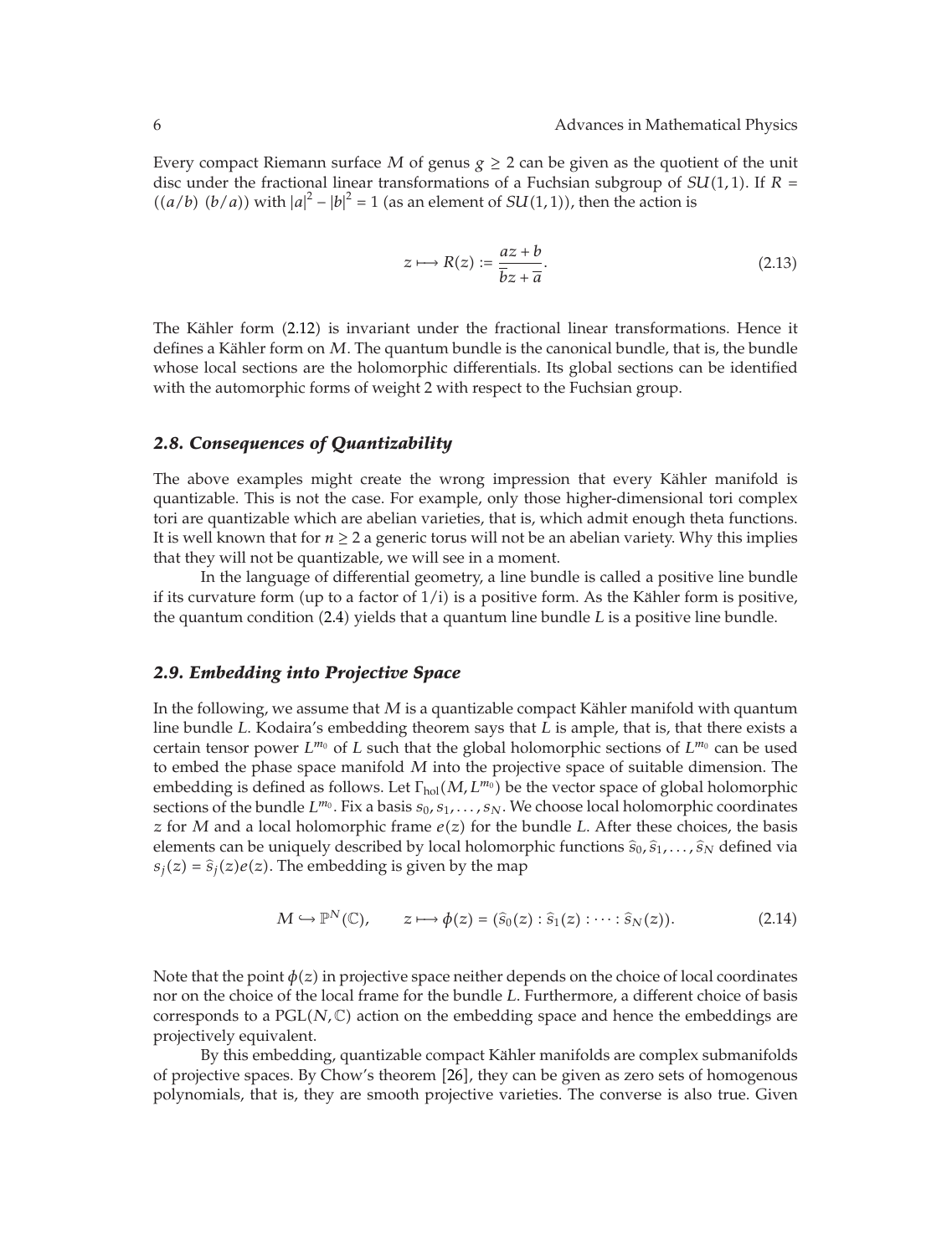a smooth subvariety  $M$  of  $\mathbb{P}^n(\mathbb{C})$ , it will become a Kähler manifold by restricting the Fubini-Study form. The restriction of the hyper plane section bundle will be an associated quantum line bundle.

At this place a warning is necessary. The embedding is only an embedding as complex manifolds are not an isometric embedding as Kähler manifolds. This means that in general  $\phi$ <sup>-1</sup>( $\omega$ <sub>FS</sub>) ≠  $\omega$ . See Section 7.6 for results on an "asymptotic expansion" of the pullback.

A line bundle, whose global holomorphic sections will define an embedding into projective space, is called a *very ample line bundle*. In the following, we will assume that *L* is already very ample. If *L* is not very ample, we choose  $m_0 \in \mathbb{N}$  such that the bundle  $L^{m_0}$  is very ample and take this bundle as quantum line bundle with respect to the rescaled Kähler form  $m_0 \omega$  on *M*. The underlying complex manifold structure will not change.

# **3. Berezin-Toeplitz Operators**

In this section, we will consider an operator quantization. This says that we will assign to each differentiable (differentiable will always mean differentiable to any order) function *f* on our Kähler manifold M (i.e., on our "phase space") the Berezin-Toeplitz (BT) quantum operator *T<sub>f</sub>*. More precisely, we will consider a whole family of operators  $T_f^{(m)}$ . These operators are defined in a canonical way. As we know from the Groenewold-van Howe theorem, we cannot expect that the Poisson bracket on *M* can be represented by the Lie algebra of operators if we require certain desirable conditions see [27] for further details. The best we can expect is that we obtain it at least "asymptotically". In fact, this is true.

In our context also the operator of geometric quantization exists. At the end of this section, we will discuss its relation to the BT quantum operator. It will turn out that if we take for the geometric quantization the Kähler polarization then they have the same asymptotic behaviour.

### *3.1. Tensor Powers of the Quantum Line Bundle*

Let  $(M, \omega)$  be a compact quantizable Kähler manifold and  $(L, h, \nabla)$  a quantum line bundle. We assume that *L* is already very ample. We consider all its tensor powers

$$
\left(L^m, h^{(m)}, \nabla^{(m)}\right). \tag{3.1}
$$

Here  $L^m := L^{\otimes m}$ . If *h* corresponds to the metric *h* with respect to a local holomorphic frame *e* of the bundle *L*, then  $\hat{h}^m$  corresponds to the metric  $h^{(m)}$  with respect to the frame  $e^{\otimes m}$  for the bundle *L<sup>m</sup>*. The connection  $∇^{(m)}$  will be the induced connection.

We introduce a scalar product on the space of sections. In this review, we adopt the convention that a hermitian metric (and a scalar product) is antilinear in the first argument and linear in the second argument. First we take the Liouville form  $\Omega = (1/n!) \omega^{n}$  as a volume form on *M* and then set for the scalar product and the norm

$$
\langle \varphi, \varphi \rangle := \int_M h^{(m)}(\varphi, \varphi) \Omega, \qquad \|\varphi\| := \sqrt{\langle \varphi, \varphi \rangle}, \tag{3.2}
$$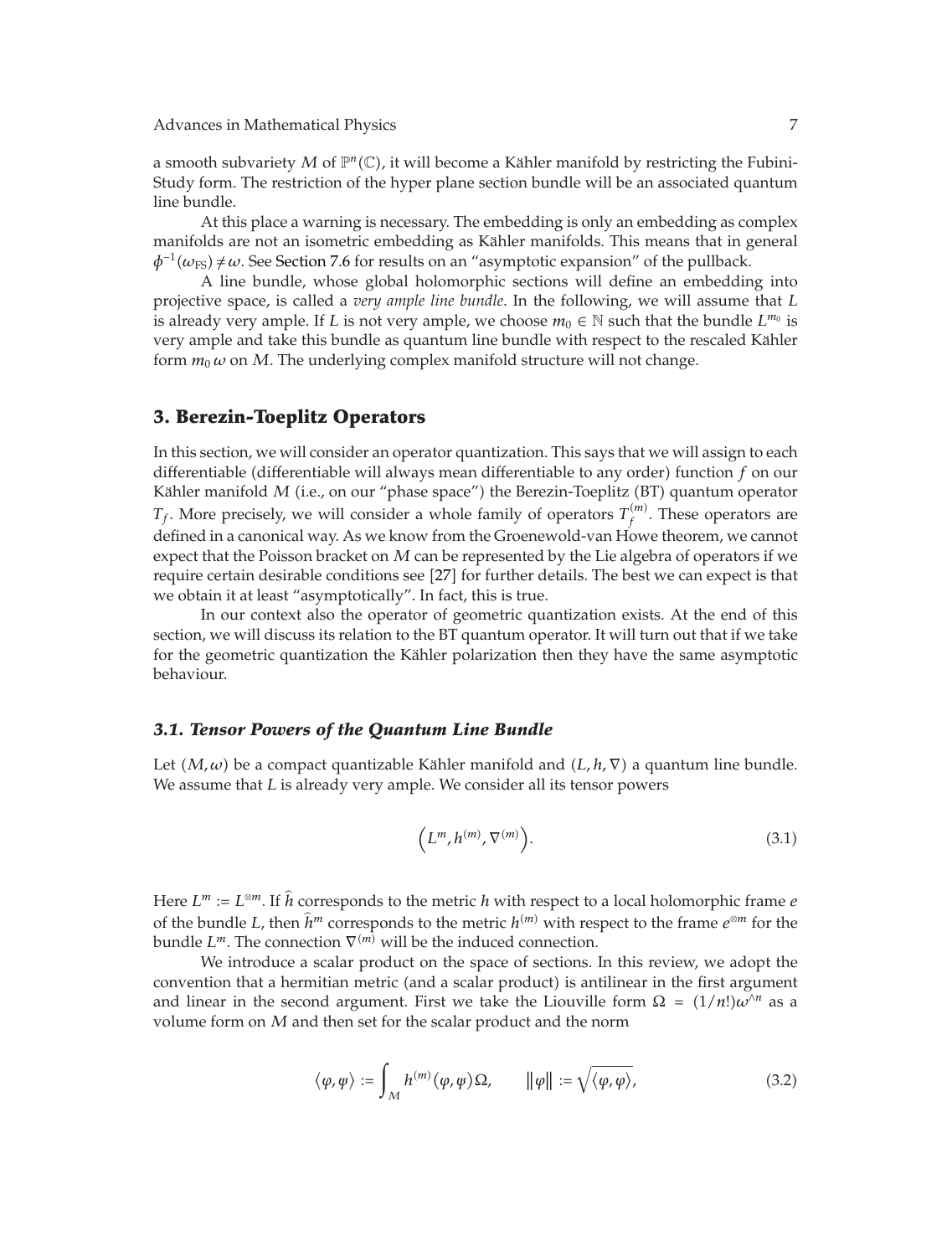on the space  $\Gamma_{\infty}(M, L^m)$  of global  $C^{\infty}$ -sections. Let  $L^2(M, L^m)$  be the  $L^2$ -completion of  $Γ<sub>∞</sub>(M, L<sup>m</sup>)$ , and  $Γ<sub>hol</sub>(M, L<sup>m</sup>)$  its (due to the compactness of *M*) finite-dimensional closed subspace of global holomorphic sections. Let

$$
\Pi^{(m)}: L^2(M, L^m) \longrightarrow \Gamma_{hol}(M, L^m)
$$
\n(3.3)

be the projection onto this subspace.

*Definition 3.1.* For  $f \in C^{\infty}(M)$ , the *Toeplitz operator*  $T_f^{(m)}$  (*of level m*) is defined by

$$
T_f^{(m)} := \Pi^{(m)}(f \cdot) : \Gamma_{\text{hol}}(M, L^m) \longrightarrow \Gamma_{\text{hol}}(M, L^m). \tag{3.4}
$$

In words, one takes a holomorphic section *s* and multiplies it with the differentiable function *f*. The resulting section  $f \cdot s$  will only be differentiable. To obtain a holomorphic section, one has to project it back on the subspace of holomorphic sections.

The linear map

$$
T^{(m)}: C^{\infty}(M) \longrightarrow \text{End}(\Gamma_{\text{hol}}(M, L^{m})), \quad f \longrightarrow T_{f}^{(m)} = \Pi^{(m)}(f \cdot), \quad m \in \mathbb{N}_{0}
$$
 (3.5)

is the *Toeplitz* or *Berezin-Toeplitz quantization map (of level m)*. It will neither be a Lie algebra homomorphism nor an associative algebra homomorphism as in general

$$
T_f^{(m)}T_g^{(m)} = \Pi^{(m)}(f \cdot) \Pi^{(m)}(g \cdot) \Pi^{(m)} \neq \Pi^{(m)}(fg \cdot) \Pi = T_{fg}^{(m)}.
$$
 (3.6)

Furthermore, on a fixed level *m*, it is a map from the infinite-dimensional commutative algebra of functions to a noncommutative finite-dimensional (matrix) algebra. The finitedimensionality is due to the compactness of *M*. A lot of classical information will get lost. To recover this information, one has to consider not just a single level *m* but all levels together.

*Definition 3.2.* The Berezin-Toeplitz quantization is the map

$$
C^{\infty}(M) \longrightarrow \prod_{m \in \mathbb{N}_0} \text{End}\left(\Gamma_{\text{hol}}\left(M, L^{(m)}\right)\right), \qquad f \longrightarrow \left(T_f^{(m)}\right)_{m \in \mathbb{N}_0}.\tag{3.7}
$$

We obtain a family of finite-dimensional (matrix) algebras and a family of maps. This infinite family should in some sense "approximate" the algebra  $C^{\infty}(M)$ .

# *3.2. Approximation Results*

Denote for  $f \in C^{\infty}(M)$  by  $|f|_{\infty}$ , the supnorm of  $f$  on  $M$  and by

$$
\left\| T_f^{(m)} \right\| := \sup_{\substack{s \in \Gamma_{\text{hol}}(M, L^m) \\ s \neq 0}} \frac{\left\| T_f^{(m)} s \right\|}{\| s \|},\tag{3.8}
$$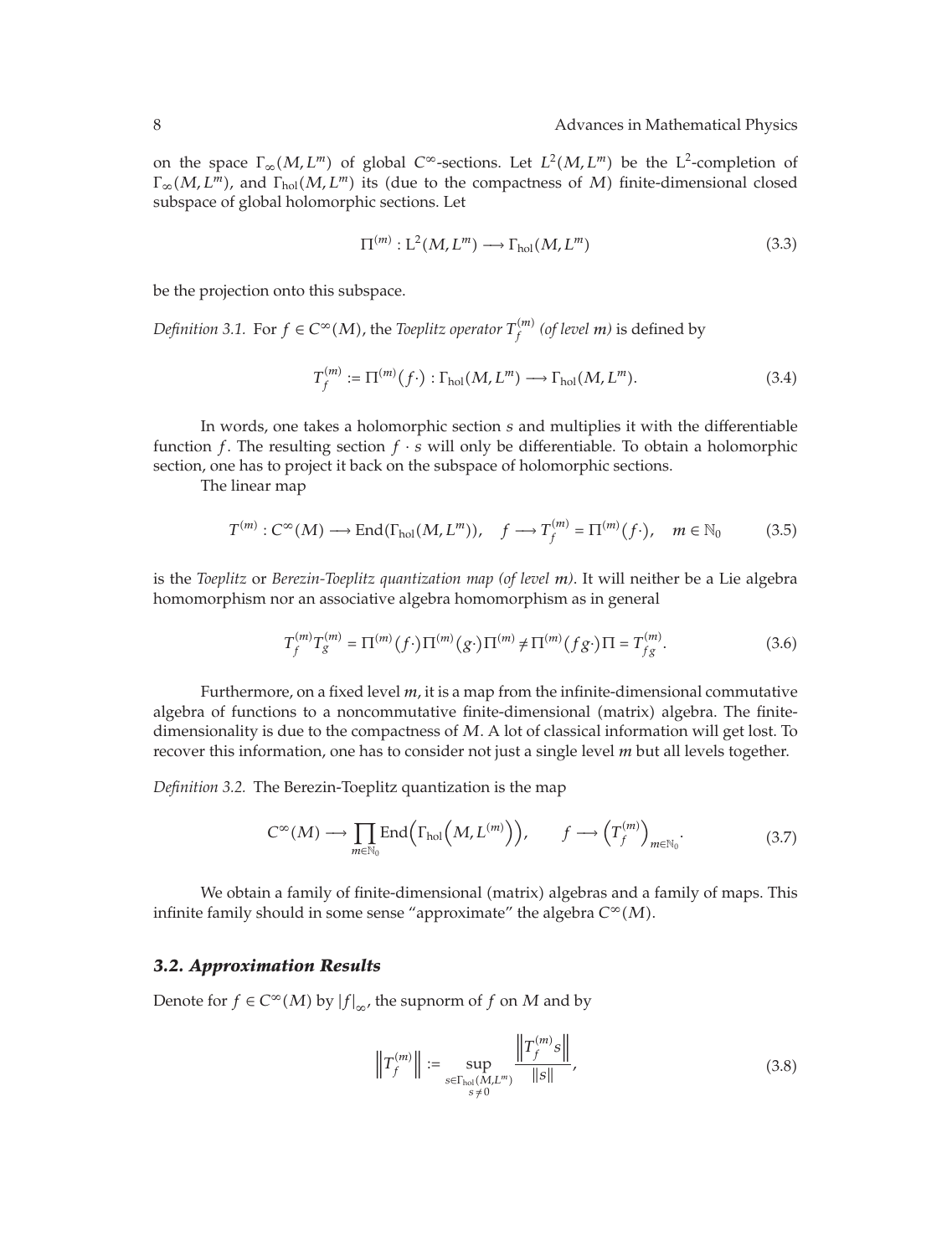the operator norm with respect to the norm (3.2) on Γ<sub>hol</sub>(*M*, *L<sup>m</sup>*). The following theorem was shown in 1994.

**Theorem 3.3** (Bordemann et al. [1]). (a) For every  $f \in C^{\infty}(M)$ , there exists a  $C > 0$  such that

$$
\left|f\right|_{\infty} - \frac{C}{m} \le \left\|T_f^{(m)}\right\| \le \left|f\right|_{\infty}.\tag{3.9}
$$

*In particular,*  $\lim_{m\to\infty}$  $||T_f^{(m)}|| = |f|_{\infty}$ . (b) For every  $f, g \in C^{\infty}(M)$ ,

$$
\left\| m \, \mathrm{i} \left[ T_f^{(m)}, T_g^{(m)} \right] - T_{\{f,g\}}^{(m)} \right\| = O\!\left(\frac{1}{m}\right). \tag{3.10}
$$

(c) For every  $f, g \in C^{\infty}(M)$ ,

$$
\left\| T_f^{(m)} T_g^{(m)} - T_{f \cdot g}^{(m)} \right\| = O\left(\frac{1}{m}\right). \tag{3.11}
$$

These results are contained in Theorems 4.1, 4.2, and in Section 5 in [1]. We will indicate the proof for (b) and (c) in Section 5. It will make reference to the symbol calculus of generalised Toeplitz operators as developed by Boutet de Monvel and Guillemin 28. The original proof of (a) was quite involved and required Hermite distributions and related objects. On the basis of the asymptotic expansion of the Berezin transform [29], a more direct proof can be given. I will discuss this in Section 7.3.

Only on the basis of this theorem, we are allowed to call our scheme a quantizing scheme. The properties in the theorem might be rephrased as *the BT operator quantization has the correct semiclassical limit*.

### *3.3. Further Properties*

From Theorem 3.3 (c), we have the following proposition.

**Proposition 3.4.** *Let*  $f_1, f_2, ..., f_r \in C^\infty(M)$ ; *then* 

$$
\left\| T_{f_1 \dots f_r}^{(m)} - T_{f_1}^{(m)} \dots T_{f_r}^{(m)} \right\| = O\left( m^{-1} \right)
$$
\n(3.12)

*follows directly.*

**Proposition 3.5.**

$$
\lim_{m \to \infty} \left\| \left[ T_f^{(m)}, T_g^{(m)} \right] \right\| = 0.
$$
\n(3.13)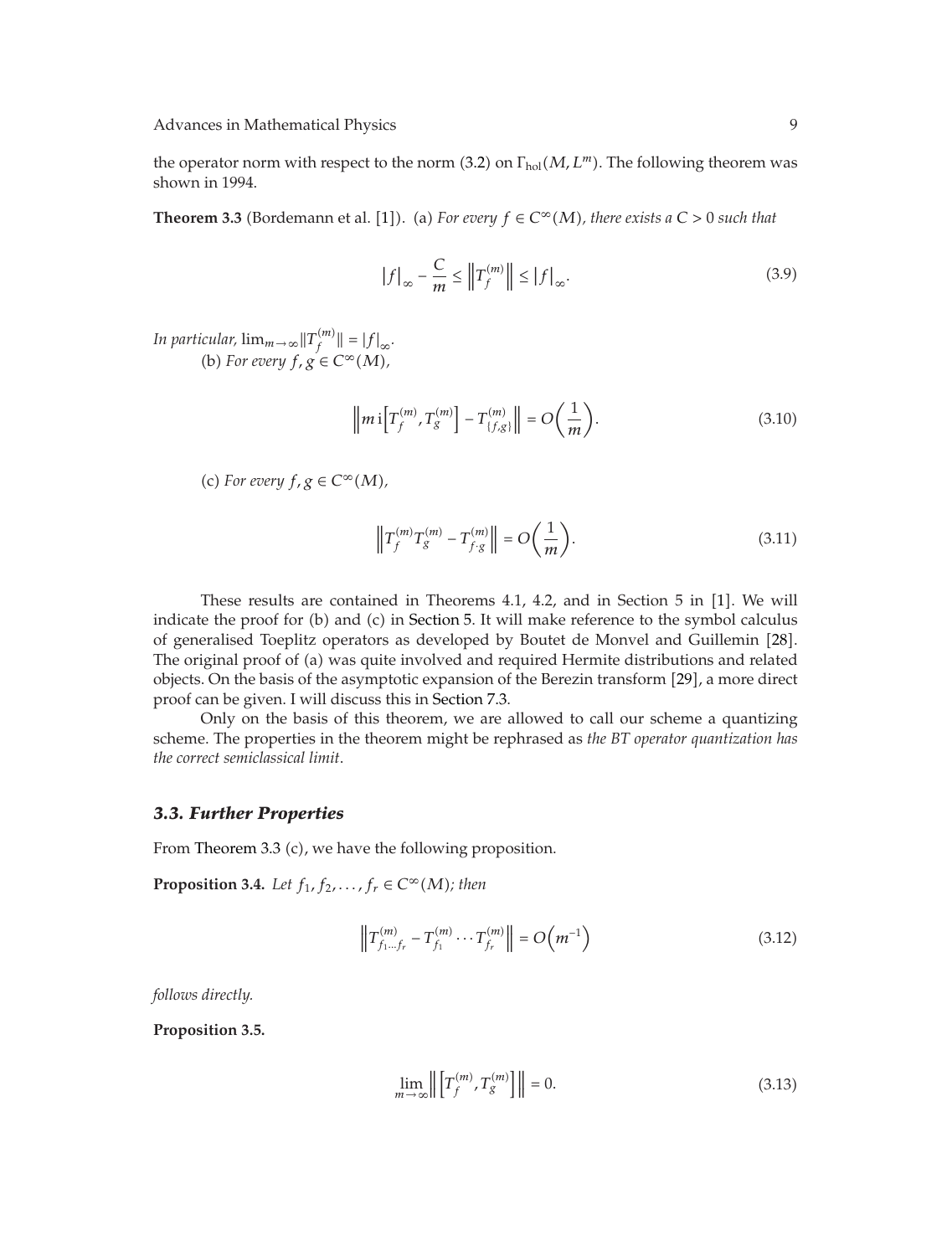*Proof.* Using the left side of the triangle inequality, from Theorem 3.3 (b), it follows that

$$
\left| m \middle\| \left[ T_f^{(m)}, T_g^{(m)} \right] \right\| - \left\| T_{\{f,g\}}^{(m)} \right\| \le \left\| m \, \mathrm{i} \left[ T_f^{(m)}, T_g^{(m)} \right] - T_{\{f,g\}}^{(m)} \right\| = O\left( \frac{1}{m} \right). \tag{3.14}
$$

By part (a) of the theorem  $\|T^{(m)}_{\{f,g\}}\| \to |\{f,g\}|_{\infty}$ , and it stays finite. Hence  $\|[T^{(m)}_f,T^{(m)}_g]\|$  has to be a zero sequence.  $\Box$ 

**Proposition 3.6.** *The Toeplitz map*

$$
C^{\infty}(M) \longrightarrow \text{End}\left(\Gamma_{\text{hol}}\left(M, L^{(m)}\right)\right), \qquad f \longrightarrow T_f^{(m)}, \tag{3.15}
$$

*is surjective.*

For a proof, see [1, Proposition 4.2].

This proposition says that for a fixed *m* every operator  $A \in \text{End}(\Gamma_{\text{hol}}(M, L^{(m)}))$  is the Toeplitz operator of a function *fm*. In the language of Berezin's co- and contravariant symbols, *fm* will be the contravariant symbol of *A*. We will discuss this in Section 6.2.

**Proposition 3.7.** *For all*  $f \in C^{\infty}(M)$ *,* 

$$
T_f^{(m)*} = T_{\overline{f}}^{(m)}.
$$
\n(3.16)

*In particular, for real valued functions f the associated Toeplitz operator is self-adjoint.*

*Proof.* Take  $s, t \in \Gamma_{hol}(M, L^m)$ ; then

$$
\left\langle s, T_f^{(m)}t \right\rangle = \left\langle s, \Pi^{(m)}(f \cdot t) \right\rangle = \left\langle s, f \cdot t \right\rangle = \left\langle \overline{f} \cdot s, t \right\rangle = \left\langle T_{\overline{f}}^{(m)} s, t \right\rangle. \tag{3.17}
$$

The opposite of the last statement of the above proposition is also true in the following sense.

**Proposition 3.8.** Let  $A \in End(\Gamma_{hol}(M, L^{(m)}))$  be a self-adjoint operator; then there exists a real *valued function f, such that*  $A = T_f^{(m)}$ .

*Proof.* By the surjectivity of the Toeplitz map  $A = T_f^{(m)}$  with a complex-valued function  $f =$ *f*<sub>0</sub> + **i** *f*<sub>1</sub> with real functions *f*<sub>0</sub> and *f*<sub>1</sub>. As *T*<sup>(*m*)</sup> = *A* = *A*<sup>∗</sup> = *T*<sup>(*m*)</sup>, it follows that *T*<sub>*f*−*f*</sub> = 0 and hence  $T_{f_1}^{(m)} = 0$ . From this we conclude that  $A = T_f^{(m)} = T_{f_1}^{(m)}$ .  $\Box$ 

We like to stress the fact that the Toeplitz map is never injective on a fixed level *m*. Only if  $||T_{f-g}^{(m)}|| \to 0$  for  $m \to 0$ , we can conclude that  $f = g$ .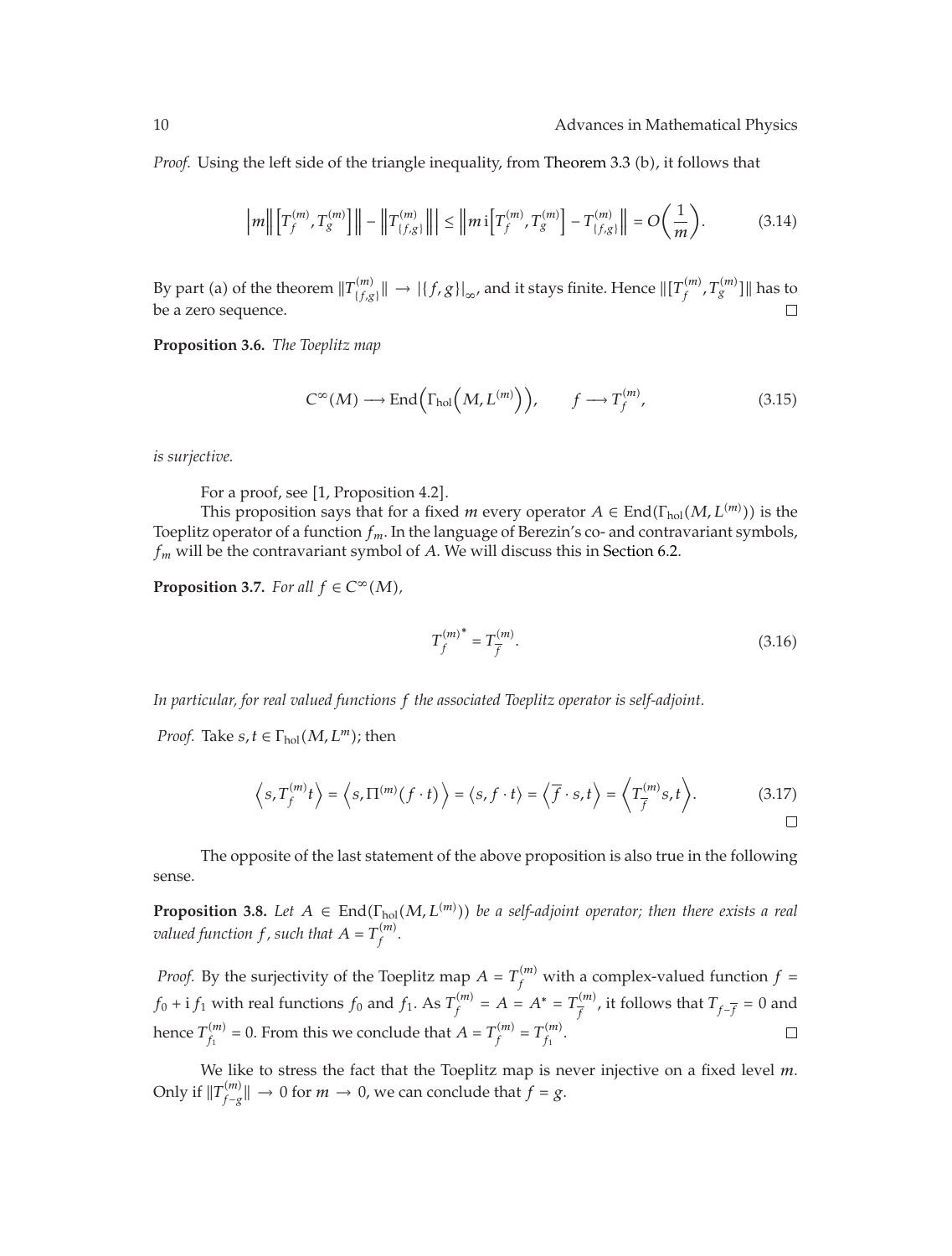Advances in Mathematical Physics 11 and 2012 11 and 2012 11 and 2012 11 and 2012 11 and 2012 11 and 2013 11 and 2014 11 and 2014 11 and 2014 12 and 2014 12 and 2014 12 and 2014 12 and 2014 12 and 2014 12 and 2014 12 and 20

**Proposition 3.9.** Let  $f \in C^{\infty}(M)$  and  $n = \dim_{\mathbb{C}} M$ . Denote the trace on  $\text{End}(\Gamma_{\text{hol}}(M, L^m))$  by  $\text{Tr}^{(m)}$ , then

$$
\operatorname{Tr}^{(m)}\left(T_f^{(m)}\right) = m^n \left(\frac{1}{\operatorname{vol}(\mathbb{P}^n(\mathbb{C}))} \int_M f \,\Omega + O\!\left(m^{-1}\right)\right). \tag{3.18}
$$

See [1], respectively [30] for a detailed proof.

### *3.4. Strict Quantization*

The asymptotic results of Theorem 3.3 say that the BT operator quantization is a strict quantization in the sense of Rieffel [31] as formulated in the book by Landsman [32]. We take as base space  $X = \{0\} \cup \{1/m \mid m \in \mathbb{N}\}\$ , with its induced topology coming from  $\mathbb{R}$ . Note that {0} is an accumulation point of the set  $\{1/m \mid m \in \mathbb{N}\}\$ . As  $C^*$  algebras above the points  $\{1/m\}$ , we take the algebras  $\text{End}(\Gamma_{hol}(M, L^{(m)}))$  and above  $\{0\}$  the algebra  $C^{\infty}(M)$ . For  $f \in C^{\infty}(M)$ , we assign  $0 \mapsto f$  and  $1/m \mapsto T_f^{(m)}$ . Now the property (a) in Theorem 3.3 is called in [32] Rieffel's condition, (b) Dirac's condition, and (c) von Neumann's condition. Completeness is true by Propositions 3.6 and 3.8.

This definition is closely related to the notion of continuous fields of *C*<sup>∗</sup>-algebras; see  $[32]$ .

#### *3.5. Relation to Geometric Quantization*

There exists another quantum operator in the geometric setting, the operator of geometric quantization introduced by Kostant and Souriau. In a first step, the prequantum operator associated to the bundle  $L^m$  for the function  $f \in C^\infty(M)$  is defined as

$$
P_f^{(m)} := \nabla_{X_f^{(m)}}^{(m)} + i f \cdot id. \tag{3.19}
$$

Here  $\nabla^{(m)}$  is the connection in  $L^m$ , and  $X_f^{(m)}$  the Hamiltonian vector field of  $f$  with respect to the Kähler form  $\omega^{(m)} = m \cdot \omega$ , that is,  $m\omega(X_f^{(m)}, \cdot) = df(\cdot)$ . This operator  $P_f^{(m)}$  acts on the space of differentiable global sections of the line bundle  $L^m$ . The sections depend at every point on 2*n* local coordinates and one has to restrict the space to sections covariantly constant along the excessive dimensions. In technical terms, one chooses a *polarization*. In general such a polarization is not unique. But in our complex situation, there is a canonical one by only taking the holomorphic sections. This polarization is called *Kahler polarization ¨* . The operator of geometric quantization is then defined by the following proposition.

$$
Q_f^{(m)} := \Pi^{(m)} P_f^{(m)}.
$$
\n(3.20)

The Toeplitz operator and the operator of geometric quantization (with respect to the Kähler polarization) are related by the following.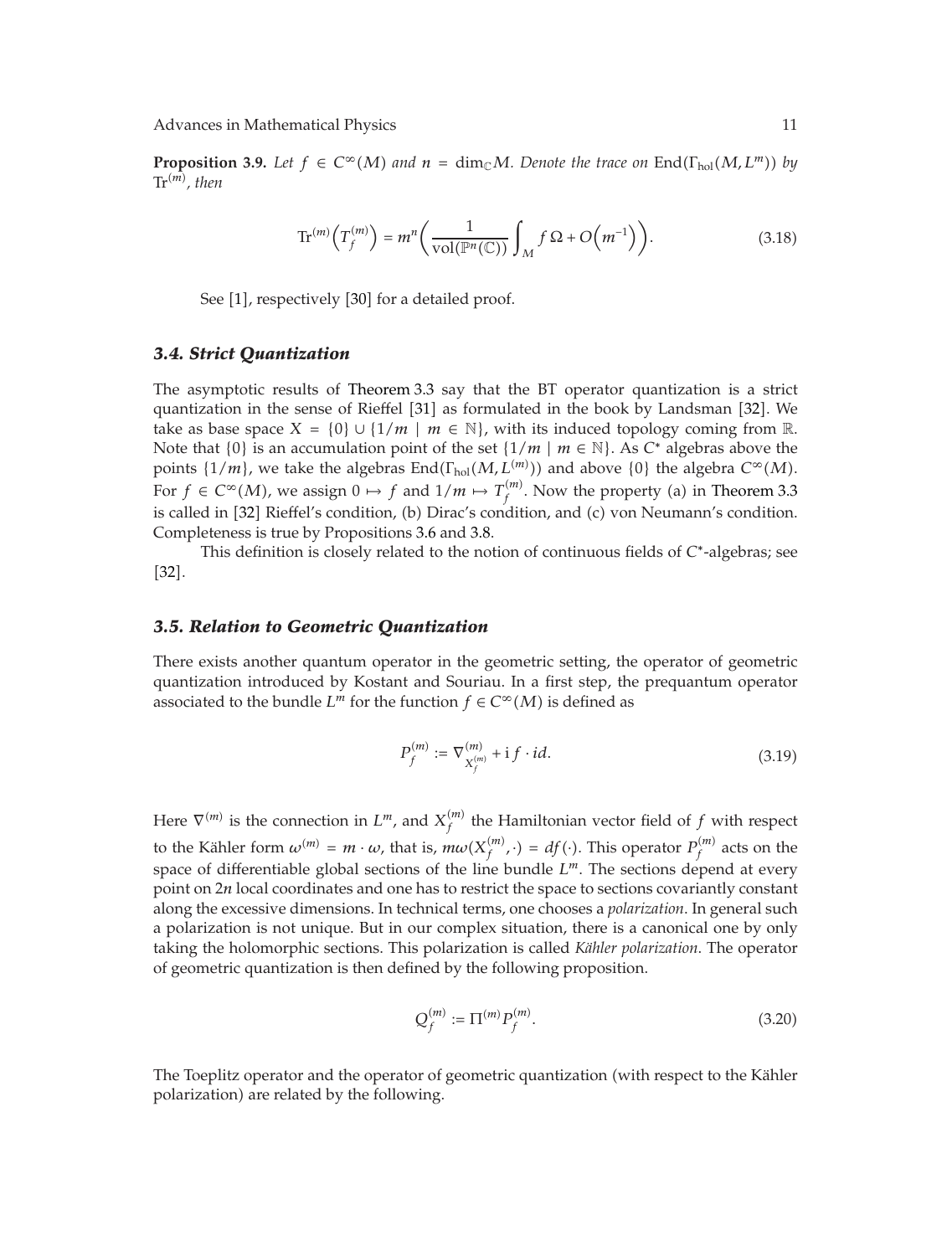**Proposition 3.10** (Tuynman Lemma). Let M be a compact quantizable Kähler manifold; then

$$
Q_f^{(m)} = \mathbf{i} \cdot T_{f-(1/2m)\Delta f'}^{(m)} \tag{3.21}
$$

*where*  $\Delta$  *is the Laplacian with respect to the Kähler metric given by*  $\omega$ *.* 

For the proof, see [33, 34] for a coordinate independent proof.

In particular, the  $Q_f^{(m)}$  and the  $T_f^{(m)}$  have the same asymptotic behaviour. We obtain for  $Q_f^{(m)}$  similar results as in Theorem 3.3. For details see [35]. It should be noted that for  $(3.21)$ the compactness of *M* is essential.

# *3.6. Lα Approximation*

In [34] the notion of  $L_{\alpha}$ , respectively, gl(N), respectively, su(N) quasilimit were introduced. It was conjectured in [34] that for every compact quantizable Kähler manifold, the Poisson algebra of functions is a  $gl(N)$  quasilimit. In fact, the conjecture follows from Theorem 3.3; see  $[1, 35]$  for details.

### *3.7. The Noncompact Situation*

Berezin-Toeplitz operators can be introduced for noncompact Kähler manifolds. In this case the  $L^2$  spaces are the space of bounded sections and for the subspaces of holomorphic sections one can only consider the bounded holomorphic sections. Unfortunately, in this context the proofs of Theorem 3.3 do not work. One has to study examples or classes of examples case by case in order to see whether the corresponding properties are correct.

In the following, we give a very incomplete list of references. Berezin himself studied bounded complex-symmetric domains [36]. In this case the manifold is an open domain in  $\mathbb{C}^n$ . Instead of sections one studies functions which are integrable with respect to a suitable measure depending on  $\hbar$ . Then  $1/\hbar$  corresponds to the tensor power of our bundle. Such Toeplitz operators were studied extensively by Upmeier in a series of works [37–40]. See also the book of Upmeier [41]. For  $\mathbb{C}^n$  see Berger and Coburn [42, 43]. Klimek and Lesniewski [44, 45] studied the Berezin-Toeplitz quantization on the unit disc. Using automorphic forms and the universal covering, they obtain results for Riemann surfaces of genus  $g \ge 2$ . The names of Borthwick, Klimek, Lesniewski, Rinaldi, and Upmeier should be mentioned in the context of BT quantization for Cartan domains and super Hermitian spaces.

A quite different approach to Berezin-Toeplitz quantization is based on the asymptotic expansion of the Bergman kernel outside the diagonal. This was also used by the author together with Karabegov [29] for the compact Kähler case. See Section 7 for some details. Engliš<sup>[46]</sup> showed similar results for bounded pseudoconvex domains in  $\mathbb{C}^N$ . Ma and Marinescu [18, 19] developed a theory of Bergman kernels for the symplectic case, which yields also results on the Berezin-Toeplitz operators for certain noncompact Kahler manifolds ¨ and even orbifolds.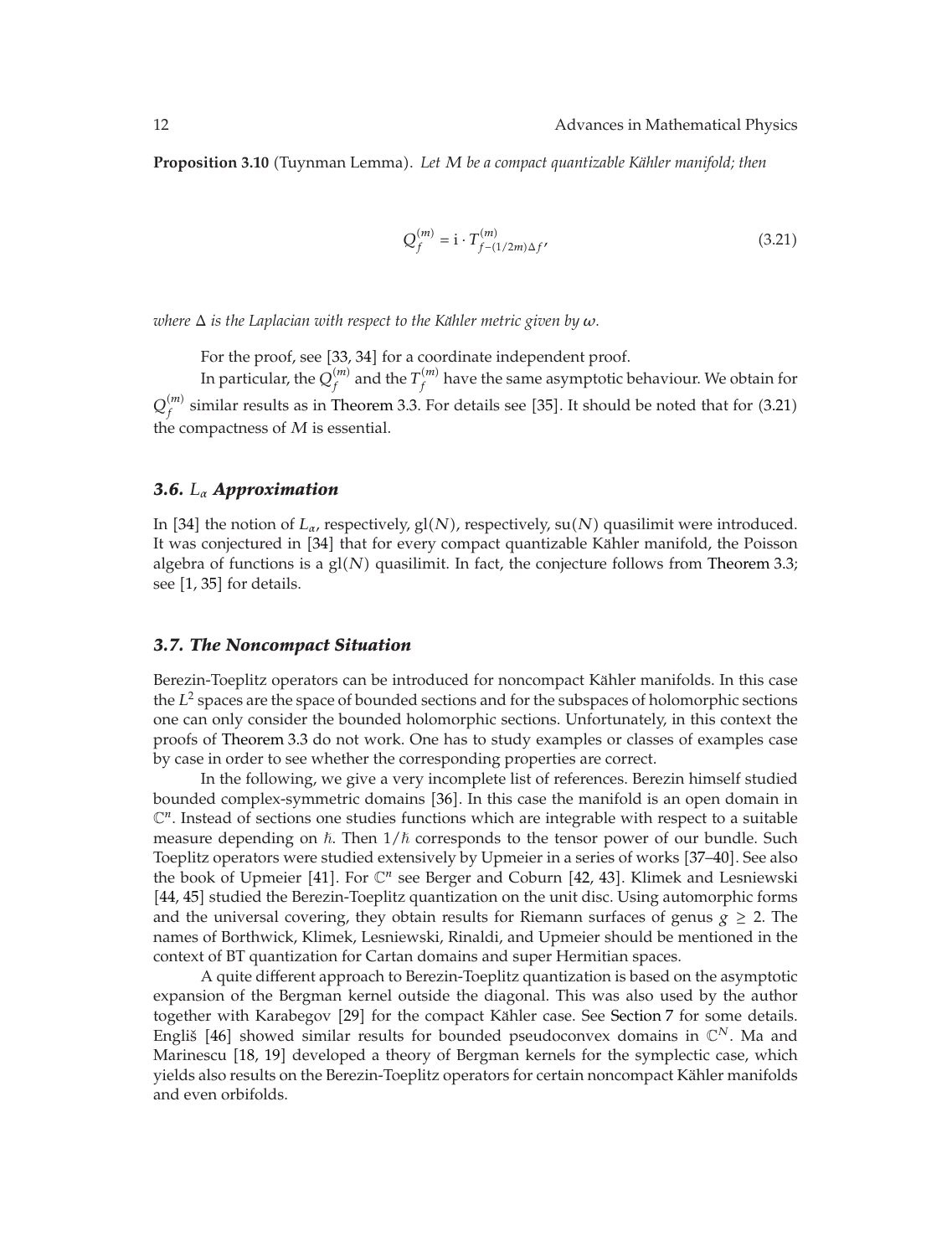# **4. Berezin-Toeplitz Deformation Quantization**

There is another approach to quantization. Instead of assigning noncommutative operators to commuting functions, one might think about "deforming" the pointwise commutative multiplication of functions into a noncommutative product. It is required to remain associative, the commutator of two elements should relate to the Poisson bracket of the elements, and it should reduce in the "classical limit" to the commutative situation.

It turns out that such a deformation which is valid for all differentiable functions cannot exist. A way out is to enlarge the algebra of functions by considering formal power series over them and to deform the product inside this bigger algebra. A first systematic treatment and applications in physics of this idea were given in 1978 by Bayen et al. [47, 48]. There the notion of *deformation quantization* and *star products* were introduced. Earlier versions of these concepts were around due to Berezin 49, Moyal 50, and Weyl 51. For a presentation of the history, see  $[24]$ .

We will show that for compact Kähler manifolds  $M$ , there is a natural star product.

# *4.1. Definition of Star Products*

We start with a Poisson manifold  $(M, \{\cdot,\cdot\})$ , that is, a differentiable manifold with a Poisson bracket for the function such that  $(C^{\infty}(M), \cdot, \{\cdot, \cdot\})$  is a Poisson algebra. Let  $\mathcal{A} = C^{\infty}(M)[[\nu]]$ be the algebra of formal power series in the variable *ν* over the algebra *C*<sup>∞</sup>-*M*.

*Definition* 4.1. A product  $\star$  on  $\mathcal{A}$  is called a (formal) star product for *M* (or for  $C^{\infty}(M)$ ) if it is an associative  $\mathbb{C}[[v]]$ -linear product which is *ν*-adically continuous such that

(1) 
$$
\mathcal{A}/v\mathcal{A} \cong C^{\infty}(M)
$$
, that is,  $f * g \mod v = f \cdot g$ ,  
(2)  $(1/v)(f * g - g * f) \mod v = -i\{f, g\}$ ,

where  $f, g \in C^{\infty}(M)$ .

Alternatively, we can write

$$
f \star g = \sum_{j=0}^{\infty} C_j(f, g) \nu^j,
$$
\n(4.1)

with  $C_j(f, g) \in C^\infty(M)$  such that the  $C_j$  are bilinear in the entries  $f$  and  $g$ . The conditions (1) and (2) can be reformulated as

$$
C_0(f,g) = f \cdot g, \qquad C_1(f,g) - C_1(g,f) = -i\{f,g\}.
$$
 (4.2)

By the *ν*-adic continuity, (4.1) fixes  $\star$  on *A*. A *(formal) deformation quantization* is given by a *(formal) star product*. I will use both terms interchangeable.

There are certain additional conditions for a star product which are sometimes useful.

(1) We call it "null on constants" if  $1 \star f = f \star 1 = f$ , which is equivalent to the fact that the constant function 1 will remain the unit in  $\mathcal A$ . In terms of the coefficients, it can be formulated as  $C_k(f, 1) = C_k(1, f) = 0$  for  $k \ge 1$ . In this review, we always assume this to be the case for star products.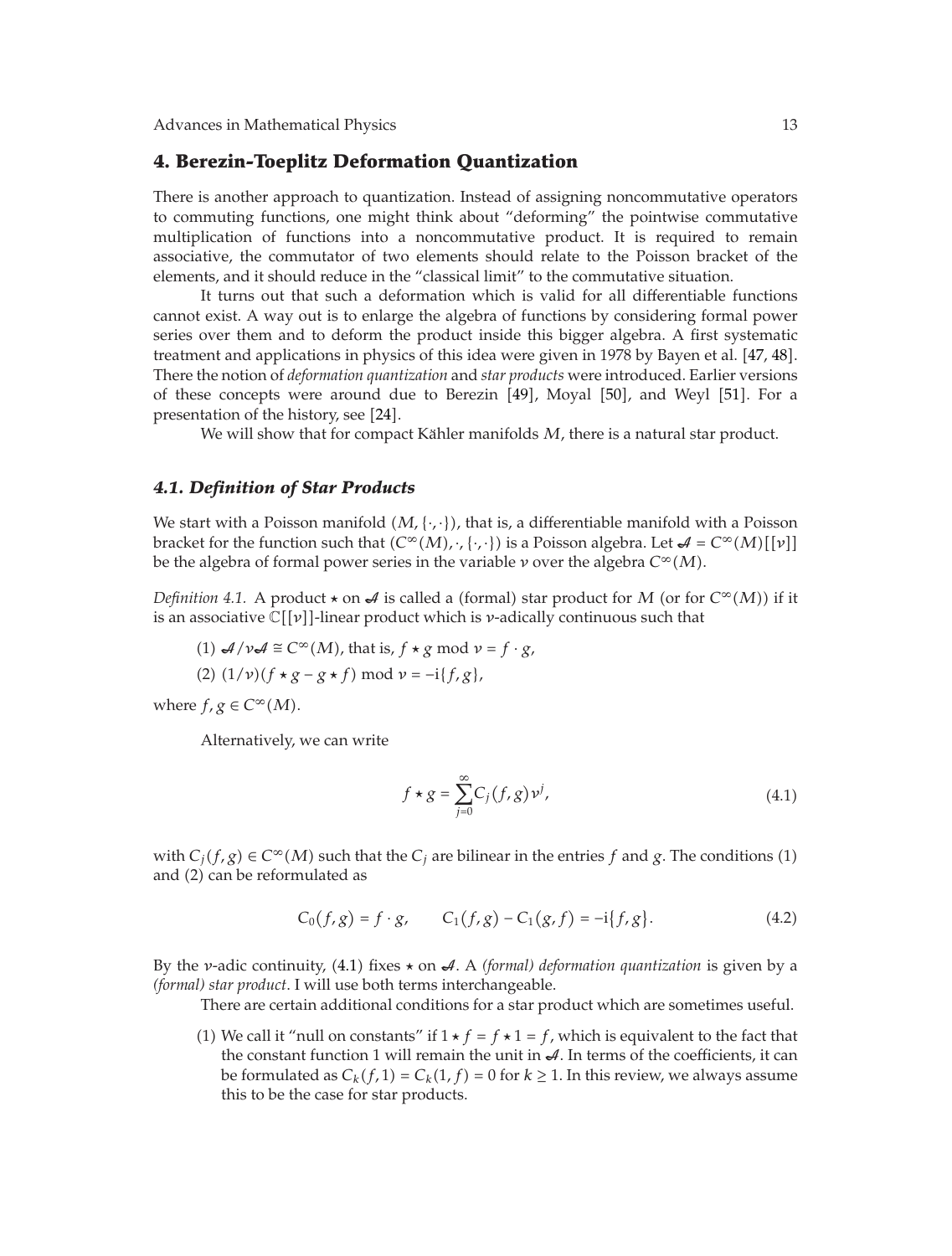- (2) We call it self-adjoint if  $f \star g = \overline{g} \star f$ , where we assume  $\overline{v} = v$ .
- (3) We call it local if

$$
supp Cj(f,g) \subseteq supp f \cap supp g, \quad \forall f, g \in C^{\infty}(M).
$$
 (4.3)

From the locality property, it follows that the  $C_i$  are bidifferential operators and that the global star product defines for every open subset *U* of *M* a star product for the Poisson algebra *C*<sup>∞</sup>-*U*. Such local star products are also called *differential star products*.

### *4.2. Existence of Star Products*

In the usual setting of deformation theory, there always exists a trivial deformation. This is not the case here, as the trivial deformation of  $C^{\infty}(M)$  to  $\mathcal{A}$ , which is nothing else as extending the point-wise product to the power series, is not allowed as it does not fulfil Condition  $(2)$  in Definition 4.1 (at least not if the Poisson bracket is nontrivial). In fact, the existence problem is highly nontrivial. In the symplectic case, different existence proofs, from different perspectives, were given by Marc De Wilde and Lecomte [52], Omori et al. [53, 54], and Fedosov [55, 56]. The general Poisson case was settled by Kontsevich [57].

### *4.3. Equivalence and Classification of Star Products*

*Definition 4.2.* Given a Poisson manifold  $(M, \{\cdot, \cdot\})$ . Two star products  $\star$  and  $\star'$  associated to the Poisson structure  $\{\cdot,\cdot\}$  are called equivalent if and only if there exists a formal series of linear operators

$$
B = \sum_{i=0}^{\infty} B_i v^i, \quad B_i : C^{\infty}(M) \longrightarrow C^{\infty}(M), \tag{4.4}
$$

with  $B_0 = id$  such that

$$
B(f) \star' B(g) = B(f \star g). \tag{4.5}
$$

For local star products in the general Poisson setting, there are complete classification results. Here I will only consider the symplectic case.

To each local star product , its *Fedosov-Deligne class*

$$
cl(\star) \in \frac{1}{i\nu} [\omega] + H_{dR}^2(M)[[\nu]] \tag{4.6}
$$

can be assigned. Here  $H_{\text{dR}}^2(M)$  denotes the 2nd deRham cohomology class of closed 2forms modulo exact forms and  $H_{dR}^2(M)[[v]]$  the formal power series with such classes as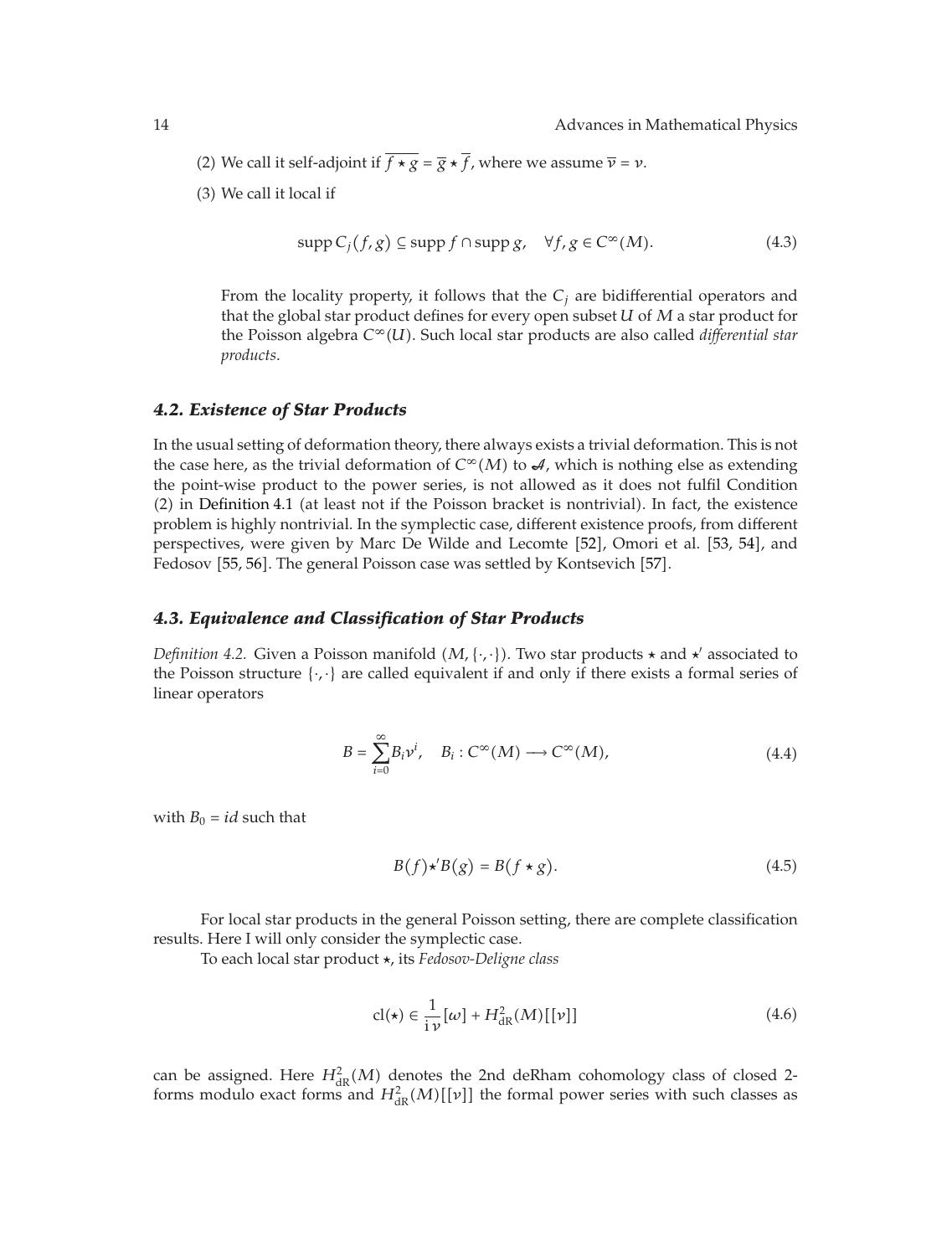coefficients. Such formal power series are called *formal deRham classes*. In general we will use  $\alpha$  for the cohomology class of a form  $\alpha$ .

This assignment gives a 1 : 1 correspondence between the formal deRham classes and the equivalence classes of star products.

For contractible manifolds, we have  $H^2_{dR}(M) = 0$  and hence there is up to equivalence exactly one local star product. This yields that locally all local star products of a manifold are equivalent to a certain fixed one, which is called the Moyal product. For these and related classification results, see [58–62].

### *4.4. Star Products with Separation of Variables*

For our compact Kähler manifolds, we will have many different and even nonequivalent star products. The question is the following: is there a star product which is given in a natural way? The answer will be yes: the Berezin-Toeplitz star product to be introduced below. First we consider star products respecting the complex structure in a certain sense.

Definition 4.3 (Karabegov [63]). A star product is called *star product with separation of variables* if and only if

$$
f \star h = f \cdot h, \qquad h \star g = h \cdot g,\tag{4.7}
$$

for every locally defined holomorphic function *g*, antiholomorphic function *f*, and arbitrary function *h*.

Recall that a local star product  for *M* defines a star product for every open subset *U* of *M*. We have just to take the bidifferential operators defining . Hence it makes sense to talk about -multiplying with local functions.

**Proposition 4.4.** *A local*  $\star$  *product has the separation of variables property if and only if in the bidifferential operators*  $C_k(\cdot,\cdot)$  *for*  $k\geq 1$  *in the first argument only derivatives in holomorphic and in the second argument only derivatives in antiholomorphic directions appear.*

In Karabegov's original notation the rôles of the holomorphic and antiholomorphic functions are switched. Bordemann and Waldmann [64] called such star products *star products of Wick type*. Both Karabegov and Bordemann-Waldmann proved that there exist for every Kähler manifold star products of separation of variables type. In Section 4.8, we will give more details on Karabegov's construction. Bordemann and Waldmann modified Fedosov's method [55, 56] to obtain such a star product. See also Reshetikhin and Takhtajan [65] for yet another construction. But I like to point out that in all these constructions the result is only a formal star product without any relation to an operator calculus, which will be given by the Berezin-Toeplitz star product introduced in the next section.

Another warning is in order. The property of being a star product of separation of variables type will not be kept by equivalence transformations.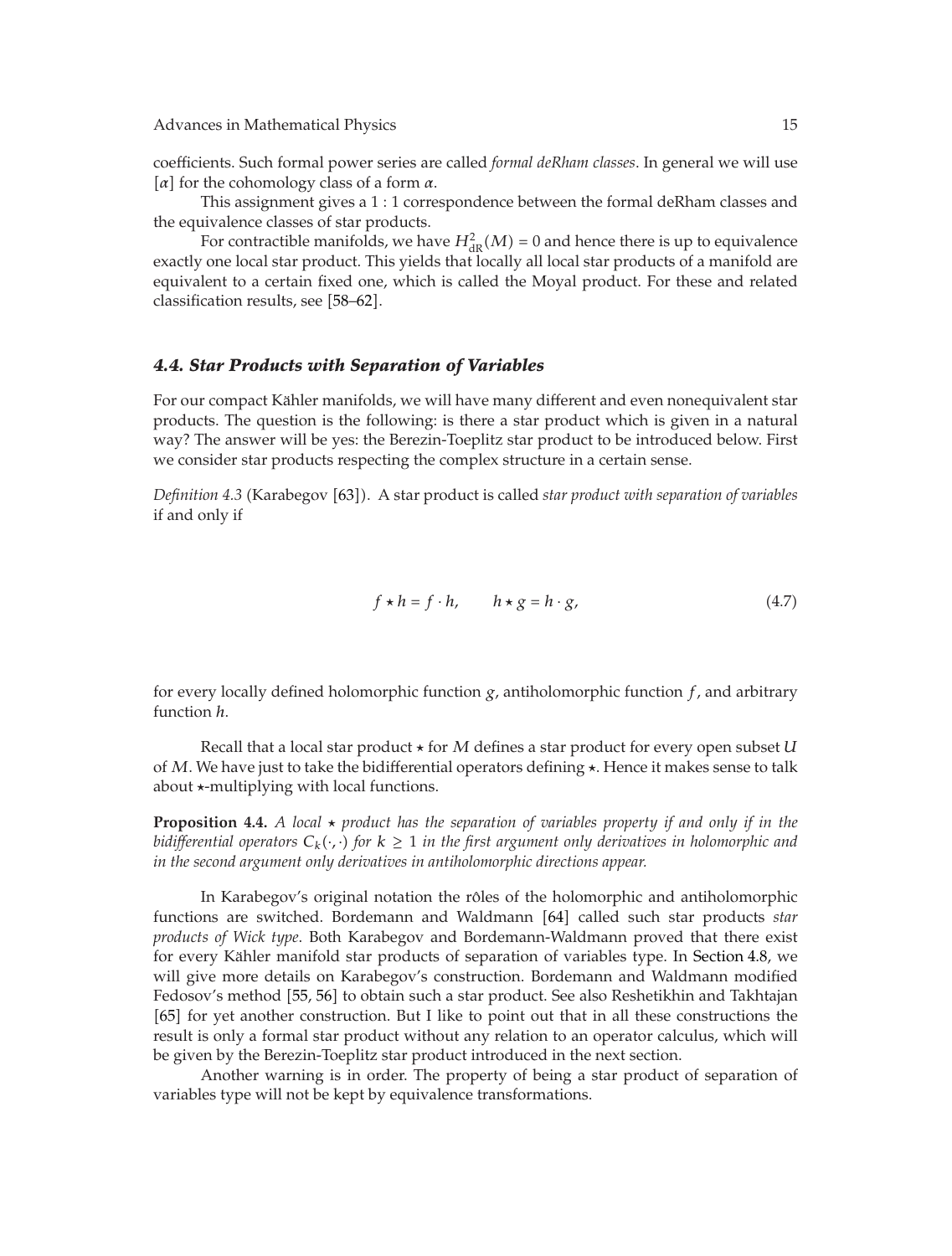#### *4.5. Berezin-Toeplitz Star Product*

**Theorem 4.5.** *There exists a unique (formal) star product*  $\star_{\text{BT}}$  *for M* 

$$
f \star_{\text{BT}} g := \sum_{j=0}^{\infty} \nu^j C_j(f, g), \quad C_j(f, g) \in C^{\infty}(M), \tag{4.8}
$$

 $i$ n such a way that for  $f, g \in C^{\infty}(M)$  and for every  $N \in \mathbb{N}$  we have with suitable constants  $K_N(f, g)$ *for all m*

$$
\left\| T_f^{(m)} T_g^{(m)} - \sum_{0 \le j < N} \left( \frac{1}{m} \right)^j T_{C_j(f,g)}^{(m)} \right\| \le K_N(f,g) \left( \frac{1}{m} \right)^N. \tag{4.9}
$$

*The star product is null on constants and self-adjoint.*

This theorem has been proven immediately after  $[1]$  was finished. It has been announced in  $[66, 67]$  and the proof was written up in German in  $[35]$ . A complete proof published in English can be found in [30].

For simplicity we might write

$$
T_f^{(m)} \cdot T_g^{(m)} \sim \sum_{j=0}^{\infty} \left(\frac{1}{m}\right)^j T_{C_j(f,g)}^{(m)} \quad (m \longrightarrow \infty),
$$
 (4.10)

but we will always assume the strong and precise statement of (4.9). The same is assumed for other asymptotic formulas appearing further down in this review.

Next we want to identify this star product. Let  $K_M$  be the canonical line bundle of *M*, that is, the *n*th exterior power of the holomorphic 1-differentials. The canonical class *δ* is the first Chern class of this line bundle, that is,  $\delta := c_1(K_M)$ . If we take in  $K_M$  the fibre metric coming from the Liouville form  $\Omega$ , then this defines a unique connection and further a unique curvature (1, 1)-form  $\omega_{\rm can}$ . In our sign conventions, we have  $\delta = [\omega_{\rm can}]$ .

Together with Karabegov the author showed the following theorem.

**Theorem 4.6** (see [29]). (a) The Berezin-Toeplitz star product is a local star product which is of *separation of variable type.*

-b *Its classifying Deligne-Fedosov class is*

$$
cl(\star_{BT}) = \frac{1}{i} \left( \frac{1}{\nu} [\omega] - \frac{\delta}{2} \right)
$$
 (4.11)

*for the characteristic class of the star product*  $\star_{BT}$ *.* 

(c) The classifying Karabegov form associated to the Berezin-Toeplitz star product is

$$
-\frac{1}{\nu}\omega + \omega_{\text{can}}.\tag{4.12}
$$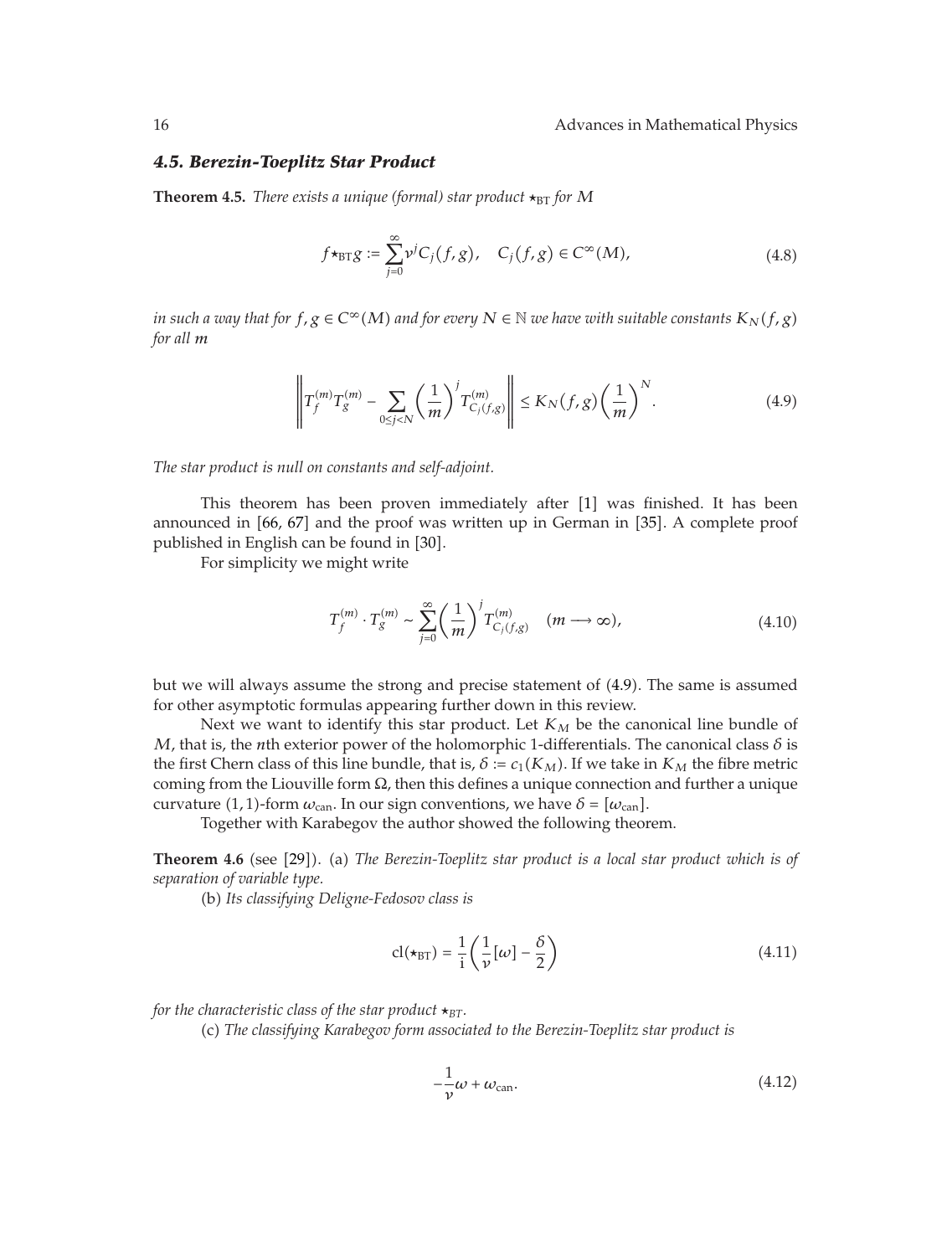Advances in Mathematical Physics 17 and 17 and 17 and 17 and 17 and 17 and 17 and 17 and 17 and 17 and 17 and 17 and 17 and 17 and 17 and 17 and 17 and 17 and 17 and 17 and 17 and 17 and 17 and 17 and 17 and 17 and 17 and

The Karabegov form has not yet defined here. We will introduce it below in Section 4.8. Using *K*-theoretic methods, the formula for  $cl(\star_{BT})$  was also given by Hawkins [68].

### *4.6. Star Product of Geometric Quantization*

Tuynman's result (3.21) relates the operators of geometric quantization with Kähler polarization and the BT operators. As the latter define a star product, it can be used to give also a star product  $\star_{\text{GQ}}$  associated to geometric quantization. Details can be found in [30]. This star product will be equivalent to the BT star product, but it is not of the separation of variables type. The equivalence is given by the  $\mathbb{C}[[v]]$ -linear map induced by

$$
B(f) := f - \nu \frac{\Delta}{2} f = \left(id - \nu \frac{\Delta}{2}\right) f. \tag{4.13}
$$

 $W$ e obtain  $B(f) \star_{BT} B(g) = B(f \star_{GQ} g)$ .

# *4.7. Trace for the BT Star Product*

From (3.18) the following complete asymptotic expansion for  $m \to \infty$  can be deduced [30, 69]:

$$
\operatorname{Tr}^{(m)}\left(T_f^{(m)}\right) \sim m^n \left(\sum_{j=0}^{\infty} \left(\frac{1}{m}\right)^j \tau_j(f)\right), \quad \text{with } \tau_j(f) \in \mathbb{C}.\tag{4.14}
$$

We define the *C*[[*ν*]]-linear map

$$
\text{Tr}: C^{\infty}(M)[[{\nu}]] \longrightarrow {\nu}^{-n} \mathbb{C}[[{\nu}]], \qquad \text{Tr} \ f := {\nu}^{-n} \sum_{j=0}^{\infty} {\nu}^{j} \tau_{j}(f), \tag{4.15}
$$

where the  $\tau_j(f)$  are given by the asymptotic expansion (4.14) for  $f \in C^{\infty}(M)$  and for arbitrary elements by  $\mathbb{C}[[v]]$ -linear extension.

**Proposition 4.7** (see [30]). The map Tr is a trace, that is, we have

$$
\text{Tr}(f \star g) = \text{Tr}(g \star f). \tag{4.16}
$$

### *4.8. Karabegov Quantization*

In 63, 70 Karabegov not only gave the notion of *separation of variables type*, but also a proof of existence of such formal star products for any Kähler manifold, whether compact, noncompact, quantizable, or nonquantizable. Moreover, he classified them completely as individual star product not only up to equivalence.

He starts with  $(M, \omega_{-1})$  a pseudo-Kähler manifold, that is, a complex manifold with a nondegenerate closed (1, 1)-form not necessarily positive.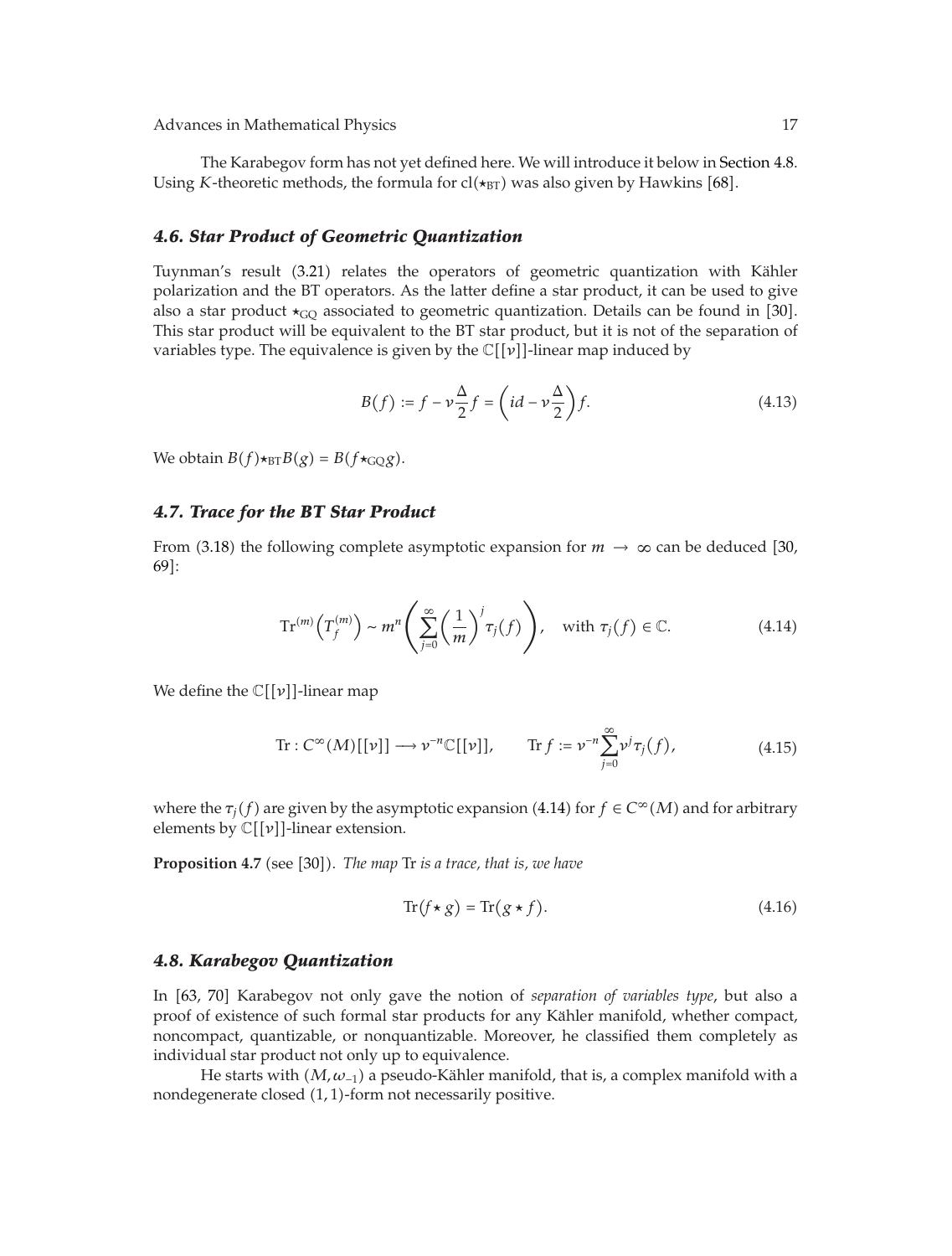A formal form  $\hat{\omega} = (1/\nu)\omega_{-1} + \omega_0 + \nu\omega_1 + \cdots$  is called a formal deformation of the form<br>1. if the forms  $\omega_{-1}$  **x** > 0, are closed but not necessarily pendeceparate (1, 1) forms on  $(1/\nu)\omega_{-1}$  if the forms  $\omega_r$ ,  $r \ge 0$ , are closed but not necessarily nondegenerate  $(1,1)$ -forms on *M*. It was shown in [63] that all deformation quantizations with separation of variables on the pseudo-Kähler manifold (*M, w*<sub>−1</sub>) are bijectively parameterized by the formal deformations of the form  $(1/\nu)\omega_{-1}$ .

Assume that we have such a star product  $({\cal A} := C^{\infty}(M)[[v]], \star)$ . Then for  $f, g \in {\cal A}$ the operators of left and right multiplications  $L_f$ ,  $R_g$  are given by  $L_f g = f * g = R_g f$ . The associativity of the star-product  $\star$  is equivalent to the fact that  $L_f$  commutes with  $R_g$  for all *f*, *g* ∈  $\mathcal{A}$ . If a star product is differential, then  $L_f$ ,  $R_g$  are formal differential operators.

Karabegov constructs his star product associated to the deformation *<sup>ω</sup>* in the following way. First he chooses on every contractible coordinate chart  $U \subset M$  (with holomorphic coordinates  $\{z_k\}$ ) its formal potential

$$
\widehat{\Phi} = \left(\frac{1}{\nu}\right) \Phi_{-1} + \Phi_0 + \nu \Phi_1 + \cdots, \qquad \widehat{\omega} = i \partial \overline{\partial} \widehat{\Phi}.
$$
 (4.17)

Then construction is done in such a way that we have for the left (right) multiplication operators on *U*

$$
L_{\partial \Phi/\partial z_k} = \frac{\partial \Phi}{\partial z_k} + \frac{\partial}{\partial z_k}, \qquad R_{\partial \Phi/\partial \overline{z}_l} = \frac{\partial \Phi}{\partial \overline{z}_l} + \frac{\partial}{\partial \overline{z}_l}.
$$
 (4.18)

The set  $\mathcal{L}(U)$  of all left multiplication operators on *U* is completely described as the set of all formal differential operators commuting with the point-wise multiplication operators by antiholomorphic coordinates  $R_{\overline{z}_l} = \overline{z}_l$  and the operators  $R_{\partial \Phi/\partial \overline{z}_l}$ . From the knowledge of  $\mathcal{L}(U)$ , the star product on *U* can be reconstructed. The local star-products agree on the intersections of the charts and define the global star-product  on *M*.

We have to mention that this original construction of Karabegov will yield a star product of separation of variable type but with the role of holomorphic and antiholomorphic variables switched. This says for any open subset  $U \subset M$  and any holomorphic function *a* and antiholomorphic function *b* on *U* that the operators  $L_a$  and  $R_b$  are the operators of point-wise multiplication by *a* and *b*, respectively, that is,  $L_a = a$  and  $R_b = b$ .

### *4.9. Karabegov's Formal Berezin Transform*

Given such a star products , Karabegov introduced the formal *Berezin transform I* as the unique formal differential operator on *M* such that for any open subset  $U \subset M$ , holomorphic functions *a*, and antiholomorphic functions *b* on *U*, the relation  $I(a \cdot b) = b \star a$  holds (see [71]). He shows that  $I = 1 + v\Delta + \cdots$ , where  $\Delta$  is the Laplace operator corresponding to the pseudo-Kähler metric on M.

Karabegov considered the following associated star products. First the *dual* starproduct  $\tilde{\star}$  on *M* is defined for *f*, *g*  $\in \mathcal{A}$  by the formula

$$
f \tilde{\star} g = I^{-1} (I g \star I f). \tag{4.19}
$$

It is a star-product with separation of variables on the pseudo-Kähler manifold  $(M, -\omega_{-1})$ . Its formal Berezin transform equals *<sup>I</sup>*<sup>−</sup>1, and thus the dual to  is . Note that it is not a star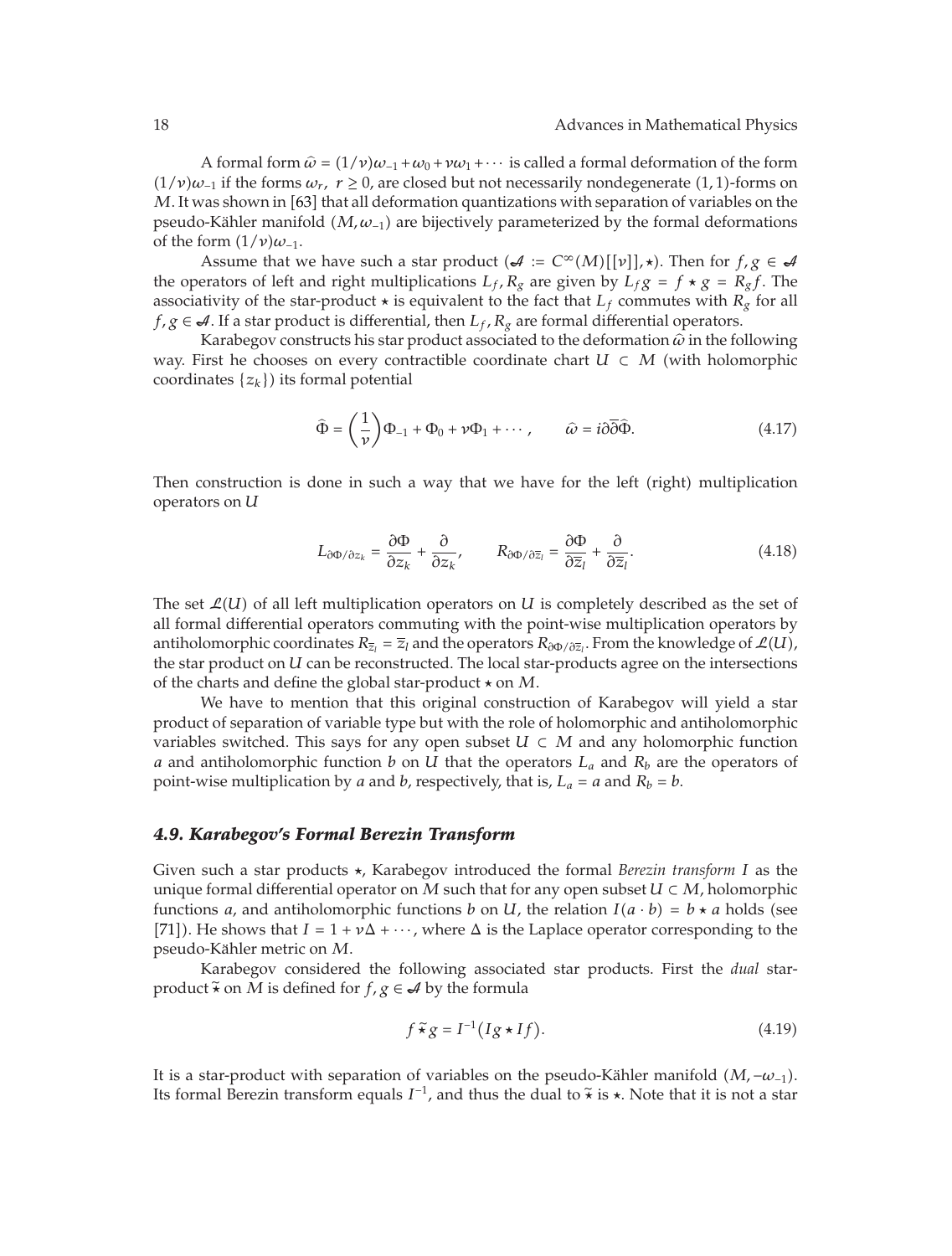product of the same pseudo-Kähler manifold. Denote by  $\tilde{\omega} = -(1/\nu)\omega_{-1} + \tilde{\omega}_0 + \nu \tilde{\omega}_1 + \cdots$  the formal form parameterizing the star product  $\tilde{\star}$ formal form parameterizing the star-product .

Next, the opposite of the dual star-product,  $\star' = \tilde{\star}^{\text{op}}$ , is given by the formula

$$
f \star' g = I^{-1} (I f \star I g). \tag{4.20}
$$

It defines a deformation quantization with separation of variables on *M*, but with the roles of holomorphic and antiholomorphic variables swapped—with respect to . It could be described also as a deformation quantization with separation of variables on the pseudo-Kähler manifold  $(M, \omega_{-1})$ , where  $M$  is the manifold  $M$  with the opposite complex structure. But now the pseudo-Kähler form will be the same. Indeed the formal Berezin transform I establishes an equivalence of deformation quantizations  $({\cal A}, \star)$  and  $({\cal A}, \star')$ .

How is the relation to the Berezin-Toeplitz star product  $\star_{\text{BT}}$  of Theorem 4.5? There exists a certain formal deformation  $\hat{\omega}$  of the form  $(1/\nu)\omega$  which yields a star product  $\star$  in the Karabegov sonse. The opposite of its dual will be equal to the Barazin Teoplitz star product. Karabegov sense. The opposite of its dual will be equal to the Berezin-Toeplitz star product, that is,

$$
\star_{\text{BT}} = \widetilde{\star}^{\text{op}} = \star'.\tag{4.21}
$$

The classifying Karabegov form  $\tilde{\omega}$  of  $\tilde{\star}$  will be the form (4.12). Note as  $\star$  and  $\star_{\text{BT}}$  are equivalent via L we have  $c$  ( $\star$ ) =  $c$  ( $\star$ <sub>pr)</sub>; see the formula (4.11). We will identify  $\hat{\omega}$  in Sectio via *I*, we have  $cl(\star) = cl(\star_{BT})$ ; see the formula (4.11). We will identify  $\hat{\omega}$  in Section 7.5.

# **5. The Disc Bundle and Global Operators**

In this section, we identify the bundles  $L^m$  over the Kähler manifold  $M$  as associated line bundles of one unique *S*1-bundle over *M*. The Toeplitz operator will appear as "modes" of a global Toeplitz operator. A detailed analysis of this global operator will yield a proof of Theorem  $3.3$  part (b) and part (c).

Moreover, we will need this set-up to discuss coherent states, Berezin symbols, and the Berezin transform in the next sections. For a more detailed presentation, see [35].

## *5.1. The Disc Bundle*

We will assume that the quantum line bundle *L* is already very ample, that is, it has enough global holomorphic sections to embed  $M$  into projective space. From the bundle (as the connection  $\nabla$  will not be needed anymore, I will drop it in the notation)  $(L, h)$ , we pass to its dual  $(U, k) := (L^*, h^{-1})$  with dual metric *k*. Inside of the total space *U*, we consider the circle bundle

$$
Q := \{ \lambda \in U \mid k(\lambda, \lambda) = 1 \},\tag{5.1}
$$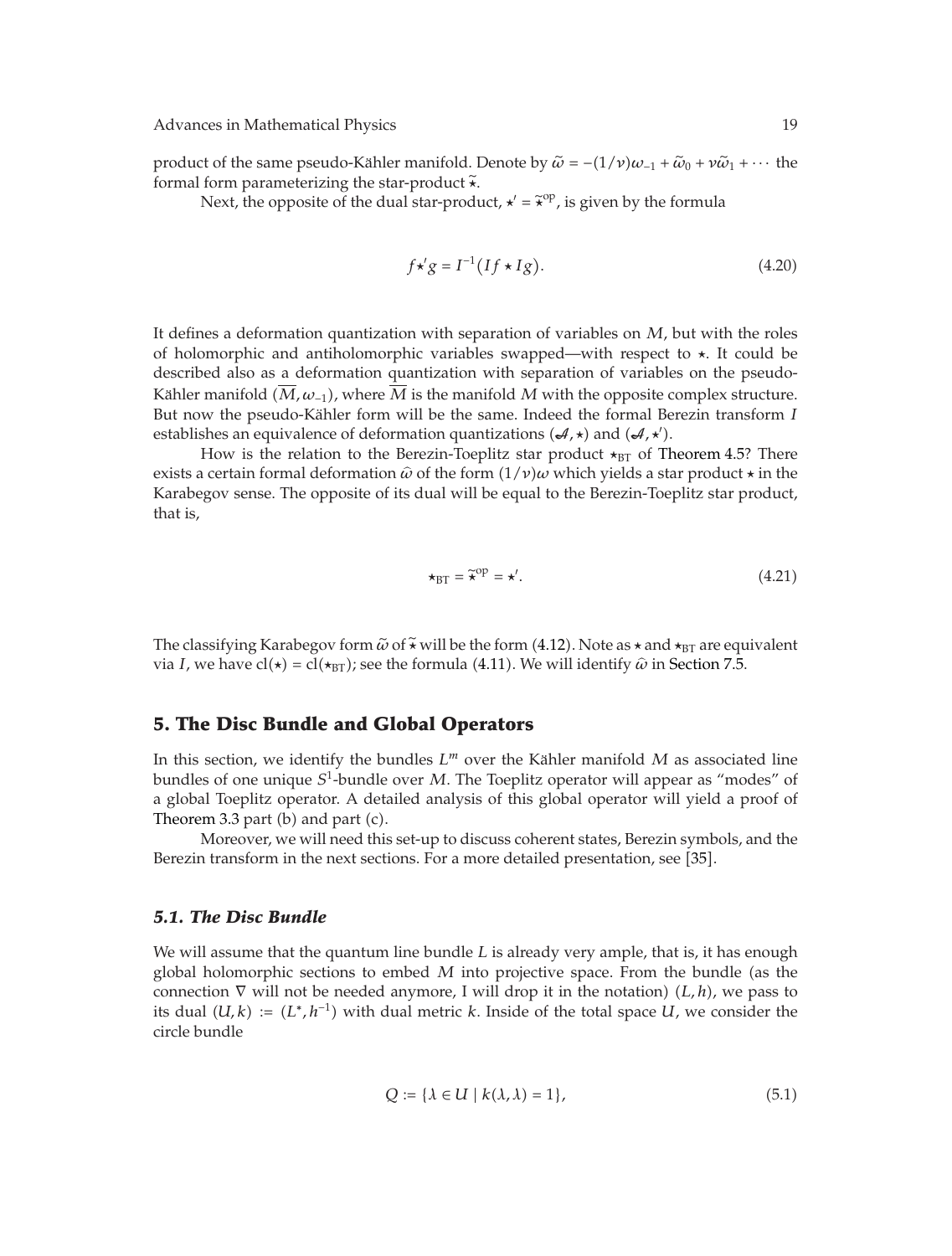the (open) disc bundle, and (closed) disc bundle, respectively

$$
D := \{ \lambda \in U \mid k(\lambda, \lambda) < 1 \}, \qquad D := \{ \lambda \in U \mid k(\lambda, \lambda) \le 1 \}. \tag{5.2}
$$

Let  $\tau : U \to M$  be the projection (maybe restricted to the subbundles).

For the projective space  $\mathbb{P}^N(\mathbb{C})$  with the hyperplane section bundle H as quantum line bundle, the bundle  $U$  is just the tautological bundle. Its fibre over the point  $z\in\mathbb P^{\tilde N}(\mathbb C)$  consists of the line in  $\mathbb{C}^{N+1}$  which is represented by *z*. In particular, for the projective space the total space of *U* with the zero section removed can be identified with  $\mathbb{C}^{N+1} \setminus \{0\}$ . The same picture remains true for the via the very ample quantum line bundle in projective space embedded manifold M. The quantum line bundle will be the pull-back of H (i.e., its restriction to the embedded manifold) and its dual is the pull-back of the tautological bundle.

In the following we use  $E \setminus 0$  to denote the total space of a vector bundle *E* with the image of the zero section removed. Starting from the real-valued function  $k(\lambda) := k(\lambda, \lambda)$ on *U*, we define  $\tilde{a} := (1/2i)(\partial - \partial) \log k$  on *U*  $\setminus$  0 (the derivation is taken with respect to the complex structure on *U*) and denote by *g* its restriction to *Q* With the help of the quantization complex structure on *U*) and denote by  $\alpha$  its restriction to *Q*. With the help of the quantization condition (2.4), we obtain  $d\alpha = \tau^* \omega$  (with the deRham differential  $d = d_Q$ ) and that in fact *μ* =  $(1/2\pi)\tau^*\Omega \wedge \alpha$  is a volume form on *Q*. Indeed *α* is a contact form for the contact manifold *Q*. As far as the integration is concerned we get

$$
\int_{Q} (\tau^* f) \mu = \int_{M} f \Omega, \quad \forall f \in C^{\infty}(M).
$$
\n(5.3)

Recall that Ω is the Liouville volume form on *M*.

### *5.2. The Generalized Hardy Space*

With respect to  $\mu$ , we take the L<sup>2</sup>-completion  $L^2(Q, \mu)$  of the space of functions on *Q*. The generalized *Hardy space J*e is the closure of the space of those functions in L<sup>2</sup>(Q, μ) which can be extended to holomorphic functions on the whole disc bundle  $\overline{D}$ . The generalized *Szego*<sup>\*</sup> *projector* is the projection

$$
\Pi: L^2(Q, \mu) \longrightarrow \mathcal{A}.
$$
\n(5.4)

By the natural circle action, the bundle *Q* is an *S*1-bundle and the tensor powers of *U* can be viewed as associated line bundles. The space  $\mathcal A$  is preserved by the  $S^1$ -action. It can be decomposed into eigenspaces  $\mathcal{A} = \prod_{m=0}^{\infty} \mathcal{A}^{(m)}$ , where  $c \in S^1$  acts on  $\mathcal{A}^{(m)}$  as multiplication by  $c^m$ . The Szegö projector is  $S^1$  invariant and can be decomposed into its components, the Bergman projectors

$$
\widehat{\Pi}^{(m)}: L^2(Q,\mu) \longrightarrow \mathcal{A}^{(m)}.
$$
\n(5.5)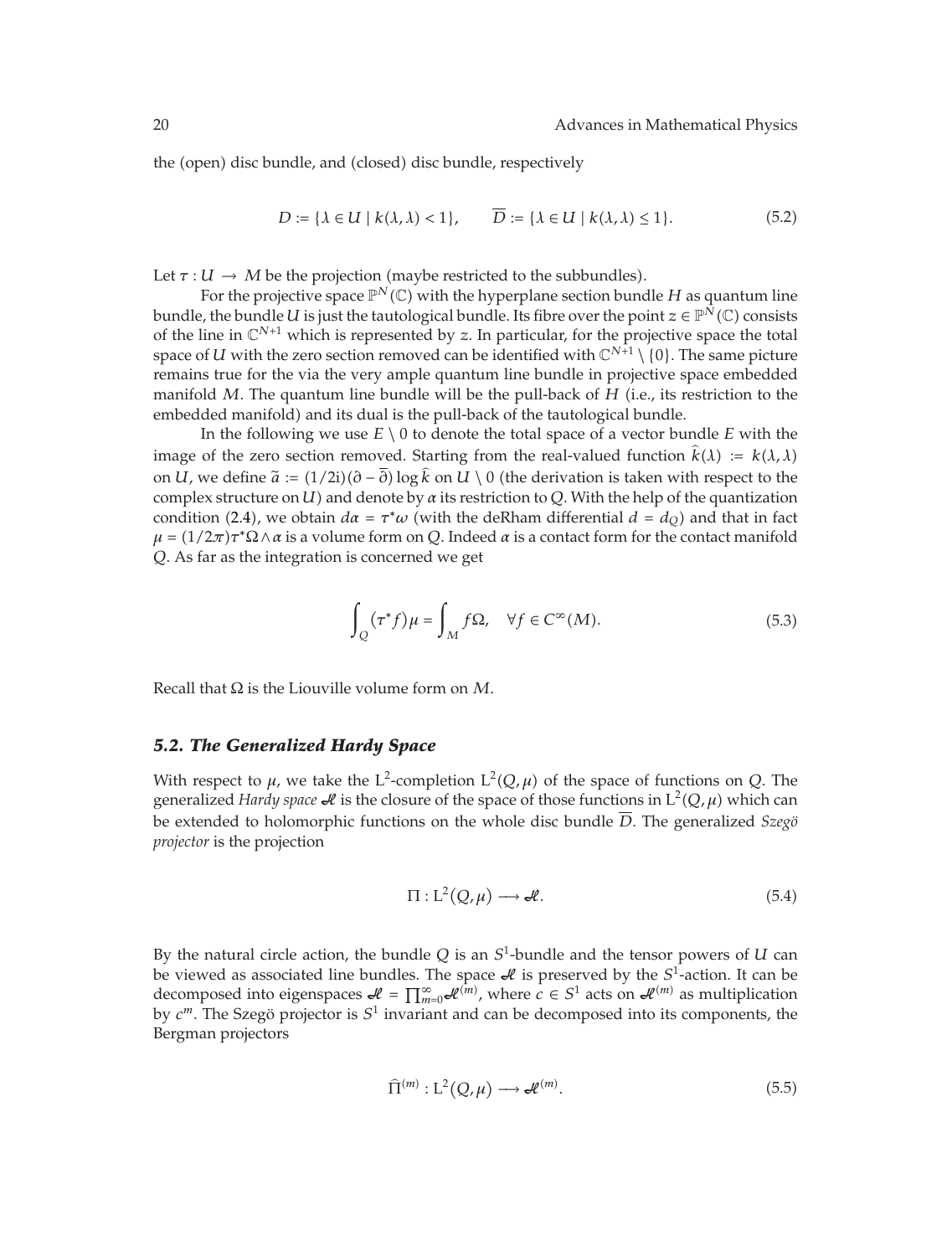Advances in Mathematical Physics 21 and 22 and 22 and 22 and 22 and 22 and 22 and 22 and 22 and 22 and 22 and 22 and 22 and 22 and 22 and 22 and 22 and 22 and 22 and 22 and 22 and 22 and 22 and 22 and 22 and 22 and 22 and

Sections of  $L^m = U^{-m}$  can be identified with functions  $\psi$  on  $Q$  which satisfy the equivariance condition  $\psi(c\lambda) = c^m \psi(\lambda)$ , that is, which are homogeneous of degree *m*. This identification is given via the map

$$
\gamma_m : L^2(M, L^m) \longrightarrow L^2(Q, \mu), \qquad s \longmapsto \psi_s, \quad \text{where } \psi_s(\alpha) = \alpha^{\otimes m}(s(\tau(\alpha))), \tag{5.6}
$$

which turns out to be an isometry onto its image. On  $L^2(M, L^m)$ , we have the scalar product -3.2. Restricted to the holomorphic sections, we obtain the isometry

$$
\gamma_m : \Gamma_{hol}(M, L^m) \cong \mathcal{A}^{(m)}.
$$
\n(5.7)

In the case of  $\mathbb{P}^N(\mathbb{C})$ , this correspondence is nothing else as the identification of the global sections of the *m*th tensor powers of the hyper plane section bundle with the homogenous polynomial functions of degree *m* on  $\mathbb{C}^{N+1}$ .

### *5.3. The Toeplitz Structure*

There is the notion of Toeplitz structure  $(\Pi, \Sigma)$  as developed by Boutet de Monvel and Guillemin in 28, 72. I do not want to present the general theory but only the specialization to our situation. Here  $\Pi$  is the Szegö projector (5.4) and  $\Sigma$  is the submanifold

$$
\Sigma := \{ t\alpha(\lambda) \mid \lambda \in Q, t > 0 \} \subset T^*Q \setminus 0 \tag{5.8}
$$

of the tangent bundle of *Q* defined with the help of the 1-form  $\alpha$ . It turns out that  $\Sigma$  is a symplectic submanifold, called a symplectic cone.

A (generalized) *Toeplitz operator* of order *k* is an operator  $A : H \rightarrow H$  of the form  $A = \Pi \cdot R \cdot \Pi$ , where *R* is a pseudodifferential operator (ΨDO) of order *k* on *Q*. The Toeplitz operators constitute a ring. The symbol of *A* is the restriction of the principal symbol of *R* (which lives on *T*<sup>\*</sup>*Q*) to Σ. Note that *R* is not fixed by *A*, but Guillemin and Boutet de Monvel showed that the symbols are well defined and that they obey the same rules as the symbols of ΨDOs. In particular, the following relations are valid:

$$
\sigma(A_1 A_2) = \sigma(A_1) \sigma(A_2), \qquad \sigma([A_1, A_2]) = i \{ \sigma(A_1), \sigma(A_2) \}_{\Sigma}.
$$
 (5.9)

Here  $\{\cdot,\cdot\}_\Sigma$  is the restriction of the canonical Poisson structure of  $T^*Q$  to  $\Sigma$  coming from the canonical symplectic form on *T*<sup>∗</sup>*Q*.

# *5.4. A Sketch of the Proof of Theorem 3.3*

For this we need only to consider the following two generalized Toeplitz operators.

(1) The generator of the circle action gives the operator *D*<sub>*ψ*</sub> = (1/i)( $\partial$ / $\partial$ *φ*), where *φ* is the angular variable. It is an operator of order 1 with symbol *t*. It operates on  $\mathcal{A}^{(m)}$ as multiplication by *m*.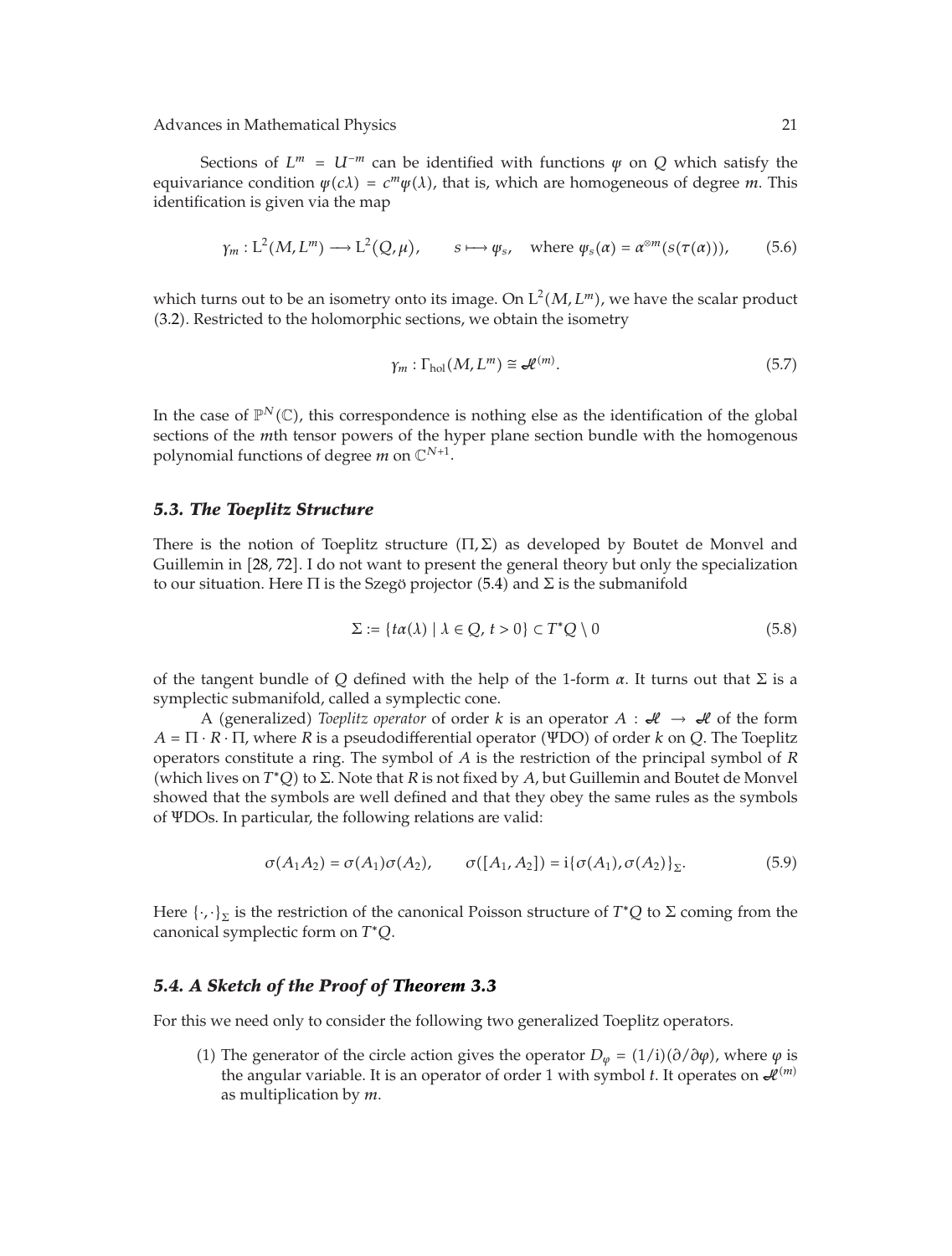(2) For *f* ∈ *C*<sup>∞</sup>(*M*), let *M<sub>f</sub>* be the operator on L<sup>2</sup>(*Q*, *μ*) corresponding to multiplication with  $τ$ <sup>\*</sup> *f*. We set

$$
T_f = \Pi \cdot M_f \cdot \Pi : \mathcal{H} \longrightarrow \mathcal{H}.
$$
 (5.10)

As  $M_f$  is constant along the fibres of  $\tau$ , the operator  $T_f$  commutes with the circle action. Hence we can decompose

$$
T_f = \prod_{m=0}^{\infty} T_f^{(m)},
$$
\n(5.11)

where  $T_f^{(m)}$  denotes the restriction of  $T_f$  to  $\mathcal{A}^{(m)}$ . After the identification of  $\mathcal{A}^{(m)}$ with  $\Gamma_{\text{hol}}(M,L^m)$ , we see that these  $T_f^{(m)}$  are exactly the Toeplitz operators  $T_f^{(m)}$ *f* introduced in Section 3. We call  $T_f$  the global Toeplitz operator and the  $T_f^{(m)}$  the local Toeplitz operators. The operator *T<sub>f</sub>* is of order 0. Let us denote by  $τ_{\Sigma}$  :  $\Sigma \subseteq$ *T*\**Q*  $\rightarrow$  *Q*  $\rightarrow$  *M* the composition, then we obtain for its symbol  $\sigma(T_f) = \tau_{\Sigma}^*(f)$ .

Now we are able to prove (3.10). First we introduce for a fixed *t >* 0

$$
\Sigma_t := \{ t \cdot \alpha(\lambda) \mid \lambda \in Q \} \subseteq \Sigma. \tag{5.12}
$$

It turns out that  $\omega_{\Sigma|\Sigma_t} = -t\tau_{\Sigma}^*\omega$ . The commutator  $[T_f, T_g]$  is a Toeplitz operator of order -1. From the above, we obtain with (5.9) that the symbol of the commutator equals

$$
\sigma([T_f, T_g])(t\alpha(\lambda)) = \mathrm{i}\big\{\tau_{\Sigma}^* f, \tau_{\Sigma}^* g\big\}_{\Sigma}(t\alpha(\lambda)) = -\mathrm{i}\,t^{-1}\big\{f, g\big\}_{M}(\tau(\lambda)).\tag{5.13}
$$

We consider the Toeplitz operator

$$
A := D_{\varphi}^{2} [T_{f}, T_{g}] + i D_{\varphi} T_{\{f, g\}}.
$$
\n(5.14)

Formally this is an operator of order 1. Using  $\sigma(T_{f,g}) = \tau_{\Sigma}^*(f,g)$  and  $\sigma(D_\varphi) = t$ , we see that its principal symbol vanishes. Hence it is an operator of order 0. Now *M* and hence also *Q* are compact manifolds. This implies that *A* is a bounded operator (ΨDOs of order 0 on compact manifolds are bounded). It is obviously  $S^1$ -invariant and we can write  $A = \prod_{m=0}^{\infty} A^{(m)}$ , where  $A^{(m)}$  is the restriction of *A* on the space  $\mathcal{A}^{(m)}$ . For the norms we get  $||A^{(m)}|| \le ||A||$ . But

$$
A^{(m)} = A_{|\mathcal{A}^{(m)}} = m^2 \left[ T_f^{(m)}, T_g^{(m)} \right] + \mathrm{i} \, m T_{\{f,g\}}^{(m)}.\tag{5.15}
$$

Taking the norm bound and dividing it by m, we get part (b) of Theorem 3.3. Using (5.7), the norms involved indeed coincide.

Quite similar, one can prove part (c) of Theorem 3.3 and more general the existence of the coefficients  $C_j(f, g)$  for the Berezin-Toeplitz star product of Theorem 4.5. See [30, 35] for the details.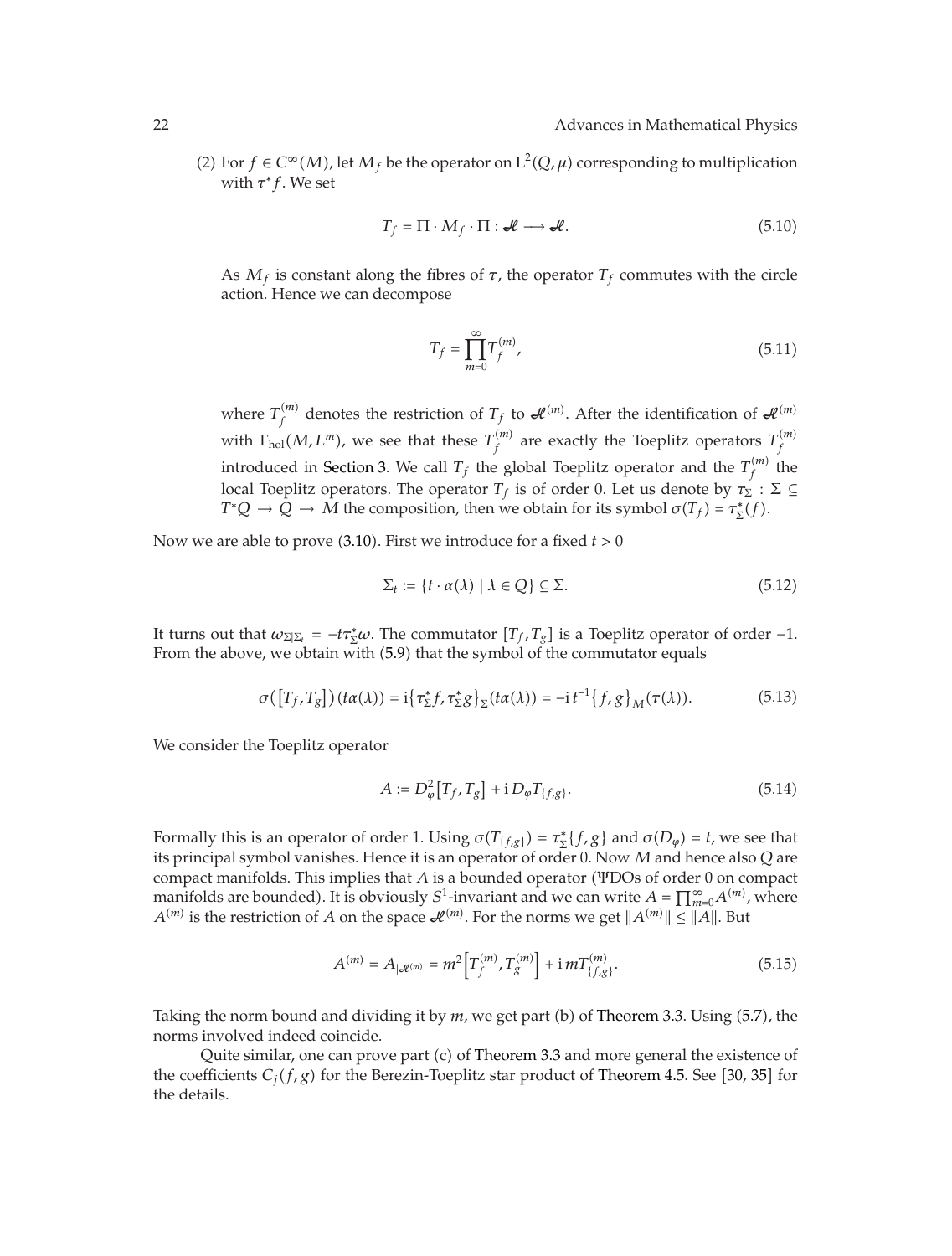## **6. Coherent States and Berezin Symbols**

### *6.1. Coherent States*

Let the situation be as in the previous section. In particular, *L* is assumed to be already very ample,  $U = L^*$  is the dual of the quantum line bundle,  $Q \subset U$  the unit circle bundle, and *τ* : *Q*  $\rightarrow$  *M* the projection. In particular, recall the correspondence (5.6)  $\psi_s(\alpha) = \alpha^{\otimes m}(s\tau(\alpha))$ of *m*-homogeneous functions *ψs* on *U* with sections of *L<sup>m</sup>*. To obtain this correspondence, we fixed the section *s* and varied *a*.

Now we do the opposite. We fix  $\alpha \in U \setminus 0$  and vary the section *s*. Obviously, this yields a linear form on  $\Gamma_{hol}(M,L^m)$  and hence with the help of the scalar product (3.2), we make the following.

*Definition 6.1.* (a) The *coherent vector (of level m)* associated to the point  $\alpha \in U \setminus 0$  is the unique element  $e_\alpha^{(m)}$  of  $\Gamma_{\rm hol}(M,L^m)$  such that

$$
\left\langle e_{\alpha}^{(m)}, s \right\rangle = \psi_s(\alpha) = \alpha^{\otimes m} (s(\tau(\alpha))) \tag{6.1}
$$

for all  $s \in \Gamma_{hol}(M, L^m)$ .

(b) The *coherent state* (*of level m*) associated to  $x \in M$  is the projective class

$$
\mathbf{e}_x^{(m)} := \left[e_\alpha^{(m)}\right] \in \mathbb{P}(\Gamma_{\text{hol}}(M, L^m)), \quad \alpha \in \tau^{-1}(x), \ \alpha \neq 0. \tag{6.2}
$$

Of course, we have to show that the object in (b) is well defined. Recall that  $\langle \cdot, \cdot \rangle$ denotes the scalar product on the space of global sections Γ<sub>∞</sub>(*M*, *L*<sup>*m*</sup>). In the convention of this review, it will be antilinear in the first argument and linear in the second argument. The coherent vectors are antiholomorphic in *α* and fulfil

$$
e_{c\alpha}^{(m)} = \overline{c}^m \cdot e_{\alpha}^{(m)}, \quad c \in \mathbb{C}^* := \mathbb{C} \setminus \{0\}.
$$

Note that  $e_{\alpha}^{(m)} \equiv 0$  would imply that all sections will vanish at the point  $x = \tau(\alpha)$ . Hence, the sections of *L* cannot be used to embed *M* into a projective space, which is a contradiction to the very ampleness of *L*. Hence,  $e_{\alpha}^{(m)} \neq 0$  and due to (6.3) the class

$$
\[e_{\alpha}^{(m)}\] := \left\{ s \in \Gamma_{\text{hol}}(M, L^m) \mid \exists c \in \mathbb{C}^* : s = c \cdot e_{\alpha}^{(m)} \right\} \tag{6.4}
$$

is a well-defined element of the projective space  $\mathbb{P}(\Gamma_{hol}(M, L^m))$ , only depending on  $x =$  $\tau(\alpha) \in M$ .

This kind of coherent states goes back to Berezin. A coordinate independent version and extensions to line bundles were given by Rawnsley 73. It plays an important role in the work of Cahen et al. on the quantization of Kähler manifolds [74–77], via Berezin's covariant symbols. I will return to this in Section 6.5. In these works, the coherent vectors are parameterized by the elements of  $L \setminus 0$ . The definition here uses the points of the total space of the dual bundle *U*. It has the advantage that one can consider all tensor powers of *L* together on an equal footing.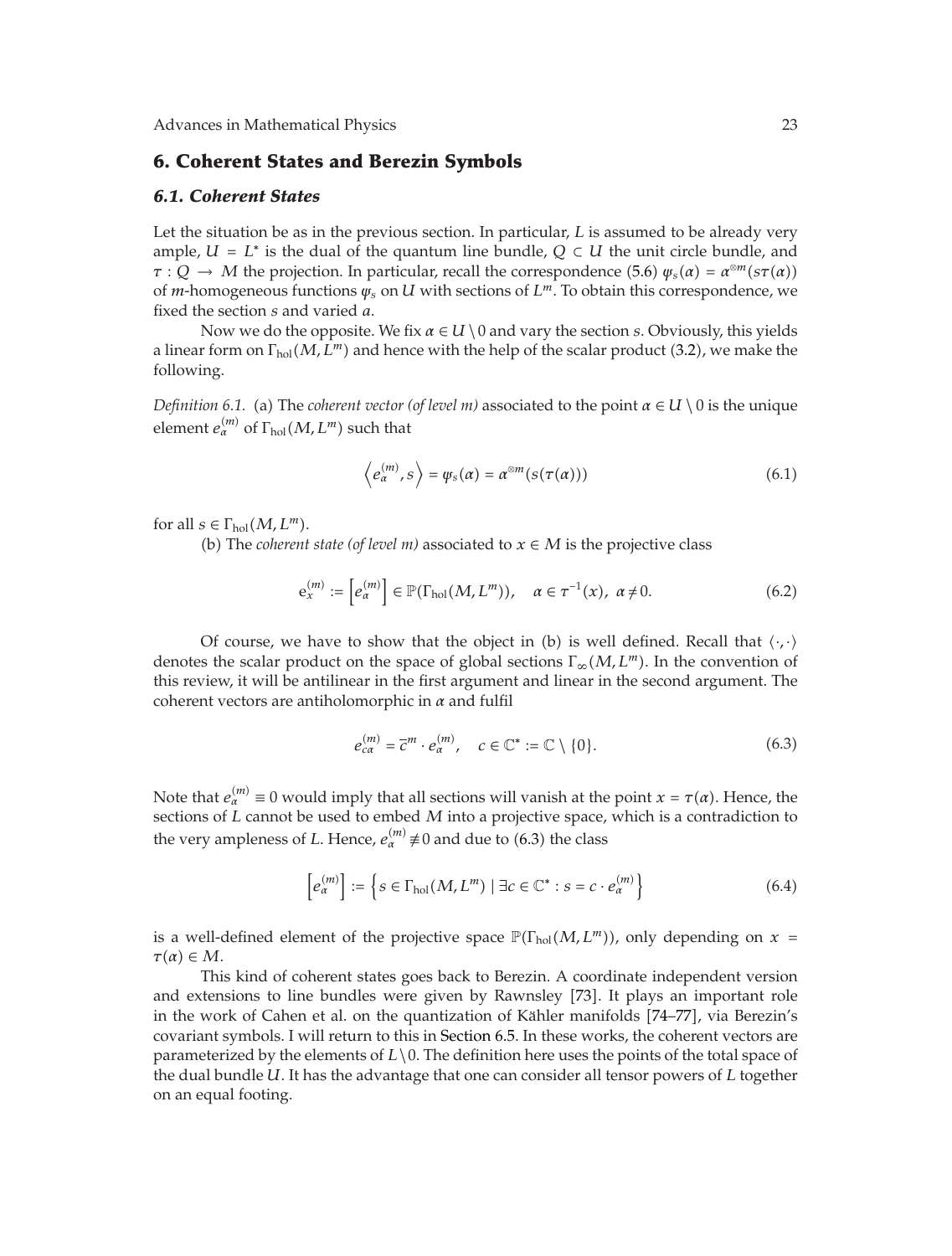*Definition 6.2.* The *coherent state embedding* is the antiholomorphic embedding

$$
M \longrightarrow \mathbb{P}(\Gamma_{\text{hol}}(M, L^m)) \cong \mathbb{P}^N(\mathbb{C}), \qquad x \longmapsto \left[e_{\tau^{-1}(x)}^{(m)}\right]. \tag{6.5}
$$

Here  $N = \dim \Gamma_{hol}(M, L^m) - 1$ . In this review, in abuse of notation,  $\tau^{-1}(x)$  will always denote a non-zero element of the fiber over *x*. The coherent state embedding is up to conjugation the embedding of Section 2.9 with respect to an orthonormal basis of the sections. In [78] further results on the geometry of the coherent state embedding are given.

### *6.2. Covariant Berezin Symbols*

We start with the following definition.

*Definition* 6.3. The *covariant Berezin symbol*  $\sigma^{(m)}(A)$  (of level *m*) of an operator  $A \in$  $\text{End}(\Gamma_{\text{hol}}(M,L^{(m)}))$  is defined as

$$
\sigma^{(m)}(A): M \longrightarrow \mathbb{C}, \qquad x \longmapsto \sigma^{(m)}(A)(x) := \frac{\left\langle e_{\alpha}^{(m)}, A e_{\alpha}^{(m)} \right\rangle}{\left\langle e_{\alpha}^{(m)}, e_{\alpha}^{(m)} \right\rangle}, \quad \alpha \in \tau^{-1}(x). \tag{6.6}
$$

As the factors appearing in (6.3) will cancel, it is a well-defined function on *M*. If the level *m* is clear from the context, I will sometimes drop it in the notation.

We consider also the *coherent projectors* used by Rawnsley

$$
P_x^{(m)} = \frac{\left| e_\alpha^{(m)} \right\rangle \left\langle e_\alpha^{(m)} \right|}{\left\langle e_\alpha^{(m)}, e_\alpha^{(m)} \right\rangle}, \quad \alpha \in \tau^{-1}(x). \tag{6.7}
$$

Here we used the convenient bra-ket notation of the physicists. Recall, if *s* is a section, then

$$
P_x^{(m)}s = \frac{\left|e_\alpha^{(m)}\right\rangle\left\langle e_\alpha^{(m)},s\right\rangle}{\left\langle e_\alpha^{(m)},e_\alpha^{(m)}\right\rangle} = \frac{\left\langle e_\alpha^{(m)},s\right\rangle}{\left\langle e_\alpha^{(m)},e_\alpha^{(m)}\right\rangle}e_\alpha^{(m)}.
$$
\n(6.8)

Again the projector is well defined on *M*. With its help, the covariant symbol can be expressed as

$$
\sigma^{(m)}(A) = \text{Tr}\left(A P_x^{(m)}\right). \tag{6.9}
$$

From the definition of the symbol, it follows that  $\sigma^{(m)}(A)$  is real analytic and

$$
\sigma^{(m)}(A^*) = \overline{\sigma^{(m)}(A)}.
$$
\n(6.10)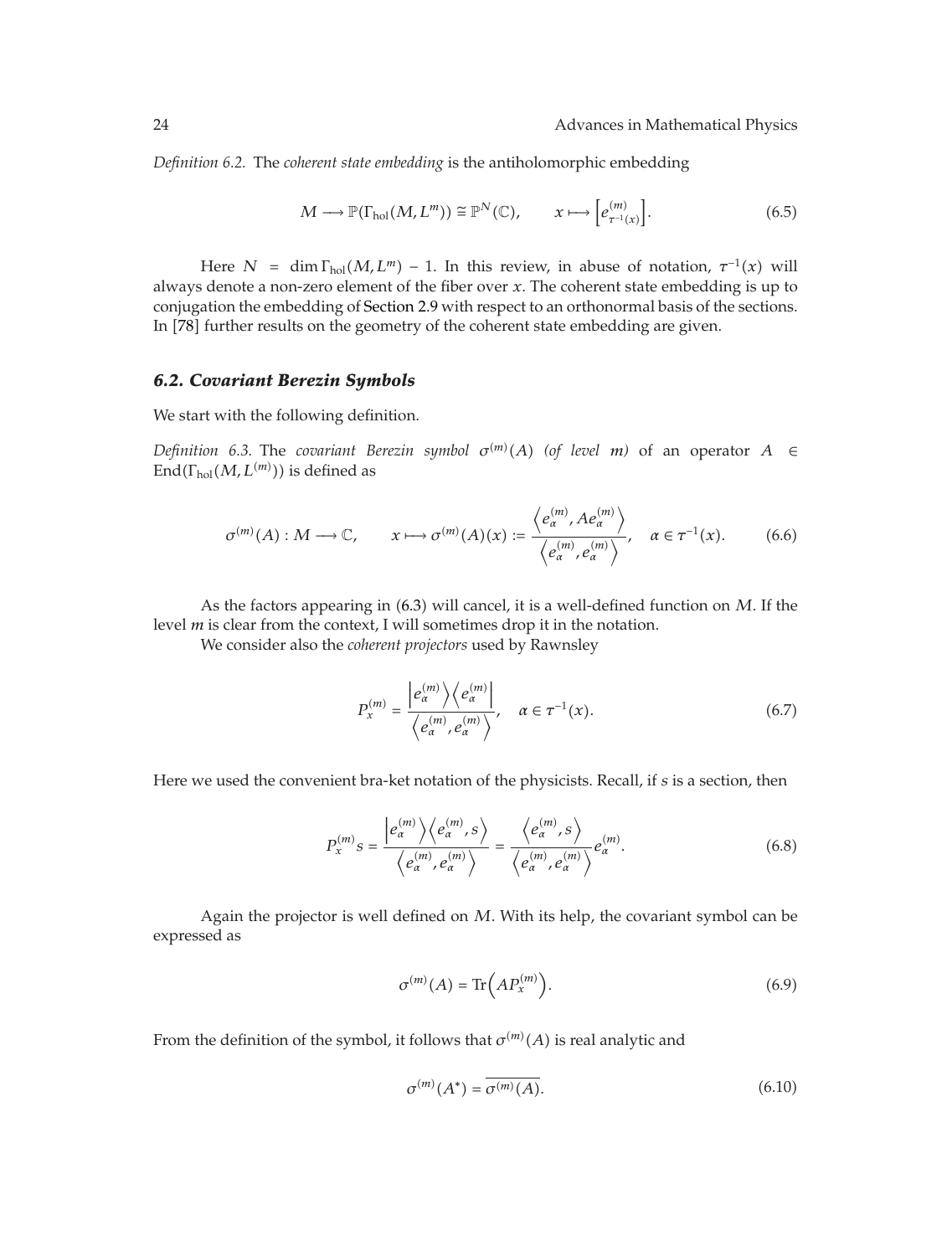# *6.3. Rawnsley's Function*

Rawnsley [73] introduced a very helpful function on the manifold *M* relating the local metric in the bundle with the scalar product on coherent states. In our dual description, we define it in the following way.

*Definition 6.4. Rawnsley's epsilon function* is the function

$$
M \longrightarrow C^{\infty}(M), \qquad x \longmapsto e^{(m)}(x) := \frac{h^{(m)}(e_{\alpha}^{(m)}, e_{\alpha}^{(m)})(x)}{\langle e_{\alpha}^{(m)}, e_{\alpha}^{(m)} \rangle}, \quad \alpha \in \tau^{-1}(x). \tag{6.11}
$$

With (6.3), it is clear that it is a well-defined function on *M*. Furthermore, using (6.1)

$$
0 \neq \left\langle e_{\alpha}^{(m)}, e_{\alpha}^{(m)} \right\rangle = \alpha^{\otimes m} \left( e_{\alpha}^{(m)}(\tau(\alpha)) \right), \tag{6.12}
$$

it follows that

$$
e_{\alpha}^{(m)}(x) \neq 0
$$
, for  $x = \tau(\alpha)$ , and  $e^{(m)} > 0$ . (6.13)

Hence, we can define the modified measure

$$
\Omega_{\epsilon}^{(m)}(x) := \epsilon^{(m)}(x)\Omega(x) \tag{6.14}
$$

for the space of functions on  $M$  and obtain a modified scalar product  $\langle \cdot, \cdot \rangle_{\epsilon}^{(m)}$  for  $C^{\infty}(M)$ .

**Proposition 6.5.** *For*  $s_1$ ,  $s_2 \in \Gamma_{\text{hol}}(M, L^m)$ , we have

$$
h^{(m)}(s_1, s_2)(x) = \frac{\overline{\langle e_\alpha^{(m)}, s_1 \rangle} \langle e_\alpha^{(m)}, s_2 \rangle}{\langle e_\alpha^{(m)}, e_\alpha^{(m)} \rangle} \cdot \epsilon^{(m)}(x)
$$

$$
= \langle s_1, P_x^{(m)} s_2 \rangle \cdot \epsilon^{(m)}(x).
$$
(6.15)

*Proof.* Due to (6.13), we can represent every section *s* locally at *x* as  $s(x) = \hat{s}(x)e_{\alpha}^{(m)}$  with a scal function  $\hat{s}$ . Now local function *<sup>s</sup>*. Now

$$
\left\langle e_{\alpha}^{(m)}, s \right\rangle = \alpha^{(m)} \left( \widehat{s}(x) e_{\alpha}^{(m)}(x) \right) = \widehat{s}(x) \alpha^{(m)} \left( e_{\alpha}^{(m)}(x) \right) = \widehat{s}(x) \left\langle e_{\alpha}^{(m)}, e_{\alpha}^{(m)} \right\rangle. \tag{6.16}
$$

 $W$ e rewrite  $h^{(m)}(s_1, s_2)(x) = \frac{\widehat{s_1}}{s_2}h^{(m)}(e_\alpha^{(m)}, e_\alpha^{(m)})(x)$ , and obtain

$$
h^{(m)}(s_1, s_2)(x) = \frac{\overline{\langle e^{(m)}_{\alpha}, s_1 \rangle}}{\langle e^{(m)}_{\alpha}, e^{(m)}_{\alpha} \rangle} \frac{\langle e^{(m)}_{\alpha}, s_2 \rangle}{\langle e^{(m)}_{\alpha}, e^{(m)}_{\alpha} \rangle} \cdot h^{(m)}(e^{(m)}_{\alpha}, e^{(m)}_{\alpha})(x).
$$
 (6.17)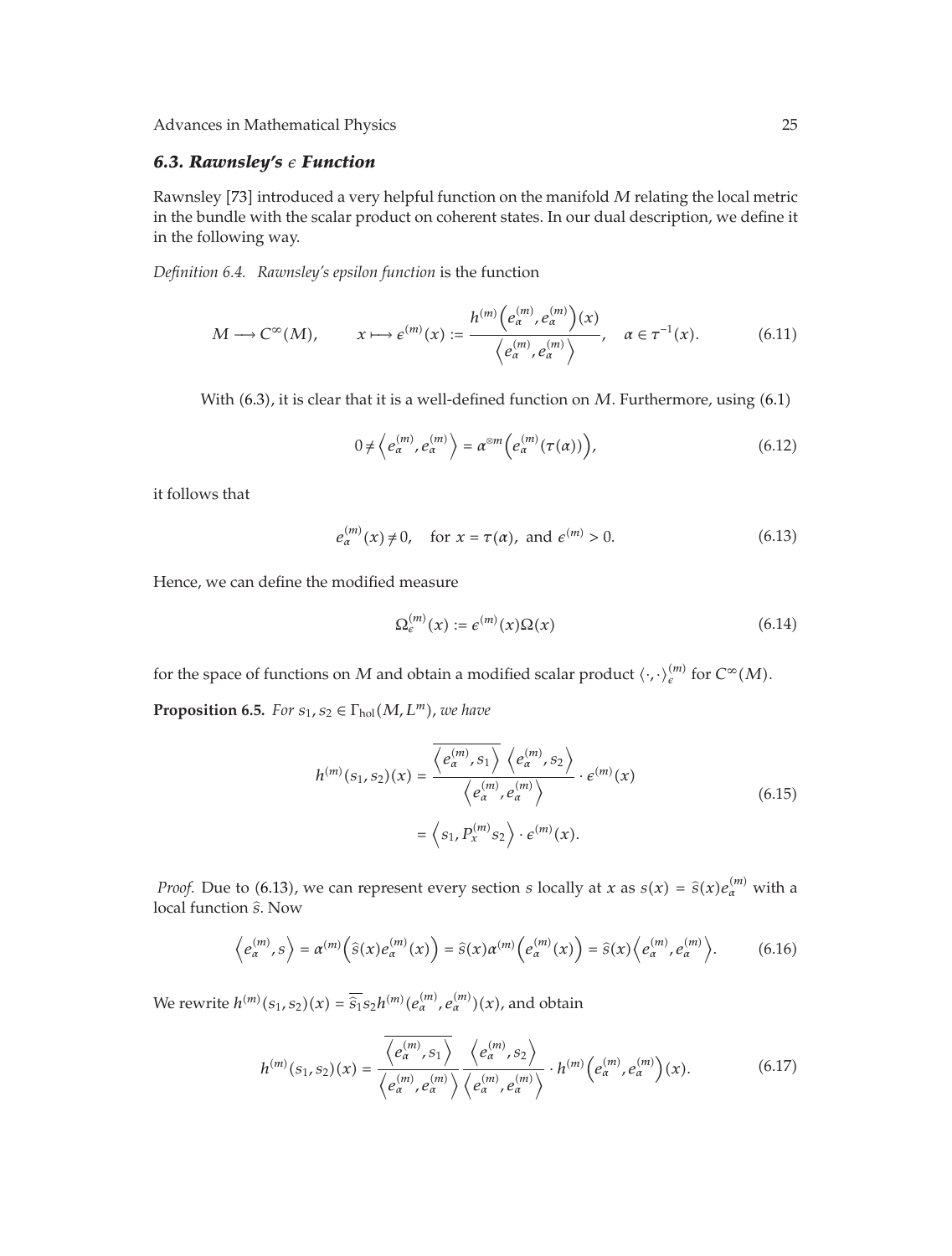From the definition (6.11), the first relation follows. Obviously, it can be rewritten with the coherent projector to obtain the second relation.  $\Box$ 

There exists another useful description of the epsilon function.

**Proposition 6.6.** *Let*  $s_1, s_2, \ldots, s_k$  *be an arbitrary orthonormal basis of*  $\Gamma_{hol}(M, L^m)$ *. Then* 

$$
e^{(m)}(x) = \sum_{j=1}^{k} h^{(m)}(s_j, s_j)(x).
$$
 (6.18)

*Proof.* For every vector *ψ* in a finite-dimensional hermitian vector space with orthonormal basis  $s_i$ ,  $j = 1, \ldots, k$ , the coefficient with respect to the basis element  $s_j$  is given by  $\psi_j =$  $\langle s_j, \psi \rangle$ . Furthermore,  $\langle \psi, \psi \rangle = ||\psi||^2 = \sum_j \overline{\psi_j} \psi_j$ . Using the relation (6.15) we can rewrite

$$
\sum_{j=1}^{k} h(s_j, s_j)(x) = \frac{\epsilon^{(m)}(x)}{\left\langle e_\alpha^{(m)}, e_\alpha^{(m)} \right\rangle} \sum_{j=1}^{k} \overline{\left\langle e_\alpha^{(m)}, s_j \right\rangle} \left\langle e_\alpha^{(m)}, s_j \right\rangle. \tag{6.19}
$$

Hence the claim follows.

In certain special cases, the functions  $\epsilon^{(m)}$  will be constant as a function of the points of the manifold. In this case, we can apply Proposition 6.11 below for  $A = id$ , the identity operator, and obtain

$$
\epsilon^{(m)} = \frac{\dim \Gamma_{\text{hol}}(M, L^m)}{\text{vol } M}.\tag{6.20}
$$

Here vol*M* denotes the volume of the manifold with respect to the Liouville measure. Now the question arises when  $e^{(m)}$  will be constant, respectively, when the measure  $\Omega_e^{(m)}$  will be the standard measure (up to a scalar). From Proposition 6.6, it follows that if there is a transitive group action on the manifold and everything, for example, Kähler form, bundle, metric, is homogenous with respect to the action this will be the case. An example is given by *M P<sup>N</sup>*(**C**). By a result of Rawnsley [73], respectively, Cahen et al. [74],  $e^{(m)}$  ≡ const if and only if the quantization is projectively induced. This means that under the conjugate of the coherent state embedding, the Kähler form  $\omega$  of  $M$  coincides with the pull-back of the Fubini-Study form. Note that in general this is not the case; see Section 7.6.

#### *6.4. Contravariant Berezin Symbols*

Recall the modified Liouville measure (6.14) and modified scalar product for the functions on *M* introduced in the last subsection.

 $\Box$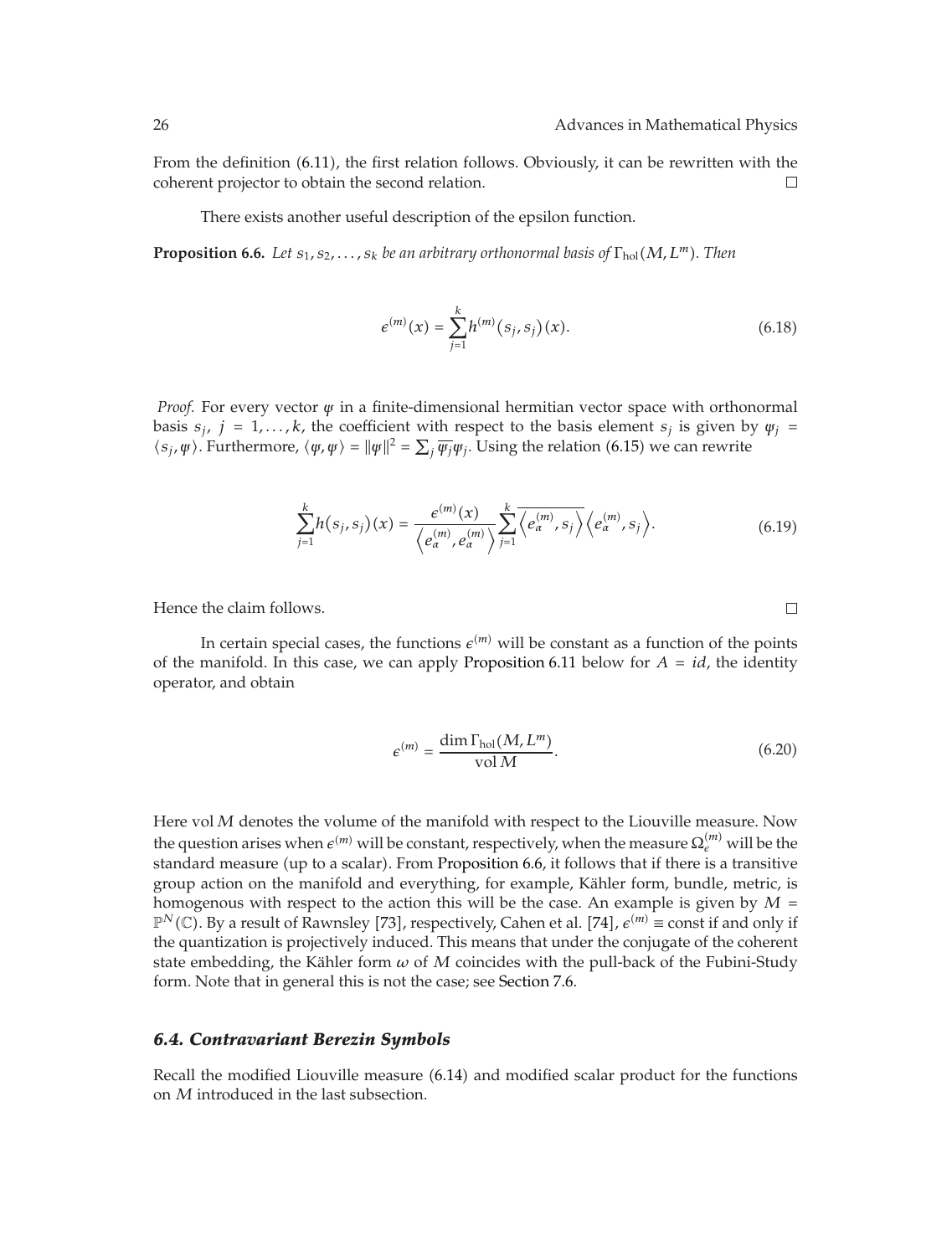*Definition 6.7.* Given an operator  $A \in End(\Gamma_{hol}(M, L^{(m)}))$ , then a *contravariant Berezin symbol*  $\check{\sigma}^{(m)}(A) \in C^{\infty}(M)$  of *A* is defined by the representation of the operator *A* as integral

$$
A = \int_{M} \check{\sigma}^{(m)}(A)(x) P_{x}^{(m)} \Omega_{\epsilon}^{(m)}(x)
$$
 (6.21)

if such a representation exists.

**Proposition 6.8.** *The Toeplitz operator*  $T_f^{(m)}$  *admits a representation* (6.21) *with* 

$$
\check{\sigma}^{(m)}\left(T_f^{(m)}\right) = f,\tag{6.22}
$$

*that is, the function f is a contravariant symbol of the Toeplitz operator T*-*m <sup>f</sup> . Moreover, every operator*  $A \in \text{End}(\Gamma_{\text{hol}}(M, L^{(m)}))$ , has a contravariant symbol.

*Proof.* Let  $f \in C^{\infty}(M)$  and set

$$
A := \int_{M} f(x) P_{x}^{(m)} \Omega_{e}^{(m)}(x), \tag{6.23}
$$

then  $\check{\sigma}^{(m)}(A) = f$ . For arbitrary  $s_1, s_2 \in \Gamma_{hol}(M, L^m)$ , we calculate (using (6.15))

$$
\langle s_1, As_2 \rangle = \int_M f(x) \langle s_1, P_x^{(m)} s_2 \rangle \Omega_e^{(m)}(x)
$$
  
= 
$$
\int_M f(x) h^{(m)}(s_1, s_2)(x) \Omega(x)
$$
  
= 
$$
\int_M h^{(m)}(s_1, fs_2)(x) \Omega(x)
$$
  
= 
$$
\langle s_1, fs_2 \rangle = \langle s_1, T_f^{(m)} s_2 \rangle.
$$
 (6.24)

Hence  $T_f^{(m)}$  = A. As the Toeplitz map is surjective (Proposition 3.6), every operator is a Toeplitz operator, hence has a contravariant symbol.  $\Box$ 

Note that given an operator its contravariant symbol on a fixed level *m* is not uniquely defined.

We introduce on  $\mathrm{End}(\Gamma_{\mathrm{hol}}(M,L^{(m)}))$  the Hilbert-Schmidt norm

$$
\langle A, C \rangle_{\text{HS}} = \text{Tr}(A^* \cdot C). \tag{6.25}
$$

**Theorem 6.9.** *The Toeplitz map*  $f \to T_f^{(m)}$  *and the covariant symbol map*  $A \to \sigma^{(m)}(A)$  *are adjoint:* 

$$
\left\langle A, T_f^{(m)} \right\rangle_{\text{HS}} = \left\langle \sigma^{(m)}(A), f \right\rangle_{\epsilon}^{(m)}.
$$
 (6.26)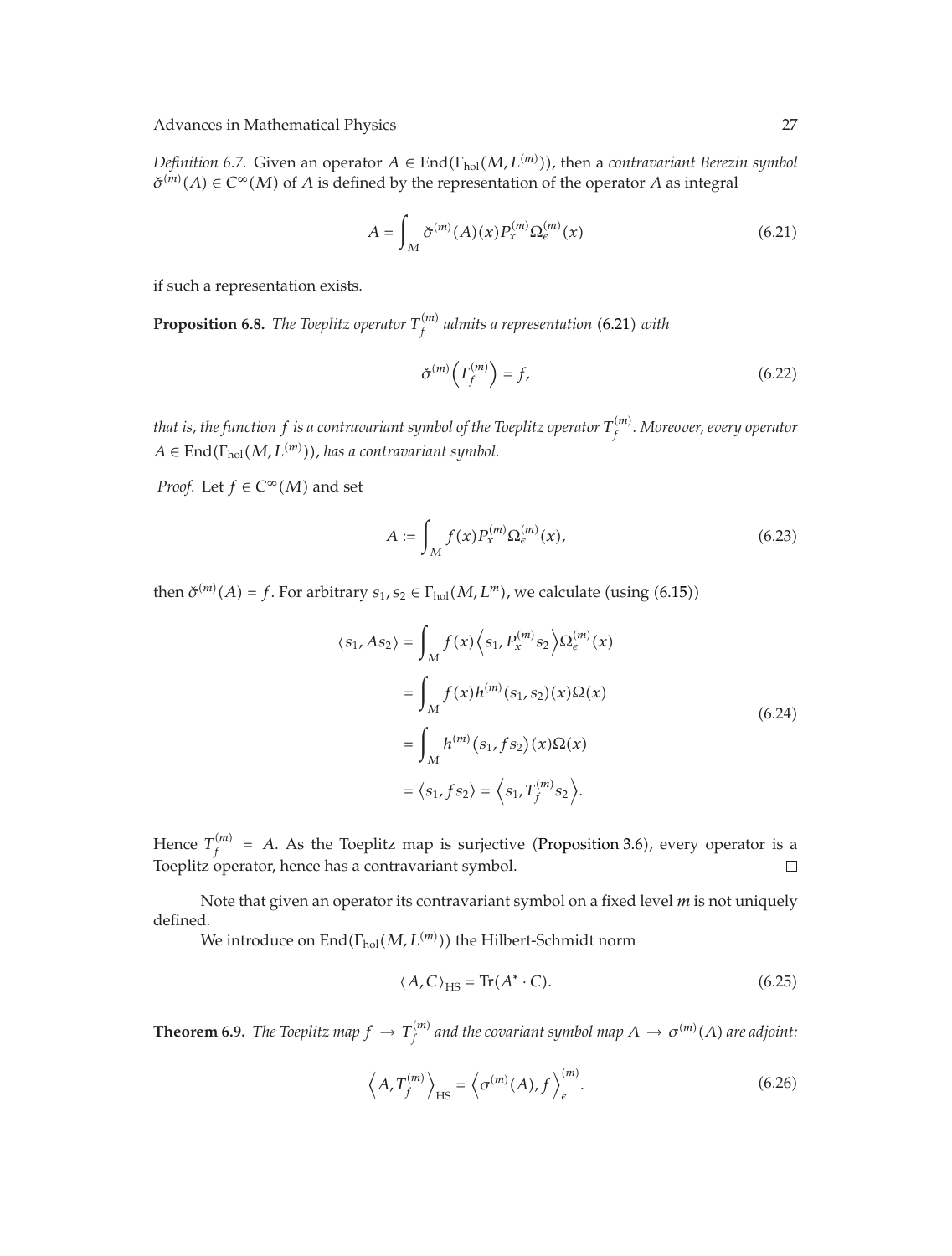$\Box$ 

*Proof.*

$$
\left\langle A, T_f^{(m)} \right\rangle = \text{Tr}\left(A^* \cdot T_f^{(m)}\right) = \text{Tr}\left(A^* \int_M f(x) P_x^{(m)} \Omega_e^{(m)}(x)\right) = \int_M f(x) \text{Tr}\left(A^* \cdot P_x^{(m)}\right) \Omega_e^{(m)}(x). \tag{6.27}
$$

Now applying Definition 6.7 and (6.10)

$$
\left\langle A, T_f^{(m)} \right\rangle = \int_M f(x) \sigma^{(m)}(A^*) \Omega_{\epsilon}^{(m)}(x) = \int_M \overline{\sigma^{(m)}(A)}(x) f(x) \Omega_{\epsilon}^{(m)}(x) = \left\langle \sigma^{(m)}(A), f(x) \right\rangle_{\epsilon}^{(m)}.
$$
\n(6.28)

As every operator has a contravariant symbol, we can also conclude

$$
\langle A, B \rangle_{\text{HS}} = \left\langle \sigma^{(m)}(A), \check{\sigma}^{(m)}(B) \right\rangle_{\epsilon}^{(m)}.
$$
 (6.29)

From Theorem 6.9 by using the surjectivity of the Toeplitz map, we get the following proposition.

**Proposition 6.10.** *The covariant symbol map*  $\sigma^{(m)}$  *is injective.* 

Another application is the following.

**Proposition 6.11.**

$$
\operatorname{Tr} A = \int_M \sigma^{(m)}(A) \Omega_{\epsilon}^{(m)}.
$$
\n(6.30)

*Proof.* We use Id =  $T_1$  and by (6.26) Tr  $A = \langle A, \text{Id} \rangle_{\text{HS}} = \langle \sigma^{(m)}(A), 1 \rangle_{\epsilon}^{(m)}$ .  $\Box$ 

# *6.5. Berezin Star Product*

Under certain very restrictive conditions, Berezin covariant symbols can be used to construct a star product, called the *Berezin star product*. Recall that Proposition 6.10 says that the linear symbol map

$$
\sigma^{(m)} : \text{End}\left(\Gamma_{\text{hol}}\left(M, L^{(m)}\right)\right) \longrightarrow C^{\infty}(M) \tag{6.31}
$$

is injective. Its image is a subspace  $\mathcal{A}^{(m)}$  of  $C^\infty(M)$ , called the subspace of covariant symbols of level *m*. If  $\sigma^{(m)}(A)$  and  $\sigma^{(m)}(B)$  are elements of this subspace the operators, *A* and *B* will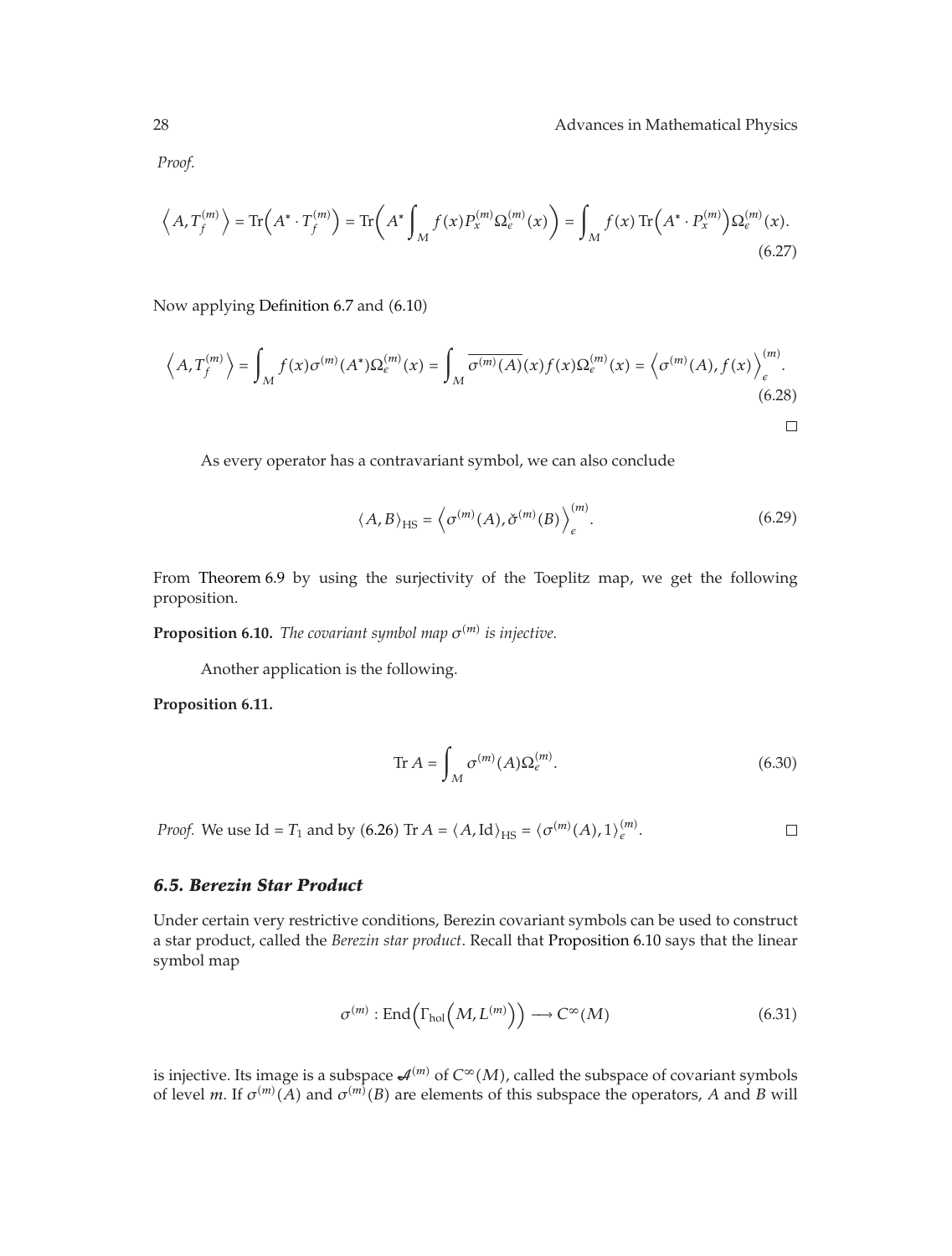be uniquely fixed. Hence also  $\sigma^{(m)}(A \cdot B)$ . Now one takes

$$
\sigma^{(m)}(A) \star_{(m)} \sigma^{(m)}(B) := \sigma^{(m)}(A \cdot B) \tag{6.32}
$$

as a definition for an associative and noncommutative product  $\star_{(m)}$  on  $\mathcal{A}^{(m)}$ .

It is even possible to give an analytic expression for the resulting symbol. For this we introduce the *two-point function*

$$
\psi^{(m)}(x,y) = \frac{\left\langle e_\alpha^{(m)}, e_\beta^{(m)} \right\rangle \left\langle e_\beta^{(m)}, e_\alpha^{(m)} \right\rangle}{\left\langle e_\alpha^{(m)}, e_\alpha^{(m)} \right\rangle \left\langle e_\beta^{(m)}, e_\beta^{(m)} \right\rangle} \tag{6.33}
$$

with  $\alpha = \tau^{-1}(x) = x$  and  $\beta = \tau^{-1}(y)$ . This function is well defined on  $M \times M$ . Furthermore, we have the *two-point symbol*

$$
\sigma^{(m)}(A)(x,y) = \frac{\langle e_{\alpha}^{(m)}, A e_{\beta}^{(m)} \rangle}{\langle e_{\alpha}^{(m)}, e_{\beta}^{(m)} \rangle}.
$$
\n(6.34)

It is the analytic extension of the real-analytic covariant symbol. It is well defined on an open dense subset of  $M \times M$  containing the diagonal. Using  $(6.15)$ , we express

$$
\sigma^{(m)}(A \cdot B)(x) = \frac{\langle e_{\alpha}^{(m)}, A \cdot Be_{\alpha}^{(m)} \rangle}{\langle e_{\alpha}^{(m)}, e_{\alpha}^{(m)} \rangle}
$$
  
\n
$$
= \frac{\langle A^* e_{\alpha}^{(m)}, B e_{\alpha}^{(m)} \rangle}{\langle e_{\alpha}^{(m)}, e_{\alpha}^{(m)} \rangle}
$$
  
\n
$$
= \int_M h^{(m)}(A^* e_{\alpha}^{(m)}, B e_{\alpha}^{(m)})(y) \frac{\Omega(y)}{\langle e_{\alpha}^{(m)}, e_{\alpha}^{(m)} \rangle}
$$
  
\n
$$
= \int_M \frac{\langle e_{\alpha}^{(m)}, A e_{\beta}^{(m)} \rangle \langle e_{\beta}^{(m)}, B e_{\alpha}^{(m)} \rangle}{\langle e_{\beta}^{(m)}, e_{\beta}^{(m)} \rangle} \frac{\varepsilon^{(m)}(y) \Omega(y)}{\langle e_{\alpha}^{(m)}, e_{\alpha}^{(m)} \rangle}
$$
  
\n
$$
= \int_M \sigma^{(m)}(A)(x, y) \sigma^{(m)}(B)(y, x) \cdot \psi^{(m)}(x, y) \cdot \varepsilon^{(m)}(y) \Omega(y).
$$
 (4.10)

The crucial problem is how to relate different levels *m* to define for all possible symbols a unique product not depending on *m*. In certain special situations like these studied by Berezin himself [36] and Cahen et al. [74], the subspaces are nested into each other and the union  $A = \bigcup_{m \in \mathbb{N}} A^{(m)}$  is a dense subalgebra of  $C^{\infty}(M)$ . Indeed, in the cases considered, the manifold is a homogenous manifold and the epsilon function  $e^{(m)}$  is a constant. A detailed analysis shows that in this case a star product is given.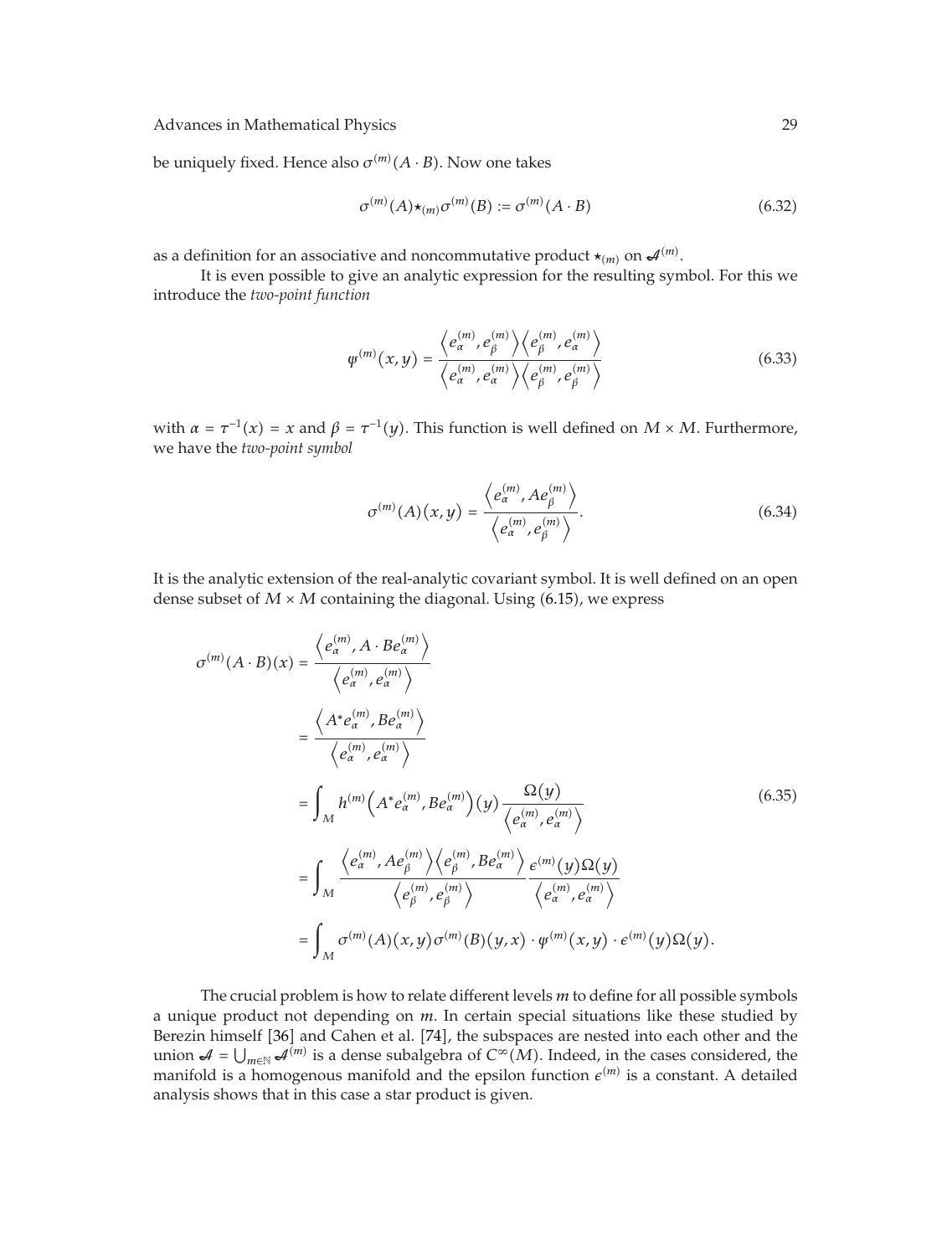For further examples, for which this method works (not necessarily compact), see other articles by Cahen et al. 75–77. For related results, see also work of Moreno and Ortega-Navarro [79, 80]. In particular, also the work of Engliš [46, 81–83]. Reshetikhin and Takhtajan [65] gave a construction of a (formal) star product using formal integrals in the spirit of the Berezin's covariant symbol construction.

# **7. Berezin Transform**

### *7.1. The Definition*

Starting from  $f \in C^{\infty}(M)$ , we can assign to it its Toeplitz operator  $T^{(m)}_f \in \text{End}(\Gamma_{\text{hol}}(M,L^{(m)}))$ and then assign to  $T_f^{(m)}$  the covariant symbol  $\sigma^{(m)}(T_f^{(m)})$ . It is again an element of  $C^\infty(M)$ .

*Definition 7.1.* The map

$$
C^{\infty}(M) \longrightarrow C^{\infty}(M), \qquad f \longmapsto I^{(m)}(f) := \sigma^{(m)}\left(T_f^{(m)}\right) \tag{7.1}
$$

is called the *Berezin transform (of level m)*.

From the point of view of Berezin's approach, the operator  $T_f^{(m)}$  has as a contravariant symbol f. Hence  $I^{(m)}$  gives a correspondence between contravariant symbols and covariant symbols of operators. The Berezin transform was introduced and studied by Berezin [36] for certain classical symmetric domains in C*n*. These results were extended by Unterberger and Upmeier [84]; see also Engliš [46, 81, 82] and Engliš and Peetre [85]. Obviously, the Berezin transform makes perfect sense in the compact Kahler case which we consider here. ¨

#### *7.2. The Asymptotic Expansion*

The results presented here are joint work with Karabegov [29]. See also [86] for an overview.

**Theorem 7.2.** *Given*  $x \in M$ , then the Berezin transform  $I^{(m)}(f)$  evaluated at the point x has a *complete asymptotic expansion in powers of*  $1/m$  *as*  $m \rightarrow \infty$ 

$$
I^{(m)}(f)(x) \sim \sum_{i=0}^{\infty} I_i(f)(x) \frac{1}{m^i},
$$
\n(7.2)

 $$ 

$$
I_0(f) = f, \qquad I_1(f) = \Delta f. \tag{7.3}
$$

Here the  $\Delta$  is the usual Laplacian with respect to the metric given by the Kähler form *ω*.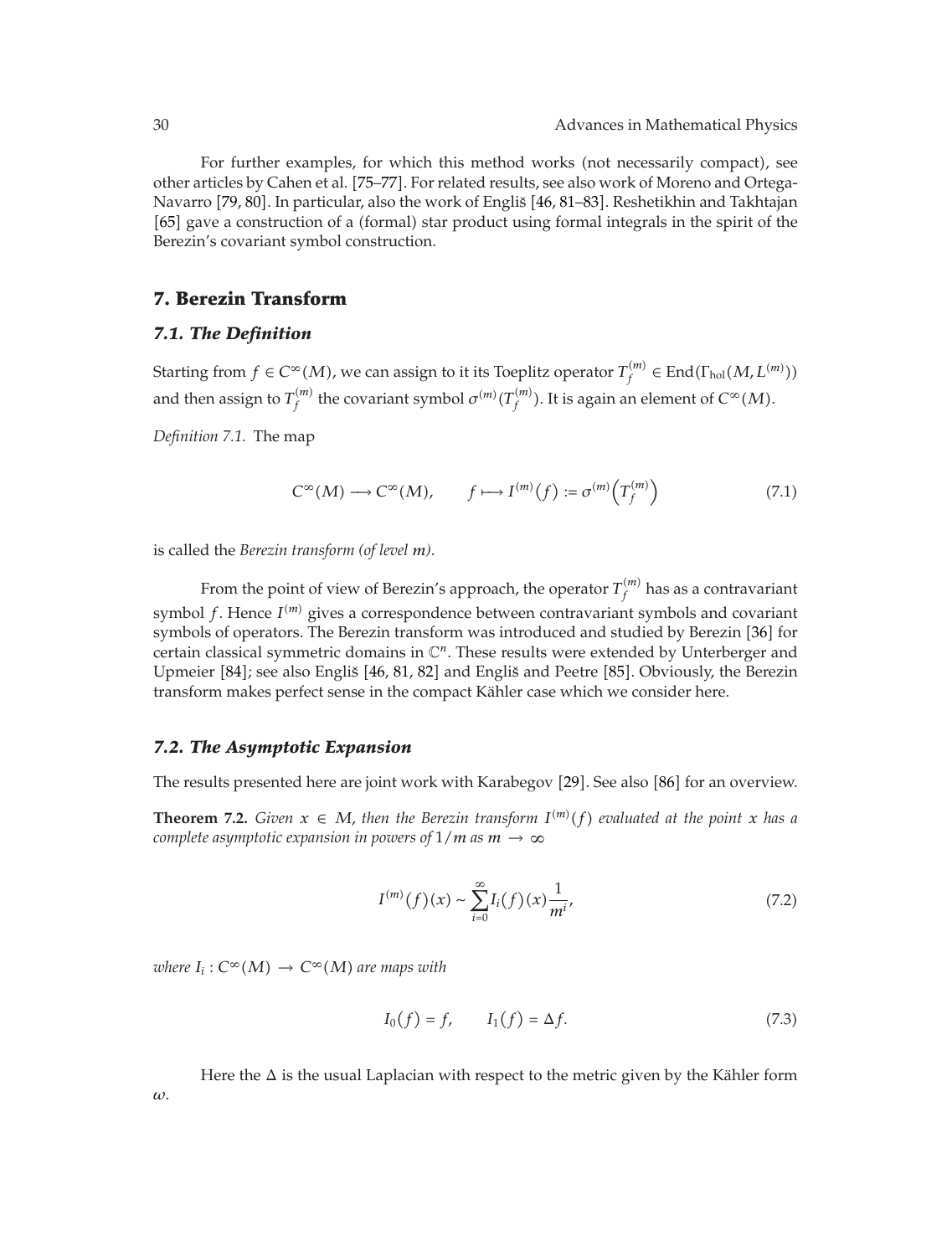Advances in Mathematical Physics 31 and 31 and 32 and 32 and 32 and 32 and 32 and 32 and 32 and 32 and 32 and 32 and 32 and 32 and 32 and 32 and 32 and 32 and 32 and 32 and 32 and 32 and 32 and 32 and 32 and 32 and 32 and

Complete asymptotic expansion means the following. Given  $f \in C^{\infty}(M)$ ,  $x \in M$ , and an  $r \in \mathbb{N}$ , then there exists a positive constant *A* such that

$$
\left| I^{(m)}(f)(x) - \sum_{i=0}^{r-1} I_i(f)(x) \frac{1}{m^i} \right|_{\infty} \le \frac{A}{m^r}.
$$
 (7.4)

In Section 7.4, I will give some remarks on the proof but before I present you a nice application.

### *7.3. Norm Preservation of the BT Operators*

In [87] I conjectured (7.2) (which is now a mathematical result) and showed how such an asymptotic expansion supplies a different proof of Theorem 3.3, part (a). For completeness, I reproduce the proof here.

### **Proposition 7.3.**

$$
\left|I^{(m)}(f)\right|_{\infty} = \left|\sigma^{(m)}\left(T_f^{(m)}\right)\right|_{\infty} \le \left\|T_f^{(m)}\right\| \le \left|f\right|_{\infty}.\tag{7.5}
$$

*Proof.* Using Cauchy-Schwarz inequality, we calculate  $(x = \tau(\alpha))$ 

$$
\left|\sigma^{(m)}\left(T_f^{(m)}\right)(x)\right|^2 = \frac{\left|\left\langle e_\alpha^{(m)}, T_f^{(m)} e_\alpha^{(m)} \right\rangle\right|^2}{\left\langle e_\alpha^{(m)}, e_\alpha^{(m)} \right\rangle^2} \leq \frac{\left\langle T_f^{(m)} e_\alpha^{(m)}, T_f^{(m)} e_\alpha^{(m)} \right\rangle}{\left\langle e_\alpha^{(m)}, e_\alpha^{(m)} \right\rangle} \leq \left\|T_f^{(m)}\right\|^2. \tag{7.6}
$$

Here the last inequality follows from the definition of the operator norm. This shows the first inequality in (7.5). For the second inequality, introduce the multiplication operator  $M_f^{(m)}$  on  $\Gamma_\infty(M,L^m).$  Then  $\|T_f^{(m)}\| = \|\Pi^{(m)}M_f^{(m)}\Pi^{(m)}\| \leq \|M_f^{(m)}\|$  and for  $\varphi \in \Gamma_\infty(M,L^m),$   $\varphi \neq 0$ 

$$
\frac{\left\|M_f^{(m)}\varphi\right\|^2}{\left\|\varphi\right\|^2} = \frac{\int_M h^{(m)}(f\varphi, f\varphi)\Omega}{\int_M h^{(m)}(\varphi, \varphi)\Omega} = \frac{\int_M f(z)\overline{f(z)}h^{(m)}(\varphi, \varphi)\Omega}{\int_M h^{(m)}(\varphi, \varphi)\Omega} \le |f|_\infty^2.
$$
\n(7.7)

Hence,

$$
\left\|T_f^{(m)}\right\| \le \left\|M_f^{(m)}\right\| = \sup_{\varphi \ne 0} \frac{\left\|M_f^{(m)}\varphi\right\|}{\|\varphi\|} \le |f|_{\infty}.\tag{7.8}
$$

*Proof (Theorem 3.3 part (a)).* Choose as  $x_e \in M$  a point with  $|f(x_e)| = |f|_{\infty}$ . From the fact that the Berezin transform has as a leading term the identity, it follows that  $|(I^{(m)}f)(x_e) - f(x_e)| \le$ *C/m* with a suitable constant *C*. Hence,  $||f(x_e)| - |(I^{(m)}f)(x_e)|| \le C/m$  and

$$
\left|f\right|_{\infty} - \frac{C}{m} = \left|f(x_e)\right| - \frac{C}{m} \le \left|\left(I^{(m)}f\right)(x_e)\right| \le \left|I^{(m)}f\right|_{\infty}.\tag{7.9}
$$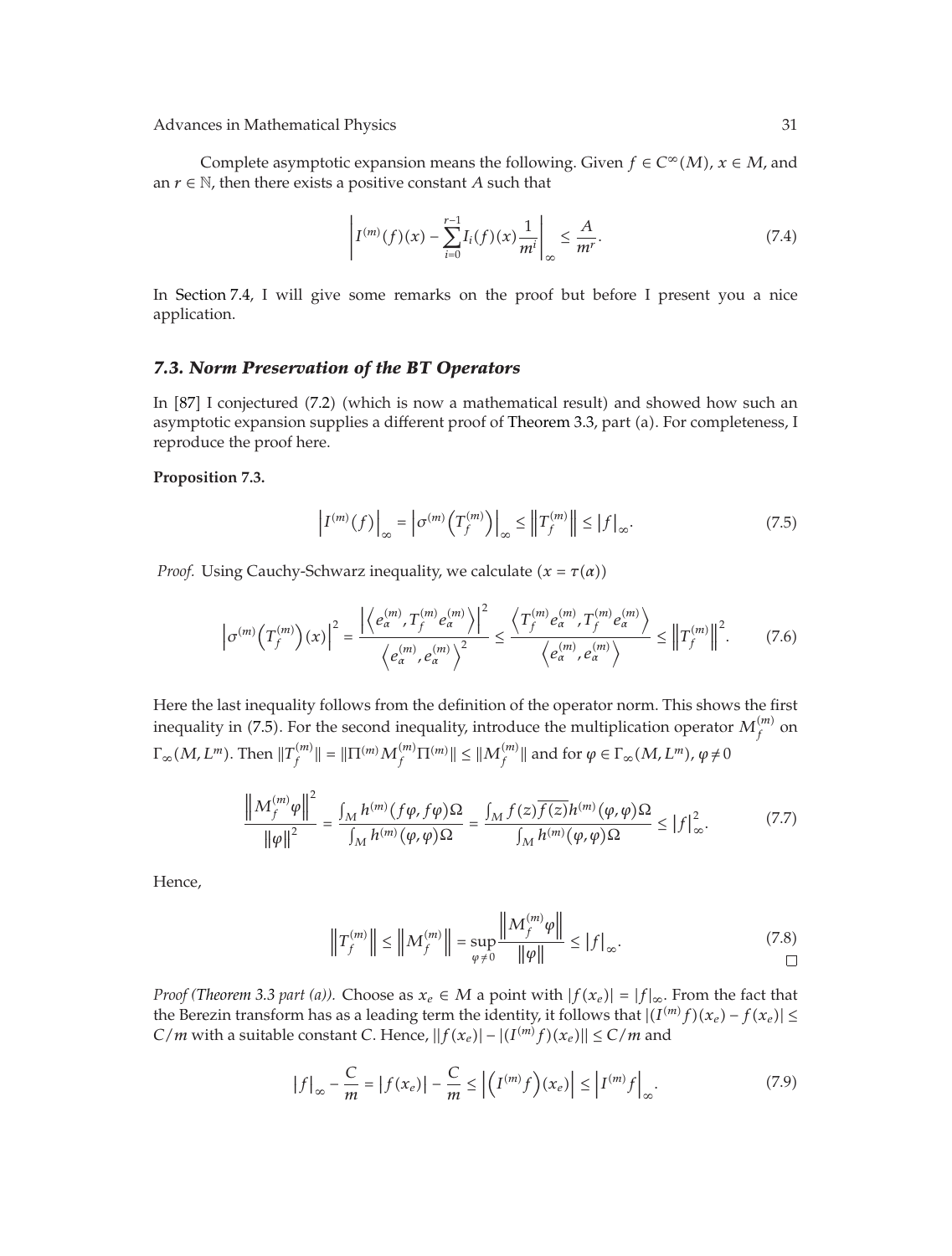Putting (7.5) and (7.9) together, we obtain

$$
|f|_{\infty} - \frac{C}{m} \le ||T_f^{(m)}|| \le |f|_{\infty}.
$$
\n(7.10)

### *7.4. Bergman Kernel*

To understand the Berezin transform better, we have to study the Bergman kernel. Recall from Section 5, the Szego projectors  $\Pi : L^2(Q, \mu) \to \mathcal{A}$  and its components  $\widehat{\Pi}^{(m)} : L^2(Q, \mu) \to \mathcal{A}$  $\mathcal{A}^{(m)}$ , the Bergman projectors. The Bergman projectors have smooth integral kernels, the *Bergman kernels*  $\mathcal{B}_m(\alpha,\beta)$  *defined on*  $Q \times Q$ *, that is,* 

$$
\widehat{\Pi}^{(m)}(\varphi)(\alpha) = \int_{Q} \mathcal{B}_{m}(\alpha, \beta) \psi(\beta) \mu(\beta). \tag{7.11}
$$

The Bergman kernels can be expressed with the help of the coherent vectors.

**Proposition 7.4.**

$$
\mathcal{B}_m(\alpha,\beta) = \psi_{e_\beta^{(m)}}(\alpha) = \overline{\psi_{e_\alpha^{(m)}}(\beta)} = \langle e_\alpha^{(m)}, e_\beta^{(m)} \rangle.
$$
 (7.12)

For the proofs of this and the following propositions, see [29] or [86]. Let  $x, y \in M$  and choose  $\alpha, \beta \in Q$  with  $\tau(\alpha) = x$  and  $\tau(\beta) = y$ , then the functions

$$
u_m(x) := \mathcal{B}_m(\alpha, \alpha) = \left\langle e_\alpha^{(m)}, e_\alpha^{(m)} \right\rangle, \tag{7.13}
$$

$$
v_m(x,y) := \mathcal{B}_m(\alpha,\beta) \cdot \mathcal{B}_m(\beta,\alpha) = \left\langle e_\alpha^{(m)}, e_\beta^{(m)} \right\rangle \cdot \left\langle e_\beta^{(m)}, e_\alpha^{(m)} \right\rangle \tag{7.14}
$$

are well defined on  $M$  and on  $M \times M$ , respectively. The following proposition gives an integral representation of the Berezin transform.

### **Proposition 7.5.**

$$
\left(I^{(m)}(f)\right)(x) = \frac{1}{\mathcal{B}_m(\alpha, \alpha)} \int_{Q} \mathcal{B}_m(\alpha, \beta) \mathcal{B}_m(\beta, \alpha) \tau^* f(\beta) \mu(\beta)
$$

$$
= \frac{1}{u_m(x)} \int_{M} v_m(x, y) f(y) \Omega(y).
$$
(7.15)

Typically, asymptotic expansions can be obtained using stationary phase integrals. But for such an asymptotic expansion of the integral representation of the Berezin transform, we will not only need an asymptotic expansion of the Bergman kernel along the diagonal (which is well known) but in a neighbourhood of it. This is one of the key results obtained in  $[29]$ . It is based on works of Boutet de Monvel and Sjöstrand [88] on the Szegö kernel and in generalization of a result of Zelditch [89] on the Bergman kernel on the diagonal. The integral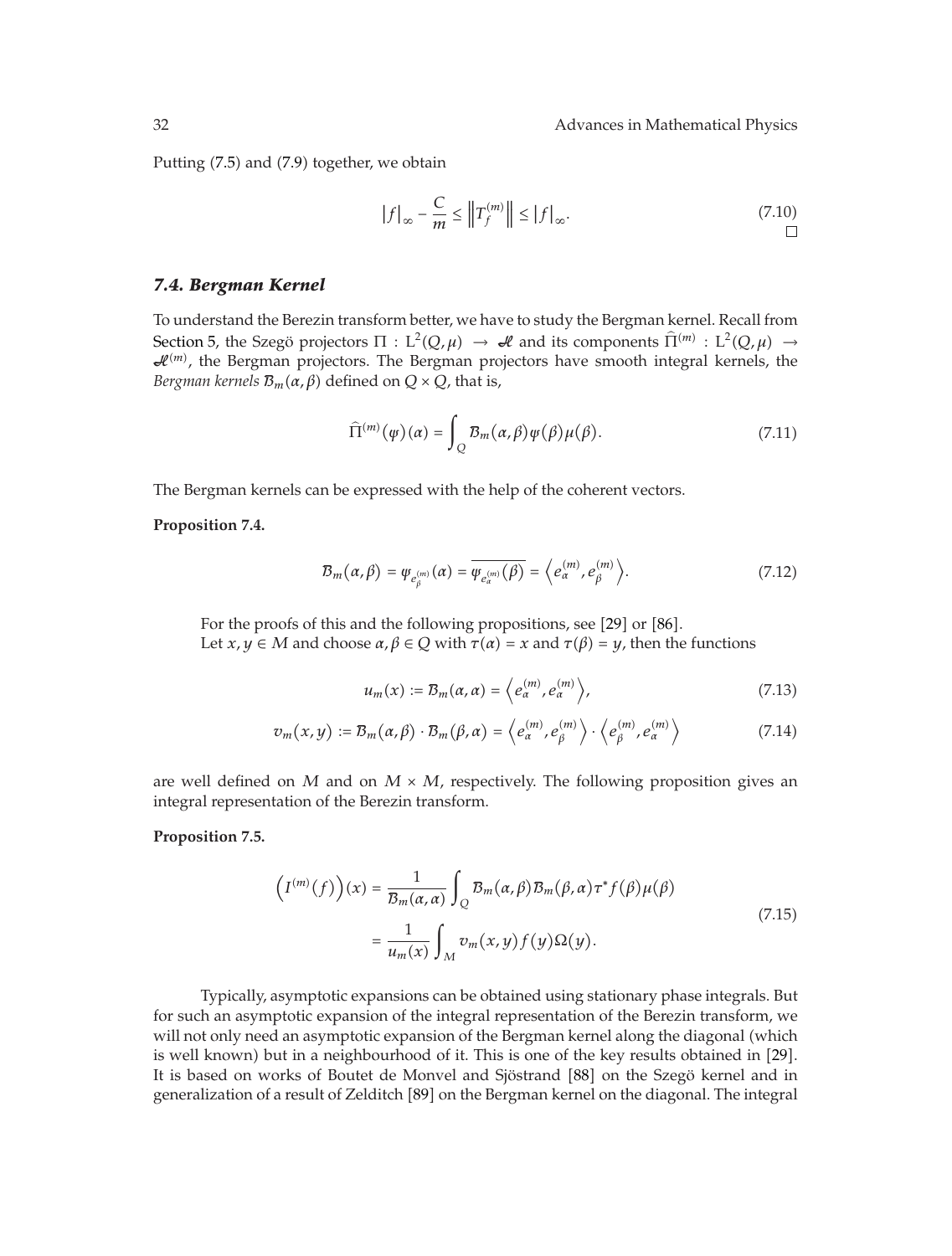representation is used then to prove the existence of the asymptotic expansion of the Berezin transform.

Having such an asymptotic expansion, it still remains to identify its terms. As it was explaining in Section 4.8, Karabegov assigns to every formal deformation quantizations with the "separation of variables" property a *formal Berezin transform I*. In [29] it is shown that there is an explicitly specified star product  $\star$  (see [29, Theorem 5.9]) with associated formal Berezin transform such that if we replace 1*/m* by the formal variable *ν* in the asymptotic expansion of the Berezin transform  $I^{(m)}f(x)$  we obtain  $I(f)(x)$ . This finally proves Theorem 7.2. We will exhibit the star product  in the next section.

### *7.5. Identification of the BT Star Product*

Moreover in [29] there is another object introduced, the *twisted product* 

$$
R^{(m)}(f,g) := \sigma^{(m)}\left(T_f^{(m)} \cdot T_g^{(m)}\right). \tag{7.16}
$$

Also for it the existence of a complete asymptotic expansion was shown. It was identified with a twisted formal product. This allows the identification of the BT star product with a special star product within the classification of Karabegov. From this identification, the properties of Theorem 4.6 of locality, separation of variables type, and the calculation to the classifying forms and classes for the BT star product follow.

As already announced in Section 4.8, the BT star product  $\star_{\text{BT}}$  is the opposite of the dual star product of a certain star product . To identify  we will give its classifying Karabegov form  $\hat{\omega}$ . As already mentioned above, Zelditch [89] proved that the the function  $u_m$  (7.13) has a complete asymptotic expansion in powers of 1*/m*. In detail he showed

$$
u_m(x) \sim m^n \sum_{k=0}^{\infty} \frac{1}{m^k} b_k(x), \quad b_0 = 1.
$$
 (7.17)

If we replace in the expansion 1*/m* by the formal variable *ν*, we obtain a formal function *s* defined by

$$
e^s(x) = \sum_{k=0}^{\infty} \gamma^k b_k(x). \tag{7.18}
$$

Now take as formal potential (4.17)

$$
\hat{\Phi} = \frac{1}{\nu} \Phi_{-1} + s,\tag{7.19}
$$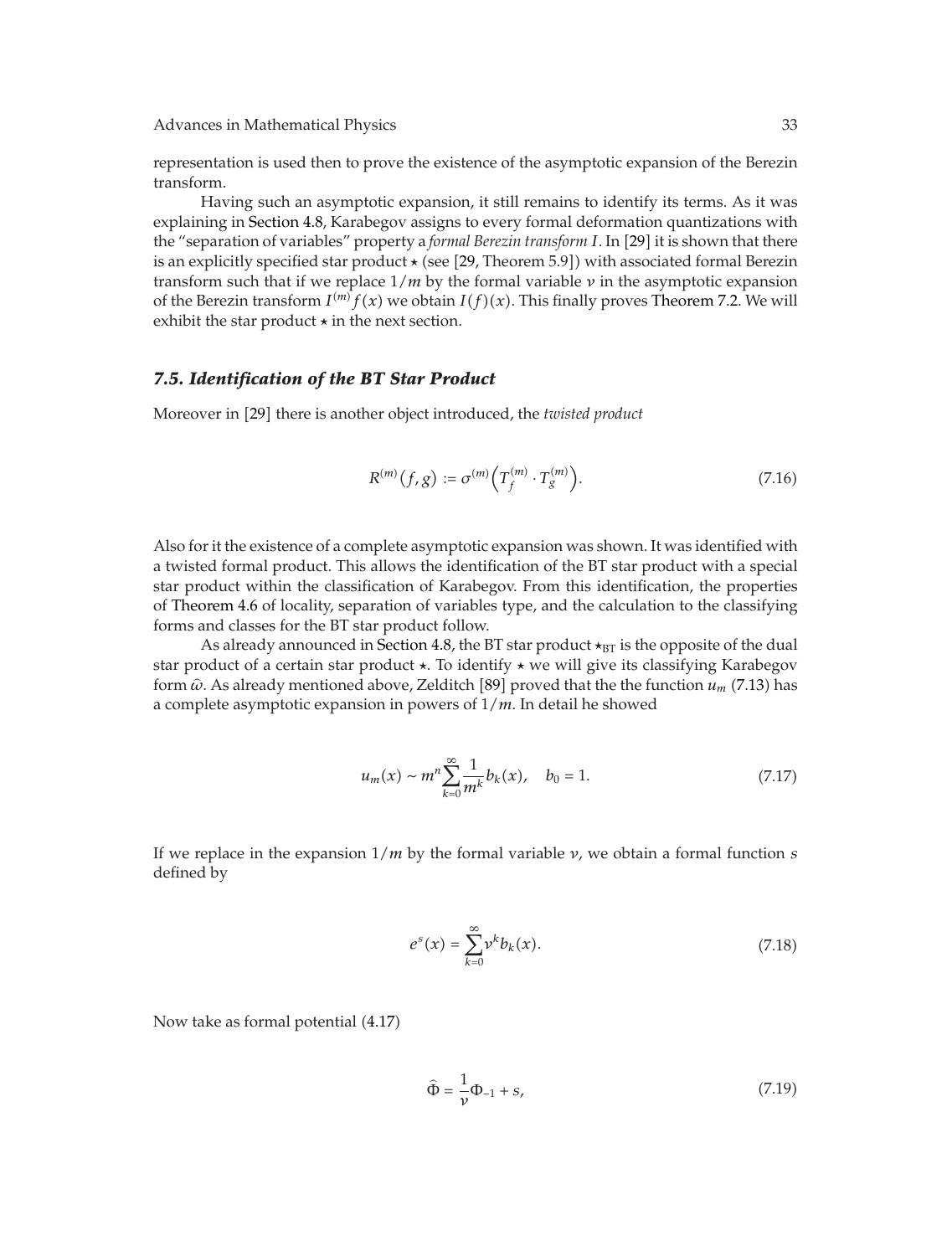where  $\Phi_{-1}$  is the local Kähler potential of the Kähler form  $\omega = \omega_{-1}$ . Then  $\hat{\omega} = i \partial \partial \Phi$ . It might be also written in the form

$$
\widehat{\omega} = -\frac{1}{\nu}\omega + \mathbb{F}\left(i\,\partial\overline{\partial}\log\mathcal{B}_m(\alpha,\alpha)\right). \tag{7.20}
$$

Here we denote the replacement of  $1/m$  by the formal variable  $\nu$  by the symbol  $\mathbb{F}$ .

#### *7.6. Pullback of the Fubini-Study Form*

Starting from the Kähler manifold  $(M,\omega)$  and after choosing an orthonormal basis of the space Γ<sub>hol</sub>(*M, L<sup>m</sup>*), we obtain an embedding

$$
\phi^{(m)}: M \longrightarrow \mathbb{P}^{N(m)} \tag{7.21}
$$

of *M* into projective space of dimension  $N(m)$ . On  $\mathbb{P}^{N(m)}$  we have the standard Kähler form, the Fubini-Study form  $\omega_{\text{FS}}$ . The pull-back  $(\phi^{(m)})^*\omega_{\text{FS}}$  will not depend on the orthogonal basis chosen for the embedding. But in general it will not coincide with a scalar multiple of the Kähler form  $\omega$  we started with (see [78] for a thorough discussion of the situation).

It was shown by Zelditch [89], by generalizing a result of Tian [90], that  $(\Phi^{(m)})^* \omega_{\text{FS}}$ admits a complete asymptotic expansion in powers of  $1/m$  as  $m \to \infty$ . In fact it is related to the asymptotic expansion of the Bergman kernel (7.13) along the diagonal. The pull-back can be given as [89, Proposition 9]

$$
\left(\phi^{(m)}\right)^{*}\omega_{\text{FS}} = m\omega + i\,\partial\overline{\partial}\log u_m(x). \tag{7.22}
$$

If we again replace  $1/m$  by *ν*, we obtain via (7.20) the Karabegov form introduced in Section 4.8

$$
\widehat{\omega} = \mathbb{F}\left(\left(\phi^{(m)}\right)^* \omega_{\text{FS}}\right). \tag{7.23}
$$

# **References**

- [1] M. Bordemann, E. Meinrenken, and M. Schlichenmaier, "Toeplitz quantization of Kähler manifolds and  $gl(n)$ ,  $n \to \infty$  limits," *Communications in Mathematical Physics*, vol. 165, no. 2, pp. 281–296, 1994.
- 2 J. Madore, "The fuzzy sphere," *Classical and Quantum Gravity*, vol. 9, no. 1, pp. 69–87, 1992.
- [3] A. P. Balachandran, B. P. Dolan, J. Lee, X. M., and D. O'Connor, "Fuzzy complex projective spaces and their star-products," *Journal of Geometry and Physics*, vol. 43, no. 2-3, pp. 184–204, 2002.
- 4 A. P. Balachandran, S. Kurkcuoglu, and S. Vaidya, *Lectures on Fuzzy and Fuzzy SUSY Physics*, World Scientific, Singapore, 2007.
- [5] C. I. Lazaroiu, D. McNamee, and Sämann, "Generalized Berezin quantization, Bergman metric and fuzzy laplacians," *Journal of High Energy Physics*. In press.
- [6] B. P. Dolan, I. Huet, S. Murray, and D. O'Connor, "Noncommutative vector bundles over fuzzy  $\mathbb{CP}^N$ and their covariant derivatives," *Journal of High Energy Physics*, vol. 7, article 007, 2007.
- 7 P. Aschieri, J. Madore, P. Manousselis, and G. Zoupanos, "Dimensional reduction over fuzzy coset spaces," *Journal of High Energy Physics*, vol. 2004, no. 4, article 034, 2004.
- 8 H. Grosse, M. Maceda, J. Madore, and H. Steinacker, "Fuzzy instantons," *International Journal of Modern Physics A*, vol. 17, no. 15, pp. 2095–2111, 2002.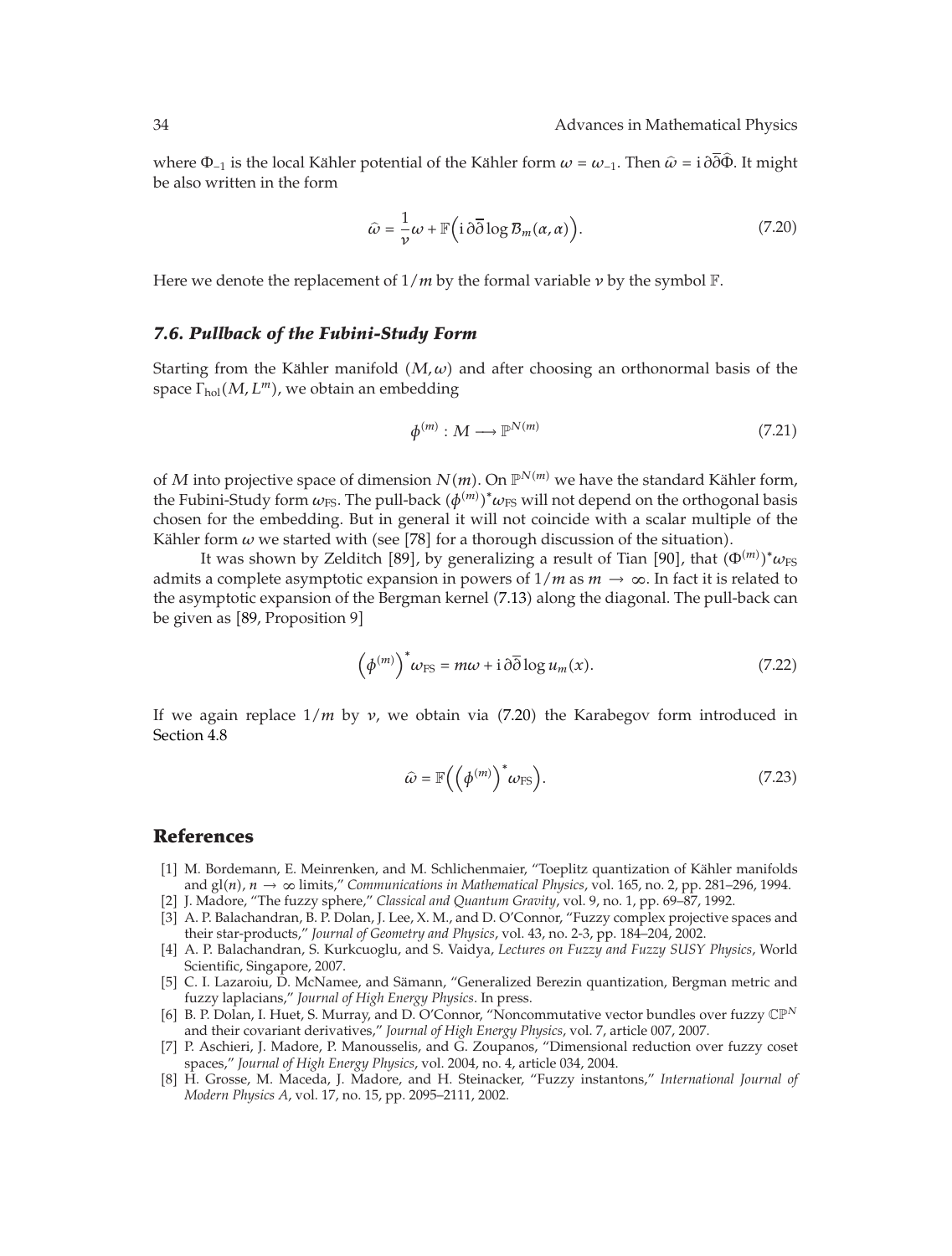- 9 H. Grosse and H. Steinacker, "Finite gauge theory on fuzzy CP2," *Nuclear Physics B*, vol. 704, p. 145, 2005.
- [10] U. Carow-Watamura, H. Steinacker, and S. Watamura, "Monopole bundles over fuzzy complex projective spaces," *Journal of Geometry and Physics*, vol. 54, no. 4, pp. 373–399, 2005.
- [11] J. E. Andersen, "Asymptotic faithfulness of the quantum  $SU(n)$  representations of the mapping class groups," *Annals of Mathematics*, vol. 163, no. 1, pp. 347–368, 2006.
- 12 J. E. Andersen, "Deformation quantization and geometric quantization of abelian moduli spaces," *Communications in Mathematical Physics*, vol. 255, no. 3, pp. 727–745, 2005.
- [13] M. Schlichenmaier, "Berezin-Toeplitz quantization of the moduli space of flat  $SU(N)$  connections," *Journal of Geometry and Symmetry in Physics*, vol. 9, pp. 33–44, 2007.
- [14] J. E. Andersen, "Mapping class groups do not have property (T)," http://arxiv.org/abs/0706.2184.
- 15 J. E. Andersen and N. L. Gammelgaard, "Hitchin's projectively flat connection, Toeplitz operators and the asymptotic expansion of TQFT curve operators," http://arxiv.org/abs/0903.4091.
- 16 J. E. Andersen and K. Ueno, "Abelian conformal field theory and determinant bundles," *International Journal of Mathematics*, vol. 18, no. 8, pp. 919–993, 2007.
- 17 J. E. Andersen and K. Ueno, "Geometric construction of modular functors from conformal field theory," *Journal of Knot Theory and Its Ramifications*, vol. 16, no. 2, pp. 127–202, 2007.
- 18 X. Ma and G. Marinescu, *Holomorphic Morse Inequalities and Bergman Kernels*, vol. 254 of *Progress in Mathematics*, Birkhauser, Basel, Switzerland, 2007. ¨
- 19 X. Ma and G. Marinescu, "Toeplitz operators on symplectic manifolds," *Journal of Geometric Analysis*, vol. 18, no. 2, pp. 565–611, 2008.
- 20 L. Charles, "Toeplitz operators and Hamiltonian torus actions," *Journal of Functional Analysis*, vol. 236, no. 1, pp. 299–350, 2006.
- 21 S. T. Ali and H.-D. Doebner, "Ordering problem in quantum mechanics: prime quantization and a physical interpretation," *Physical Review A*, vol. 41, no. 3, pp. 1199–1210, 1990.
- [22] S. T. Ali and M. Engliš, "Quantization methods: a guide for physicists and analysts," Reviews in *Mathematical Physics*, vol. 17, no. 4, pp. 391–490, 2005.
- 23 S. T. Ali, "Quantization techniques: a quick overview," in *Contemporary Problems in Mathematical Physics*, pp. 3–78, World Scientific, River Edge, NJ, USA, 2002.
- 24 D. Sternheimer, "Deformation quantization: twenty years after," in *Particles, Fields, and Gravitation*, vol. 453 of *AIP Conference Proceedings*, pp. 107–145, The American Institute of Physics, Woodbury, NY, USA, 1998.
- [25] G. Dito and D. Sternheimer, "Deformation quantization: genesis, developments and metamorphoses," in *Deformation Quantization*, vol. 1 of *IRMA Lectures in Mathematics and Theoretical Physics*, pp. 9–54, Walter de Gruyter, Berlin, Germany, 2002.
- 26 M. Schlichenmaier, *An Introduction to Riemann Surfaces, Algebraic Curves and Moduli Spaces*, Theoretical and Mathematical Physics, Springer, Berlin, Germany, 2nd edition, 2007.
- 27 R. Abraham and J. E. Marsden, *Foundations of Mechanics*, Addison Wesley, Redwood City, Calif, USA, 1985.
- 28 L. Boutet de Monvel and V. Guillemin, *The Spectral Theory of Toeplitz Operators*, Princeton University Press, Princeton, NJ, USA, 1981.
- 29 A. V. Karabegov and M. Schlichenmaier, "Identification of Berezin-Toeplitz deformation quantization," Journal für die Reine und Angewandte Mathematik, vol. 540, pp. 49-76, 2001.
- [30] M. Schlichenmaier, "Deformation quantization of compact Kähler manifolds by Berezin-Toeplitz quantization," in *Proceedings of the Conférence Moshé Flato*, G. Dito and D. Sternheimer, Eds., vol. 22 of *Mathematical Physics Studies*, pp. 289–306, Kluwer Academic Publishers, Dordrecht, The Netherlands, 2000.
- 31 M. Rieffel, "Questions on quantization," in *Operator Algebras and Operator Theory*, vol. 228 of *Contemporary Mathematics*, pp. 315–326, American Mathematical Society, Providence, RI, USA, 1998.
- 32 N. P. Landsman, *Mathematical Topics between Classical and Quantum Mechanics*, Springer Monographs in Mathematics, Springer, New York, NY, USA, 1998.
- 33 G. M. Tuynman, "Generalized Bergman kernels and geometric quantization," *Journal of Mathematical Physics*, vol. 28, no. 3, pp. 573–583, 1987.
- [34] M. Bordemann, J. Hoppe, P. Schaller, and M. Schlichenmaier, " $gl(\infty)$  and geometric quantization," *Communications in Mathematical Physics*, vol. 138, no. 2, pp. 209–244, 1991.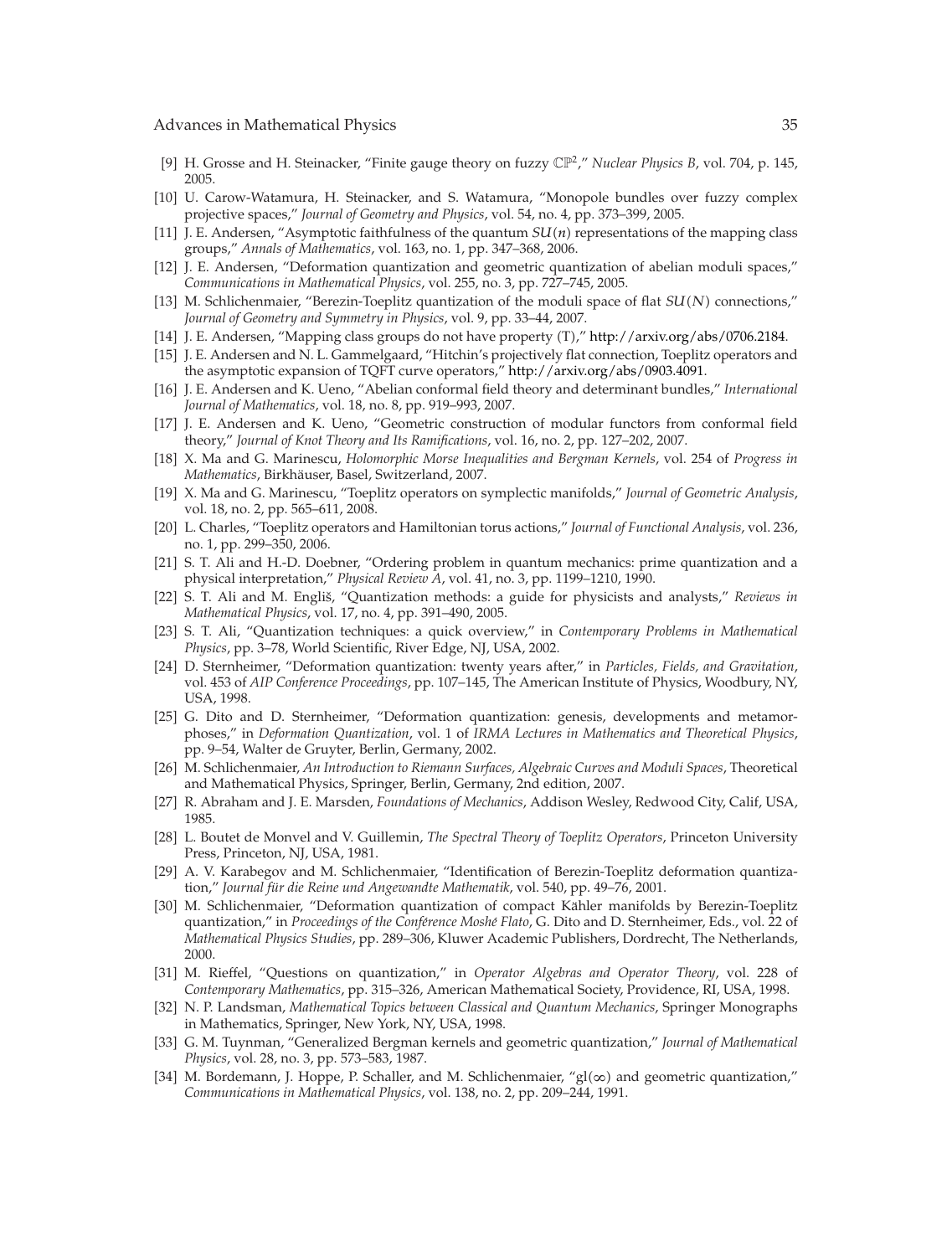- 35 M. Schlichenmaier, *Zwei Anwendungen algebraisch-geometrischer Methoden in der theoretischen Physik: Berezin-Toeplitz-Quantisierung und globale Algebren der zweidimensionalen konformen Feldtheorie*, Habiliationsschrift Universität Mannheim, 1996.
- 36 F. A. Berezin, "Quantization in complex symmetric spaces," *Izvestiya Akademii Nauk SSSR*, vol. 9, no. 2, pp. 341–379, 1975.
- 37 H. Upmeier, "Toeplitz *C*∗-algebras on bounded symmetric domains," *Annals of Mathematics*, vol. 119, no. 3, pp. 549–576, 1984.
- 38 H. Upmeier, "Toeplitz operators on symmetric Siegel domains," *Mathematische Annalen*, vol. 271, no. 3, pp. 401–414, 1985.
- 39 H. Upmeier, "Fredholm indices for Toeplitz operators on bounded symmetric domains," *American Journal of Mathematics*, vol. 110, no. 5, pp. 811–832, 1988.
- 40 H. Upmeier, "Toeplitz *C*∗-algebras and noncommutative duality," *Journal of Operator Theory*, vol. 26, no. 2, pp. 407–432, 1991.
- 41 H. Upmeier, *Toeplitz Operators and Index Theory in Several Complex Variables*, vol. 81 of *Operator Theory: Advances and Applications*, Birkhauser, Basel, Switzerland, 1996. ¨
- 42 C. A. Berger and L. A. Coburn, "Toeplitz operators and quantum mechanics," *Journal of Functional Analysis*, vol. 68, no. 3, pp. 273–299, 1986.
- 43 L. A. Coburn, "Deformation estimates for the Berezin-Toeplitz quantization," *Communications in Mathematical Physics*, vol. 149, no. 2, pp. 415–424, 1992.
- 44 S. Klimek and A. Lesniewski, "Quantum Riemann surfaces. I. The unit disc," *Communications in Mathematical Physics*, vol. 146, no. 1, pp. 103–122, 1992.
- 45 S. Klimek and A. Lesniewski, "Quantum Riemann surfaces. II. The discrete series," *Communications in Mathematical Physics*, vol. 24, pp. 125–139, 1992.
- 46 M. Englis, "Weighted Bergman kernels and quantization," ˇ *Communications in Mathematical Physics*, vol. 227, no. 2, pp. 211–241, 2002.
- 47 F. Bayen, M. Flato, C. Fronsdal, A. Lichnerowicz, and D. Sternheimer, "Quantum mechanics as a deformation of classical mechanics—part I," *Letters in Mathematical Physics*, vol. 1, no. 6, pp. 521–530, 1977.
- [48] F. Bayen, M. Flato, C. Fronsdal, A. Lichnerowicz, and D. Sternheimer, "Deformation theory and quantization—parts II and III," *Annals of Physics*, vol. 111, pp. 61–110, 111–115, 1978.
- 49 F. A. Berezin, "Quantization," *Mathematics of the USSR-Izvestiya*, vol. 8, pp. 1109–1165, 1974.
- 50 J. E. Moyal, "Quantum mechanics as a statistical theory," vol. 45, pp. 99–124, 1949.
- 51 H. Weyl, *Gruppentheorie und Quantenmechanik*, Wissenschaftliche Buchgesellschaft, Darmstadt, Germany, 2nd edition, 1977.
- [52] Marc De Wilde and P. B. A. Lecomte, "Existence of star-products and of formal deformations of the Poisson Lie algebra of arbitrary symplectic manifolds," *Letters in Mathematical Physics*, vol. 7, no. 6, pp. 487–496, 1983.
- 53 H. Omori, Y. Maeda, and A. Yoshioka, "Weyl manifolds and deformation quantization," *Advances in Mathematics*, vol. 85, no. 2, pp. 224–255, 1991.
- 54 H. Omori, Y. Maeda, and A. Yoshioka, "Existence of closed star-products," *Letters in Mathematical Physics*, vol. 26, pp. 284–294, 1992.
- 55 B. V. Fedosov, "Deformation quantization and asymptotic operator representation," *Funktional Anal i Prilozhen*, vol. 25, no. 2, pp. 184–194, 1990.
- 56 B. V. Fedosov, "A simple geometrical construction of deformation quantization," *Journal of Differential Geometry*, vol. 40, no. 2, pp. 213–238, 1994.
- 57 M. Kontsevich, "Deformation quantization of Poisson manifolds," *Letters in Mathematical Physics*, vol. 66, no. 3, pp. 157–216, 2003.
- [58] P. Deligne, "Déformations de l'algèbre des fonctions d'une varièté symplectique: comparaison entre Fedosov et De Wilde, Lecomte," *Selecta Mathematica. New Series*, vol. 1, no. 4, pp. 667–697, 1995.
- 59 S. Gutt and J. Rawnsley, "Equivalence of star products on a symplectic manifold; an introduction to Deligne's Cech cohomology classes," *Journal of Geometry and Physics*, vol. 29, no. 4, pp. 347–392, 1999.
- 60 M. Bertelson, M. Cahen, and S. Gutt, "Equivalence of star products," *Classical and Quantum Gravity*, vol. 14, no. 1, pp. A93–A107, 1997.
- 61 R. Nest and B. Tsygan, "Algebraic index theorem," *Communications in Mathematical Physics*, vol. 172, no. 2, pp. 223–262, 1995.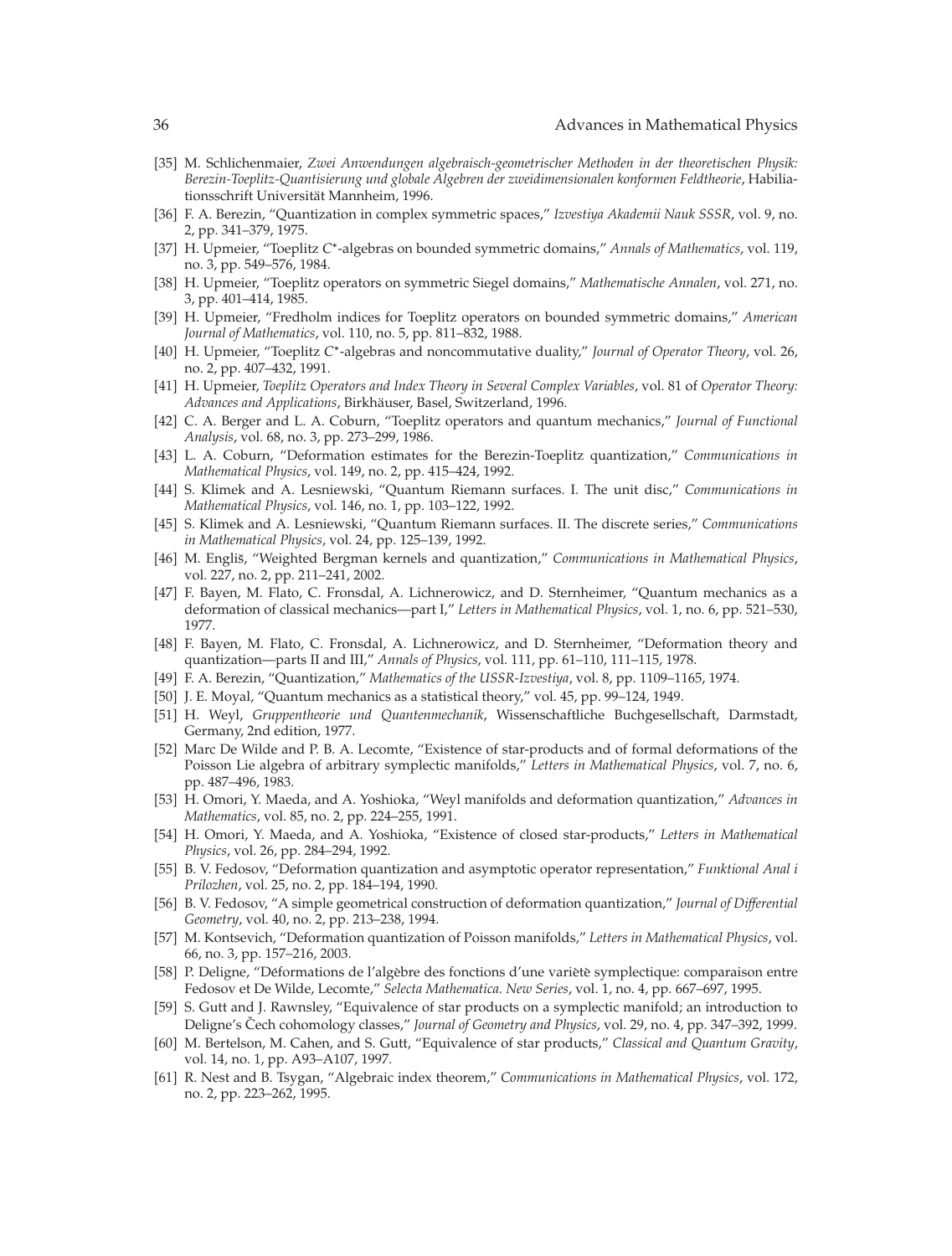- 62 R. Nest and B. Tsygan, "Algebraic index theory for families," *Advances in Mathematics*, vol. 113, pp. 151–205, 1995.
- [63] A. V. Karabegov, "Deformation quantizations with separation of variables on a Kähler manifold," *Communications in Mathematical Physics*, vol. 180, no. 3, pp. 745–755, 1996.
- [64] M. Bordemann and St. Waldmann, "A Fedosov star product of the Wick type for Kähler manifolds," *Letters in Mathematical Physics*, vol. 41, no. 3, pp. 243–253, 1997.
- [65] N. Reshetikhin and L. A. Takhtajan, "Deformation quantization of Kähler manifolds," in L. D. *Faddeev's Seminar on Mathematical Physics*, vol. 201 of *American Mathematical Society Translations: Series 2*, pp. 257–276, American Mathematical Society, Providence, RI, USA, 2000.
- [66] M. Schlichenmaier, "Berezin-Toeplitz quantization of compact Kähler manifolds," in *Quantization*, *Coherent States and Poisson Structures*, A. Strasburger, S. T. Ali, J.-P. Antoine, J.-P. Gazeau, and A. Odzijewicz, Eds., pp. 101–115, Polish Scientific Publisher PWN, 1998, Proceedings of the 14th Workshop on Geometric Methods in Physics (Białowieża, Poland, July 1995).
- [67] M. Schlichenmaier, "Deformation quantization of compact Kähler manifolds via Berezin-Toeplitz operators," in *Proceedings of the 21st International Colloquium on Group Theoretical Methods in Physics*, H.-D. Doebner, P. Nattermann, and W. Scherer, Eds., pp. 369–400, World Scientific, Goslar, Germany, 1996.
- 68 E. Hawkins, "The correspondence between geometric quantization and formal deformation quantization," http://arxiv.org/abs/physics/9811049.
- 69 D. Borthwick, T. Paul, and A. Uribe, "Semiclassical spectral estimates for Toeplitz operators," *Annales de l'Institut Fourier*, vol. 48, no. 4, pp. 1189–1229, 1998.
- [70] A. V. Karabegov, "Cohomological classification of deformation quantizations with separation of variables," *Letters in Mathematical Physics*, vol. 43, no. 4, pp. 347–357, 1998.
- [71] A. V. Karabegov, "On the canonical normalization of a trace density of deformation quantization," *Letters in Mathematical Physics*, vol. 45, no. 3, pp. 217–228, 1998.
- 72 V. Guillemin, "Some classical theorems in spectral theory revisited," in *Seminar on Singularities of Solutions of Linear Partial Differential Equations*, L. Hörmander, Ed., vol. 91 of *Annals of Mathematics Studies*, pp. 219–259, Princeton University Press, Princeton, NJ, USA, 1979.
- [73] J. H. Rawnsley, "Coherent states and Kähler manifolds," The Quarterly Journal of Mathematics. Oxford. *Second Series*, vol. 28, no. 112, pp. 403–415, 1977.
- [74] J. Rawnsley, M. Cahen, and S. Gutt, "Quantization of Kähler manifolds. I. Geometric interpretation of Berezin's quantization," *Journal of Geometry and Physics*, vol. 7, no. 1, pp. 45–62, 1990.
- [75] M. Cahen, S. Gutt, and J. Rawnsley, "Quantization of Kähler manifolds. II," *Transactions of the American Mathematical Society*, vol. 337, no. 1, pp. 73–98, 1993.
- 76 M. Cahen, S. Gutt, and J. Rawnsley, "Quantization of Kahler manifolds. III," ¨ *Letters in Mathematical Physics*, vol. 30, no. 4, pp. 291–305, 1994.
- [77] M. Cahen, S. Gutt, and J. Rawnsley, "Quantization of Kähler manifolds. IV," Letters in Mathematical *Physics*, vol. 34, no. 2, pp. 159–168, 1995.
- 78 S. Berceanu and M. Schlichenmaier, "Coherent state embeddings, polar divisors and Cauchy formulas," *Journal of Geometry and Physics*, vol. 34, no. 3-4, pp. 336–358, 2000.
- [79] C. Moreno and P. Ortega-Navarro, "\*-products on D1(℃), S<sup>2</sup> and related spectral analysis," Letters in *Mathematical Physics*, vol. 7, no. 3, pp. 181–193, 1983.
- [80] C. Moreno, "∗-products on some Kähler manifolds," *Letters in Mathematical Physics*, vol. 11, no. 4, pp. 361–372, 1986.
- [81] M. Englis, "Berezin quantization and reproducing kernels on complex domains," *Transactions of the American Mathematical Society*, vol. 348, no. 2, pp. 411–479, 1996.
- [82] M. Engliš, "Asymptotics of the Berezin transform and quantization on planar domains," Duke *Mathematical Journal*, vol. 79, no. 1, pp. 57–76, 1995.
- [83] M. Engliš, "The asymptotics of a Laplace integral on a Kähler manifold," *Journal für die Reine und Angewandte Mathematik*, vol. 528, pp. 1–39, 2000.
- [84] A. Unterberger and H. Upmeier, "The Berezin transform and invariant differential operators," *Communications in Mathematical Physics*, vol. 164, no. 3, pp. 563–597, 1994.
- [85] M. Engliš and J. Peetre, "On the correspondence principle for the quantized annulus," Mathematica *Scandinavica*, vol. 78, no. 2, pp. 183–206, 1996.
- 86 M. Schlichenmaier, "Berezin-Toeplitz quantization and Berezin transform," in *Long Time Behaviour of Classical and Quantum Systems*, vol. 1, pp. 271–287, World Scientific, River Edge, NJ, USA, 2001.